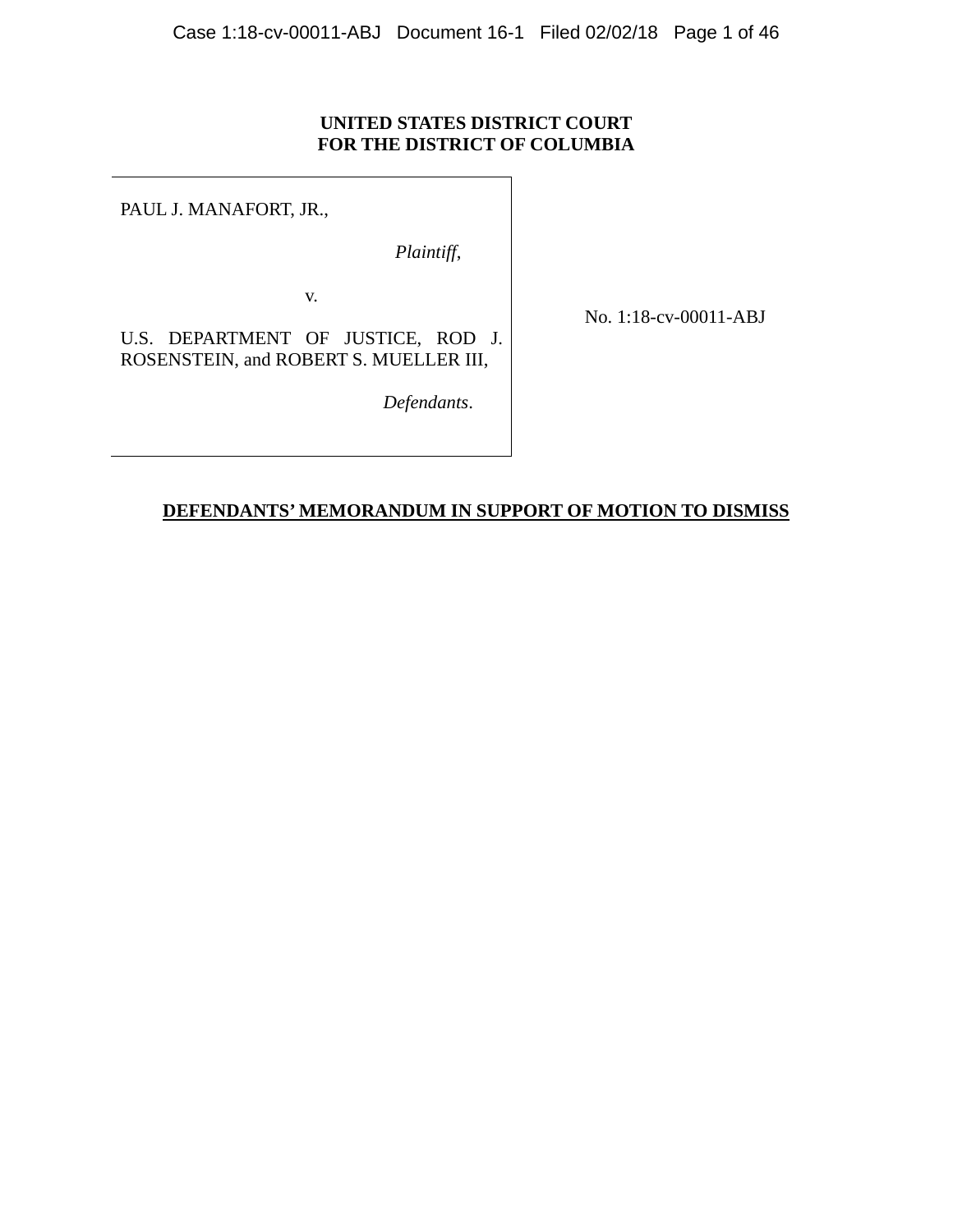# **TABLE OF CONTENTS**

| I.             |                                                                       |                                                                |                                                                                |  |
|----------------|-----------------------------------------------------------------------|----------------------------------------------------------------|--------------------------------------------------------------------------------|--|
| II.            |                                                                       |                                                                |                                                                                |  |
|                | A.                                                                    |                                                                |                                                                                |  |
|                | <b>B.</b>                                                             |                                                                |                                                                                |  |
|                | $\mathcal{C}$ .                                                       |                                                                |                                                                                |  |
|                |                                                                       |                                                                |                                                                                |  |
|                |                                                                       |                                                                |                                                                                |  |
| $\mathbf{I}$ . | Civil Lawsuits Cannot Be Used to Collaterally Attack Ongoing Criminal |                                                                |                                                                                |  |
|                | A.                                                                    |                                                                | Federal Courts Are Prohibited from Interfering with Ongoing Criminal           |  |
|                | <b>B.</b>                                                             |                                                                | The Rule Against Interference in an Ongoing Criminal Matter Compels            |  |
|                |                                                                       | 1.                                                             | Manafort's Underlying Criminal Action Provides an Adequate                     |  |
|                |                                                                       | 2.                                                             | This Lawsuit Plainly Seeks to Interfere with Manafort's Ongoing                |  |
| II.            |                                                                       |                                                                | Count I Should Be Dismissed Because it Fails to Satisfy Threshold Requirements |  |
|                | A.                                                                    | An APA Claim is Unavailable Because Manafort Has an Alternate, |                                                                                |  |
|                | <b>B.</b>                                                             |                                                                | Manafort Cannot Use the APA to Challenge Internal DOJ Procedures for           |  |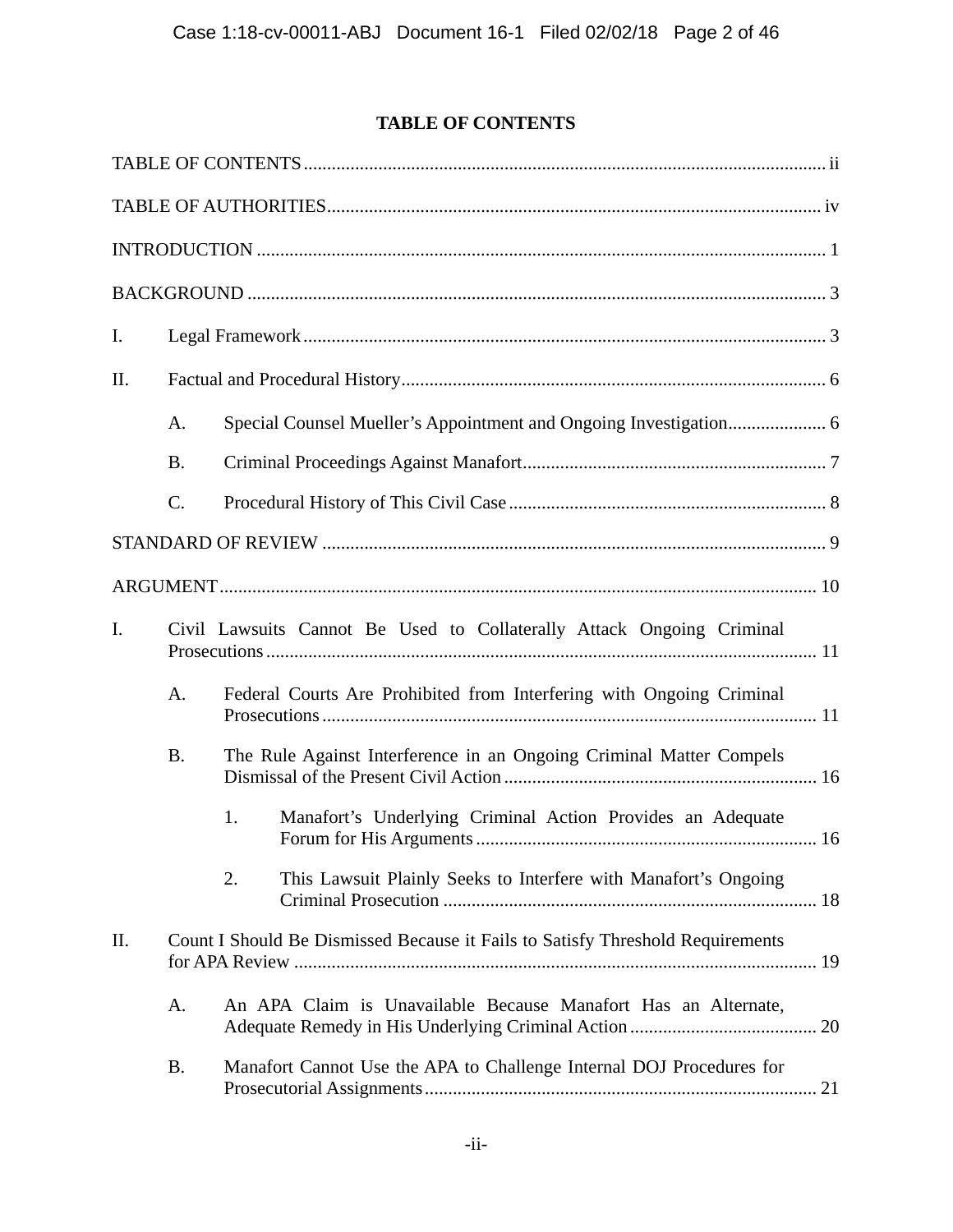|      |    | 1. | The Special Counsel Regulations Provide No Enforceable Rights 22                                                                                                          |    |
|------|----|----|---------------------------------------------------------------------------------------------------------------------------------------------------------------------------|----|
|      |    | 2. | Manafort Cannot Bring an APA Claim Because He Is Outside the                                                                                                              |    |
|      |    | 3. |                                                                                                                                                                           |    |
| III. |    |    | Count II Should Be Dismissed Because the Declaratory Judgment Act Does Not<br>Itself Provide a Basis for Judicial Review, and <i>Ultra Vires</i> Review is Unavailable 28 |    |
|      | A. |    | The Declaratory Judgment Act Does Not Provide for Judicial Review  28                                                                                                     |    |
|      | B. |    |                                                                                                                                                                           |    |
|      |    |    |                                                                                                                                                                           | 34 |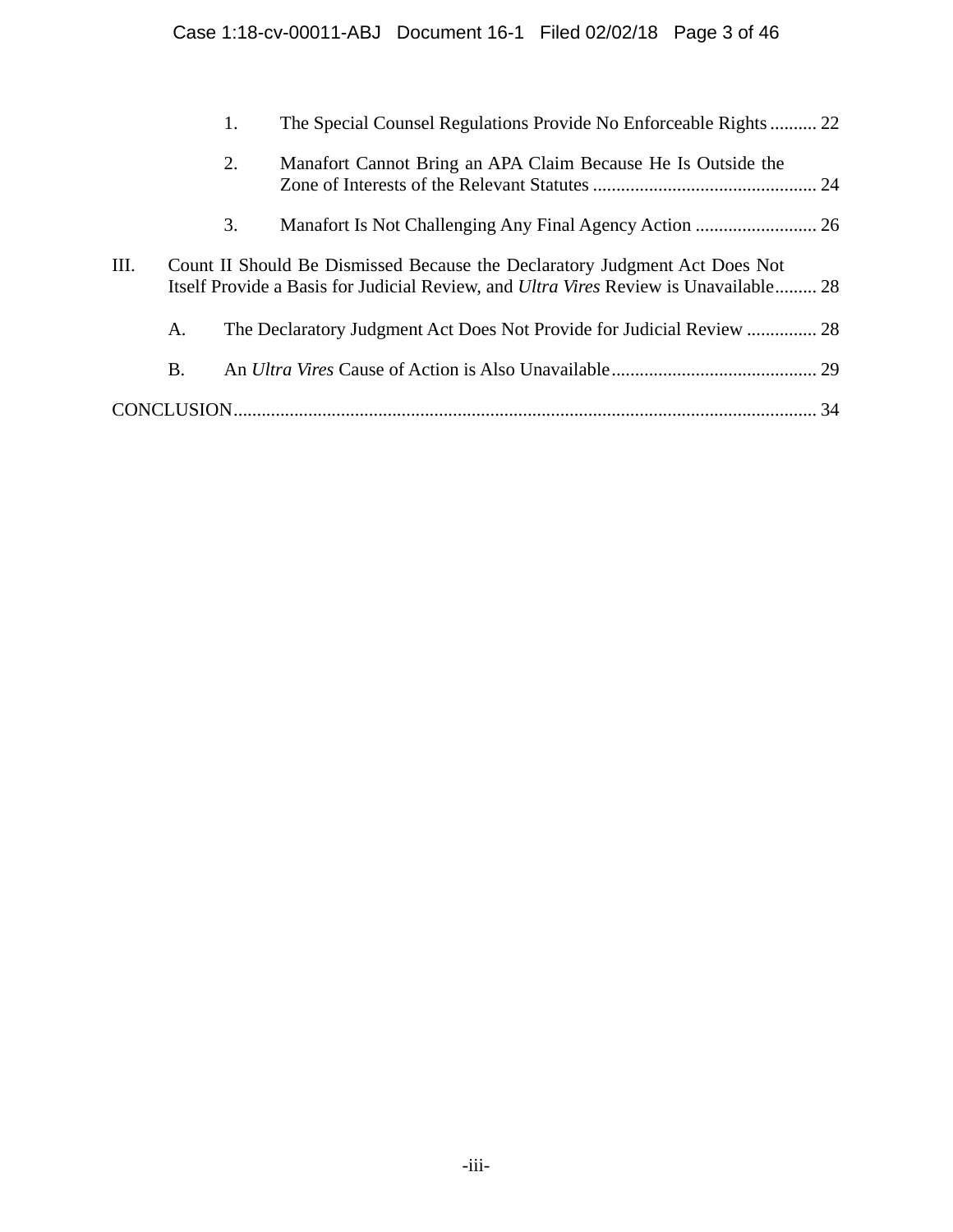# **TABLE OF AUTHORITIES**

# **CASES**

| Air Transp. Ass'n of Am. v. FAA,                                 |
|------------------------------------------------------------------|
| Al-Aulaqi v. Panetta,                                            |
| Ali v. Rumsfeld,                                                 |
| Ali v. United States,                                            |
| Aluminum Co. of Am. v. United States,                            |
| Am. Fed'n of Gov't Emps., AFL-CIO v. Rumsfeld,                   |
| Anderson v. United States,                                       |
| Ashcroft v. Iqbal,                                               |
| Ass'n of Civilian Technicians, Inc. v. FLRA,                     |
| 3021 6th Ave. N., Billings, MT v. United States,                 |
| Bannum, Inc. v. Sawyer,                                          |
| Bd. of Governors of Fed. Reserve Sys. v. MCorp Fin., Inc.,<br>30 |
| Bell Atl. Corp. v. Twombly,                                      |
| Bennett v. Spear,                                                |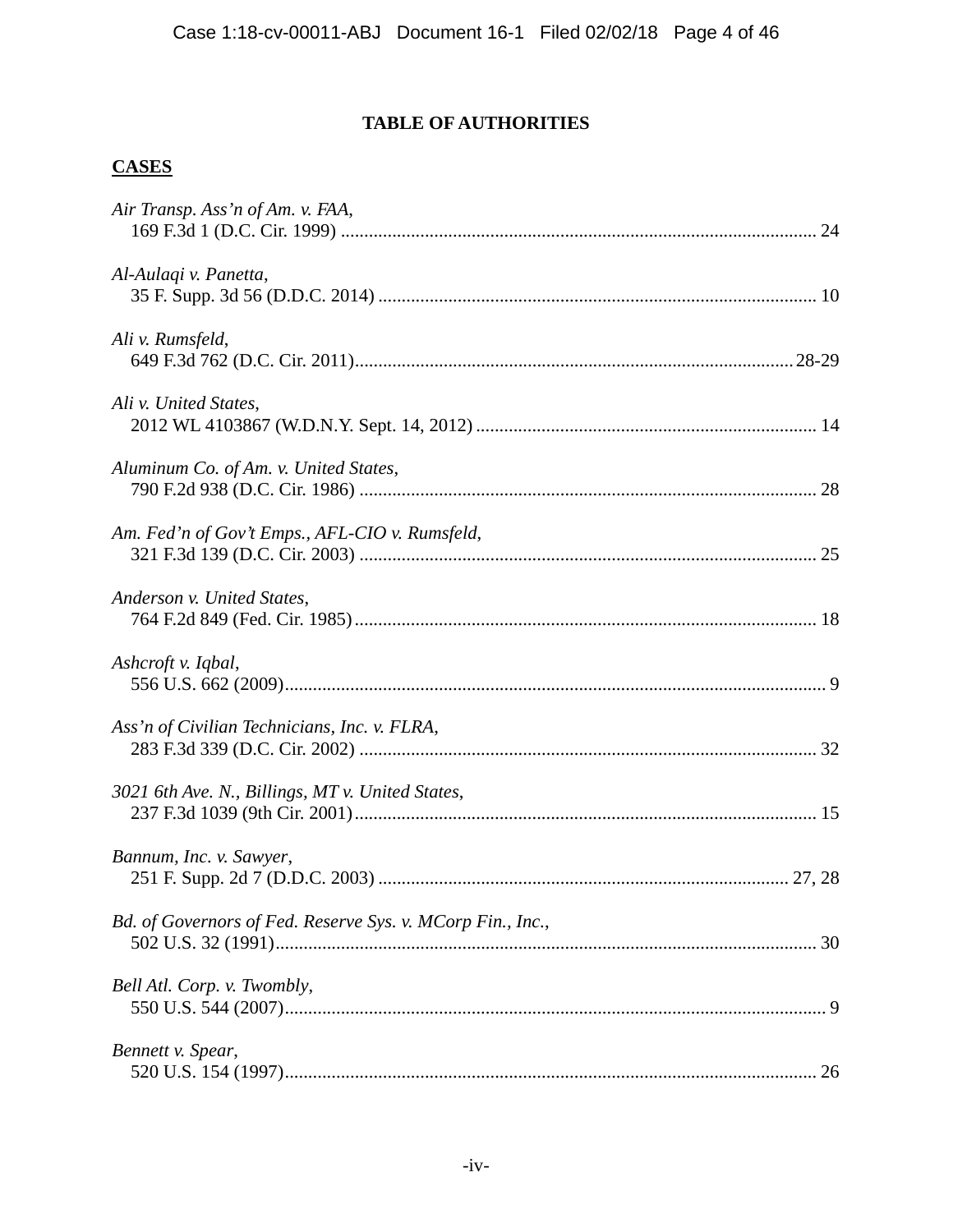| Brown v. Gen. Servs. Admin.,                                              |
|---------------------------------------------------------------------------|
| Campbell v. Medalie,                                                      |
| Citizens for Responsibility & Ethics in Wash. (CREW) v. Dep't of Justice, |
| Christoforu v. United States,                                             |
| Chrysler Corp. v. Brown,                                                  |
| Comm. on Oversight & Gov't Reform v. Holder,                              |
| Dart v. United States,                                                    |
| *Deaver v. Seymour,                                                       |
| Deaver v. United States,                                                  |
| Defs. of Wildlife v. Jackson,                                             |
| Detroit Int'l Bridge Co. v. Gov't of Canada,                              |
| DiBella v. United States,                                                 |
| Doe v. U.S. Parole Comm'n,                                                |
| Dugan v. Rank,                                                            |
| EEOC v. St. Francis Xavier Parochial Sch.,                                |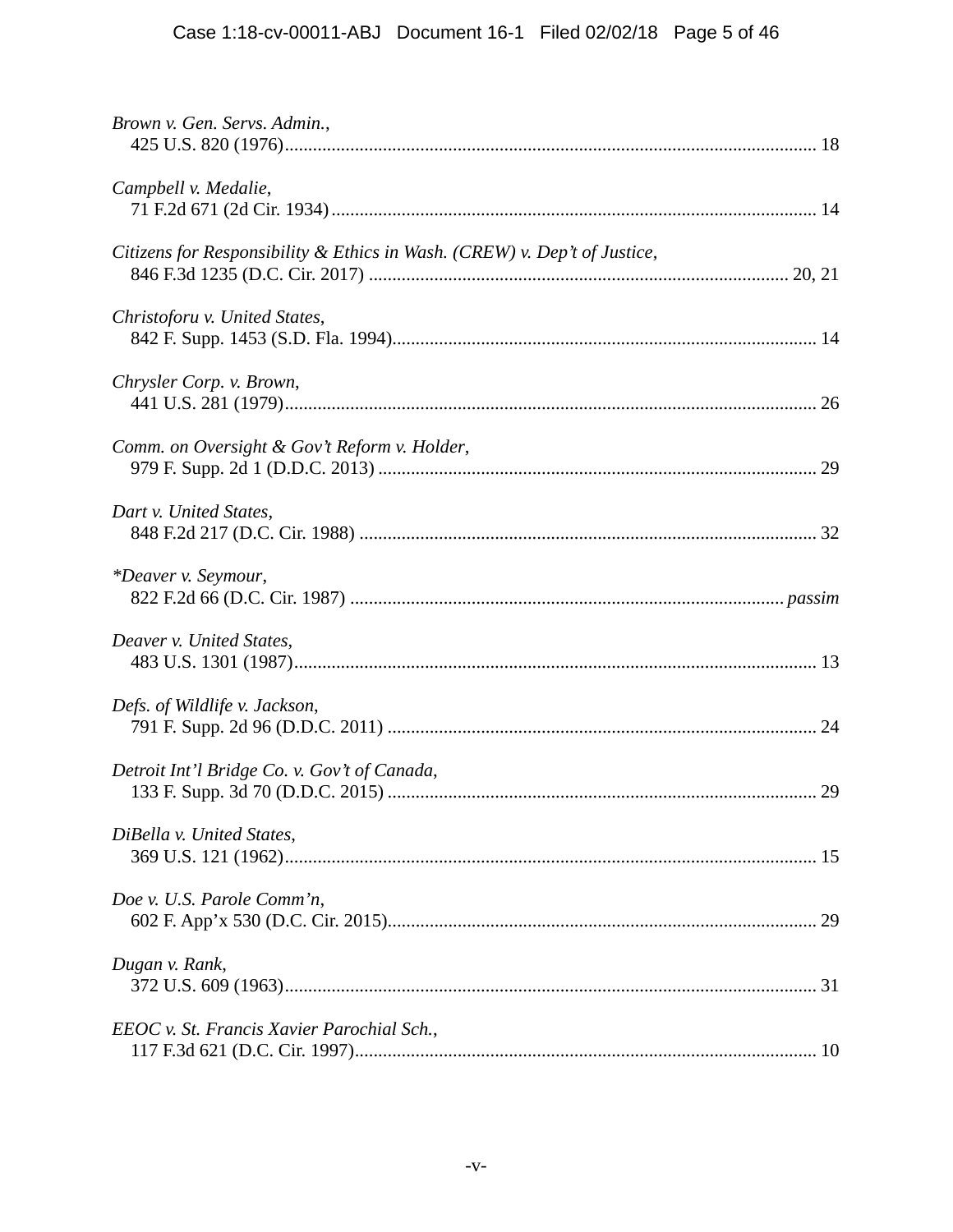| Exxon Chemicals Am. v. Chao,                                    |
|-----------------------------------------------------------------|
| Fla. Health Scis. Ctr., Inc. v. Sec'y of Health & Human Servs., |
| FTC v. Standard Oil Co. of Cal.,                                |
| Garcia v. Vilsack,                                              |
| Glenn v. Thomas Fortune Fay,                                    |
| Griffith v. FLRA,                                               |
| Hartford Assocs. v. United States,                              |
| Heckler v. Chaney,                                              |
| Herron v. Fannie Mae,                                           |
| *In re Al-Nashiri,                                              |
| *In re Sealed Case,                                             |
| In re Sealed Case,                                              |
| In re Sealed Case,                                              |
| Jankovic v. Int'l Crisis Grp.,                                  |
| Jernigan v. State of Mississippi,                               |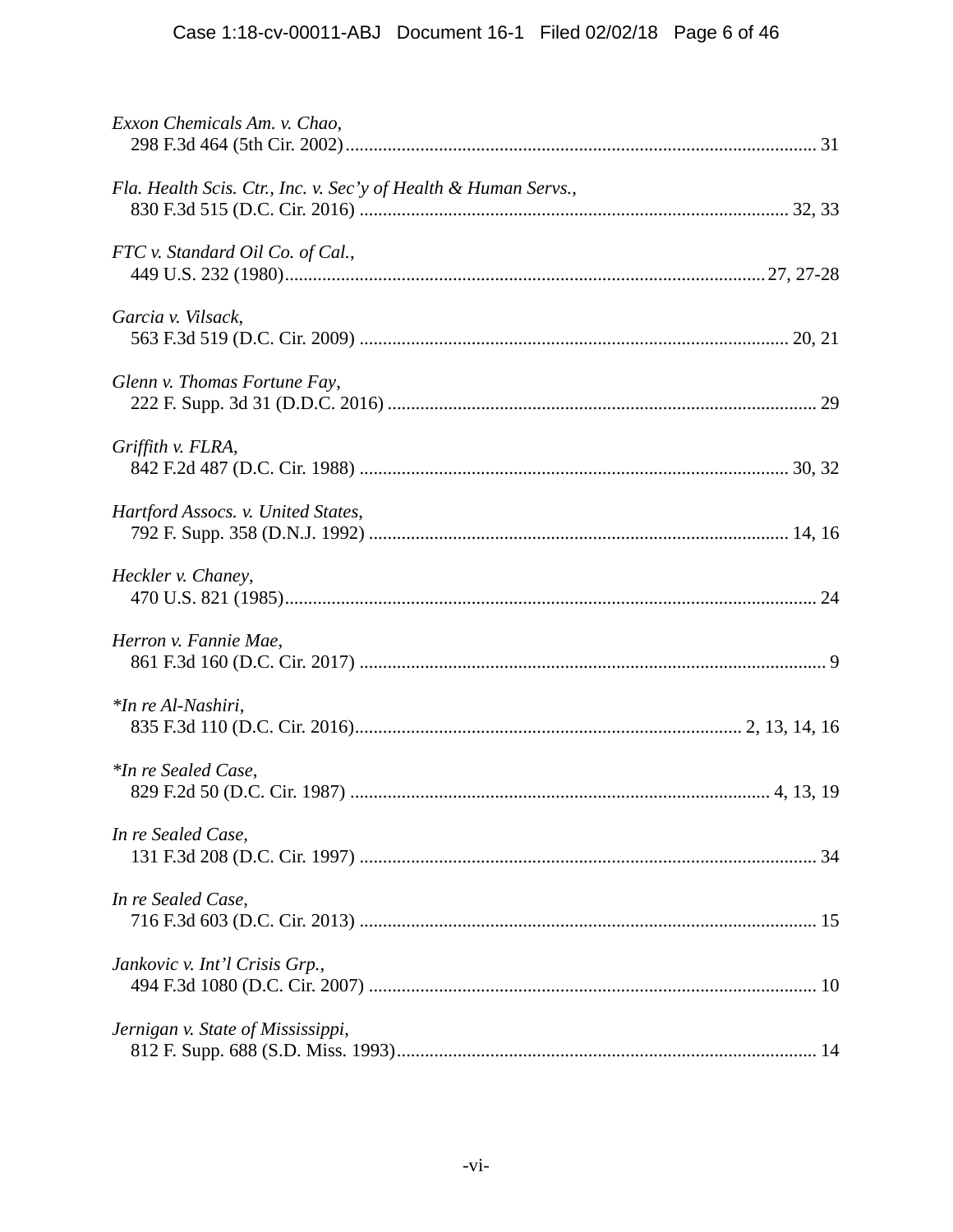| Kajtazi v. Johnson-Skinner,                                               |  |
|---------------------------------------------------------------------------|--|
| Kugel v. United States,                                                   |  |
| Kugler v. Helfant,                                                        |  |
| Larson v. Domestic & Foreign Commerce Corp.,                              |  |
| Leedom v. Kyne,                                                           |  |
| Lepre v. Dep't of Labor,                                                  |  |
| Lexmark Int'l Inc. v. Static Control Components, Inc.,                    |  |
| Lopez v. FAA,                                                             |  |
| Match-E-Be-Nash-She-Wish Band of Pottawatomi Indians v. Patchak,          |  |
| McKinney v. White,                                                        |  |
| Metz v. BAE Sys. Tech. Solutions & Servs. Inc.,                           |  |
| *Miranda v. Gonzales,                                                     |  |
| Mohamed v. Select Portfolio Servicing, Inc.,                              |  |
| Morrison v. Olson,                                                        |  |
| Nat'l Air Traffic Controllers Ass'n AFL-CIO v. Fed. Serv. Impasses Panel, |  |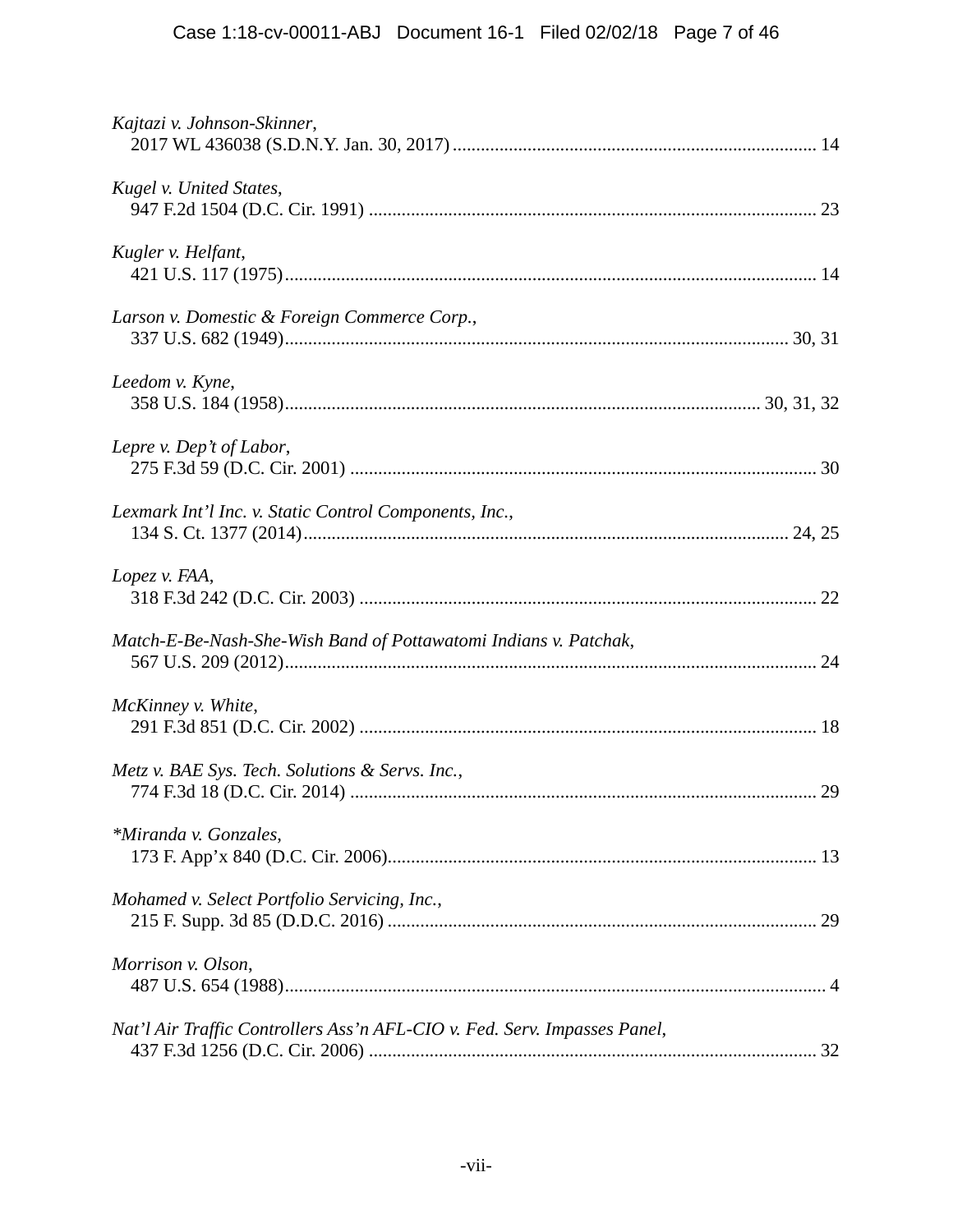| Nat'l Ass'n of Home Builders v. Norton,                           |  |
|-------------------------------------------------------------------|--|
| Nat'l Fed'n of Fed. Emps. v. Cheney,                              |  |
| Nichols v. Reno,                                                  |  |
| NLRB v. United Food & Commercial Workers Union,                   |  |
| *North v. Walsh,                                                  |  |
| Nyunt v. Chairman, Broad. Bd. of Governors,                       |  |
| Pa. Mun. Authorities Ass'n v. Johnson,                            |  |
| Physicians Nat'l House Staff Ass'n v. Fanning,                    |  |
| Reliable Automatic Sprinkler Co. v. Consumer Prod. Safety Comm'n, |  |
| Reporters Comm. for Freedom of Press v. AT&T Co.,                 |  |
| Rodriguez v. Shulman,                                             |  |
| Schilling v. Rogers,                                              |  |
| Schlegel v. Holder,                                               |  |
| Schroer v. Billington,                                            |  |
| Schweiker v. Hansen,                                              |  |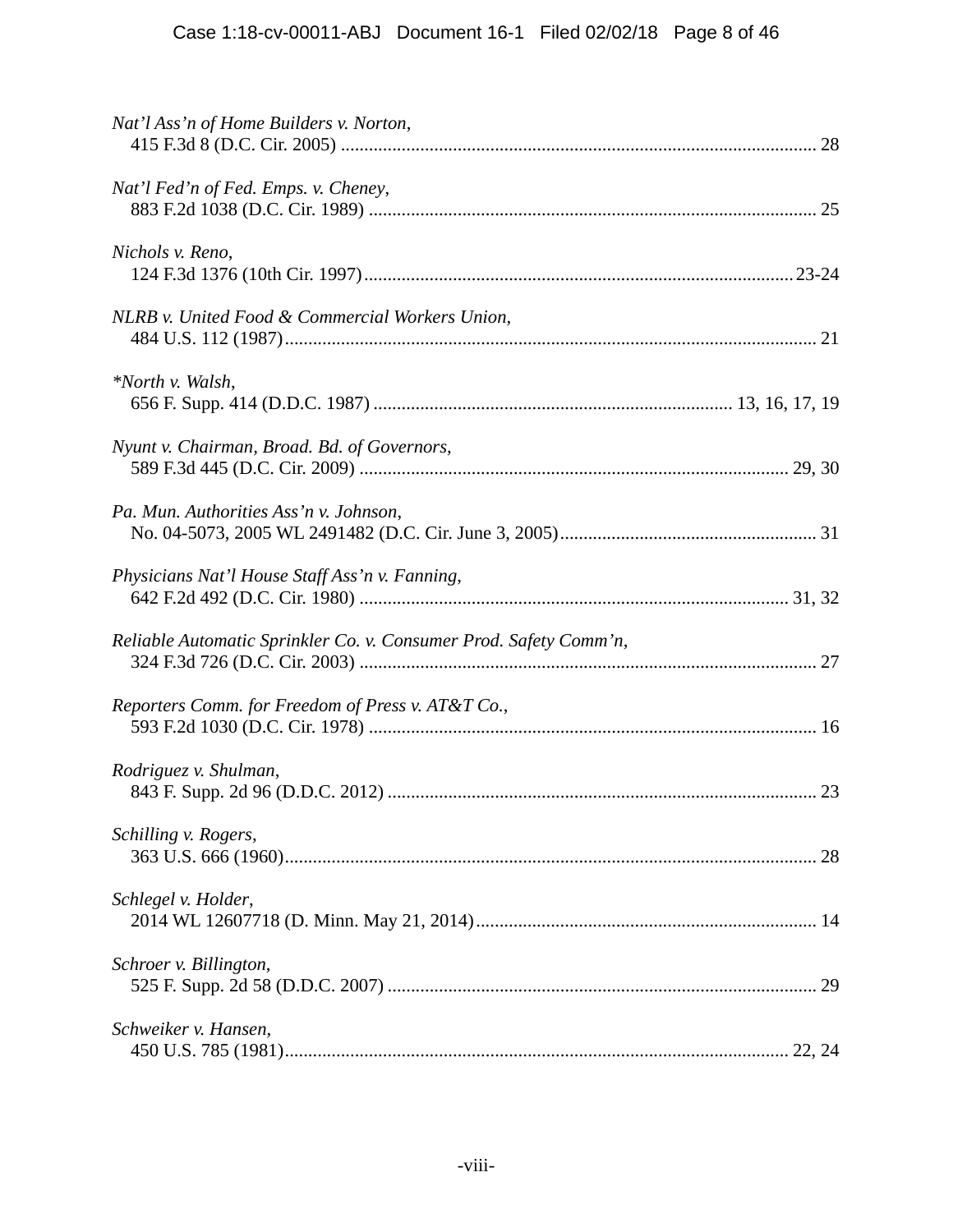| Seized Prop. Recovery, Corp. v. U.S. Customs & Border Prot., |
|--------------------------------------------------------------|
| Superlease Rent-A-Car, Inc. v. Budget Rent-A-Car of Md.,     |
| Town of Stratford v. FAA,                                    |
| Trudeau v. FTC,                                              |
| United Space All., LLC v. Solis,                             |
| United States v. Armstrong,                                  |
| United States v. Blackley,                                   |
| United States v. Caceres,                                    |
| United States v. Craveiro,                                   |
| United States v. Fernandez,                                  |
| United States v. Fitzhugh,                                   |
| United States v. Hollywood Motor Car Co.,                    |
| United States v. Instruments, S.A.,                          |
| United States v. Lee,                                        |
| United States v. Libby,                                      |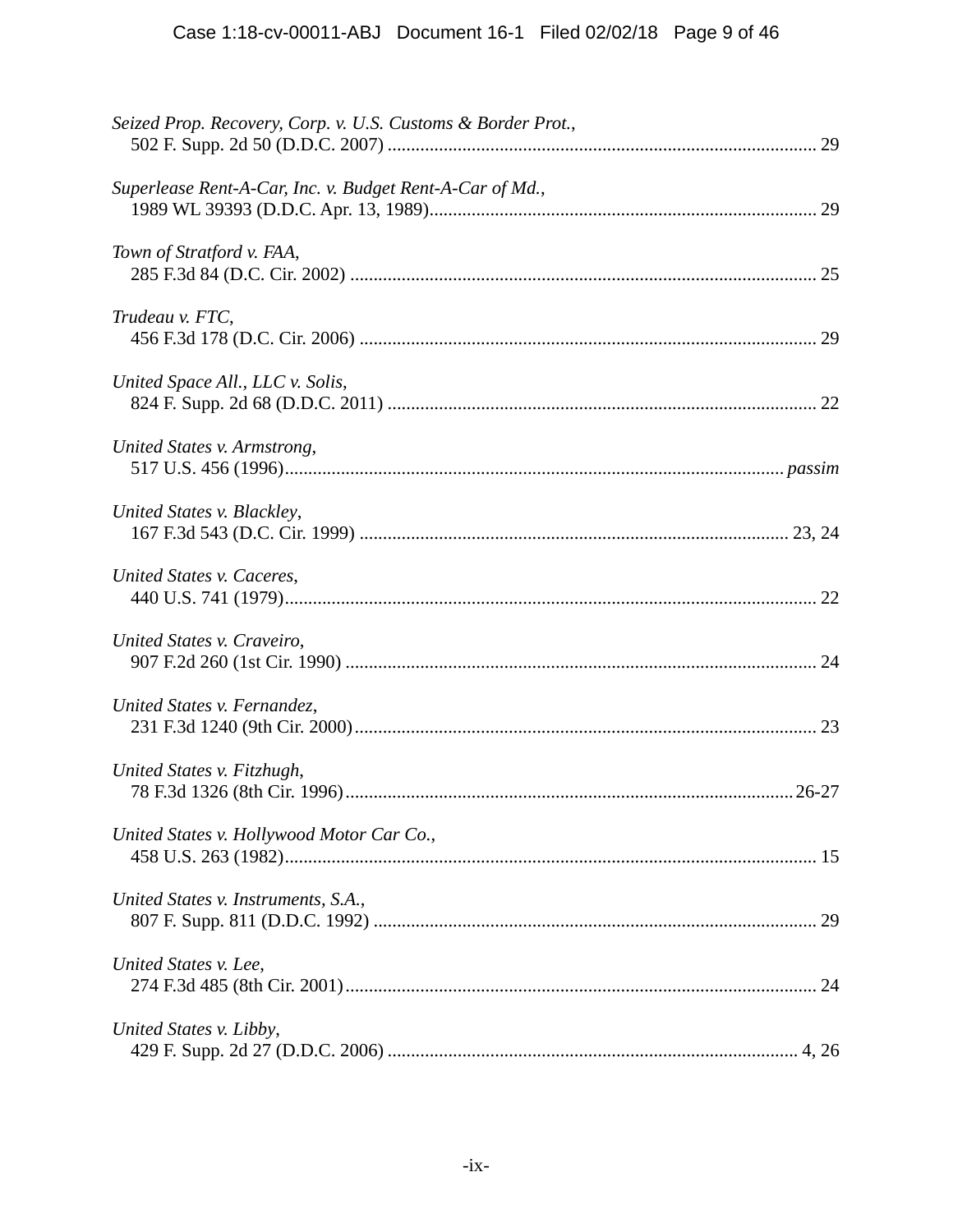| United States v. Nixon,                                 |  |
|---------------------------------------------------------|--|
| United States v. Piervinanzi,                           |  |
| United States v. Tucker,                                |  |
| United States v. U.S. Dist. Ct. for N. Mariana Islands, |  |
| United States v. Wilson,                                |  |
| United States v. Wrigley,                               |  |
| Wash. Metro. Area Transit Auth. v. Ragonese,            |  |
| Wayte v. United States,                                 |  |
| Women's Equity Action League v. Cavazos,                |  |
| *Younger v. Harris,                                     |  |
| <b>STATUTES</b>                                         |  |
|                                                         |  |
|                                                         |  |
|                                                         |  |
|                                                         |  |
|                                                         |  |
|                                                         |  |
|                                                         |  |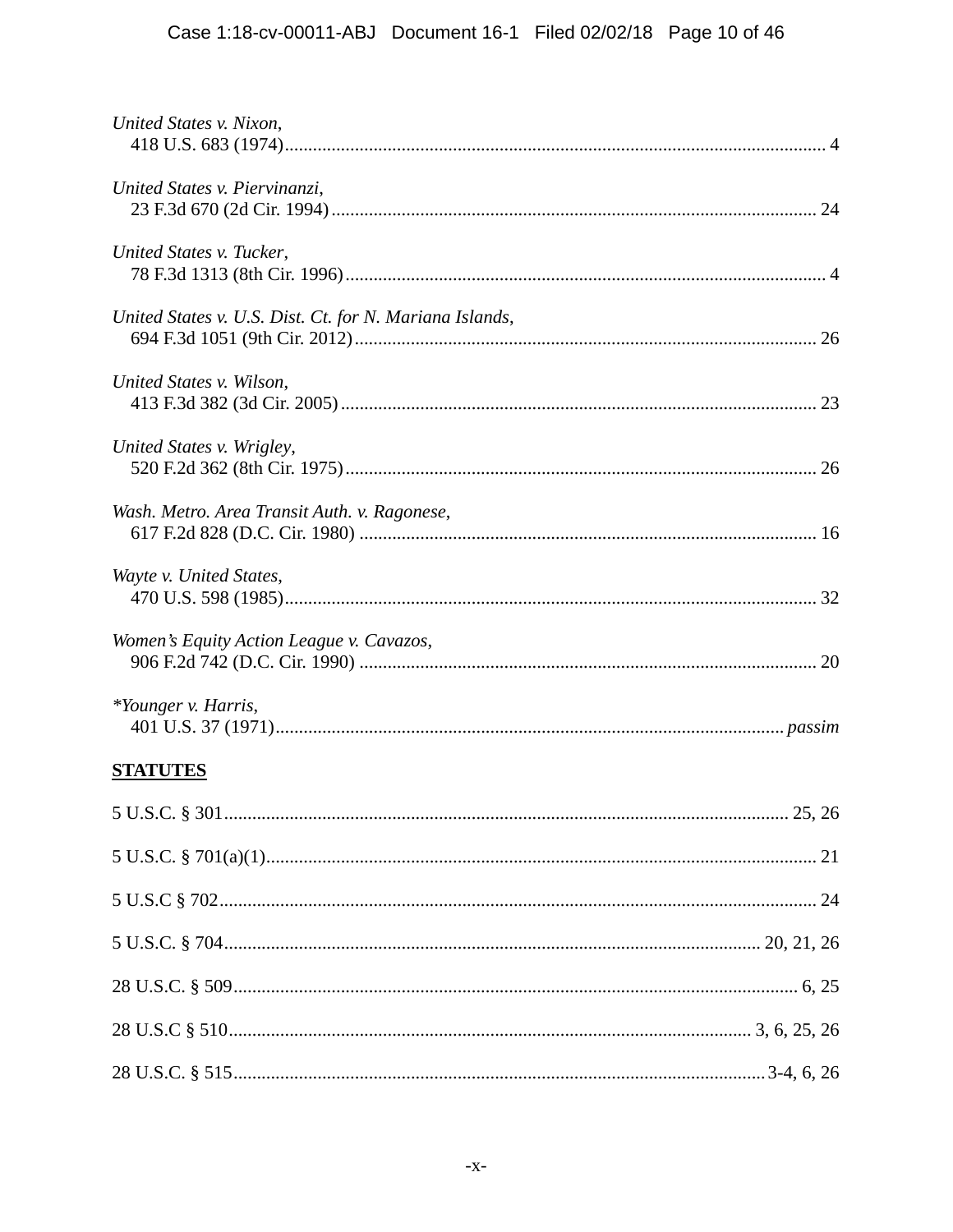## **ADMINISTRATIVE MATERIALS**

# **OTHER AUTHORITIES**

| United States Attorneys' Manual (USAM) § 1-13.000, available at                                                                                                                               |  |
|-----------------------------------------------------------------------------------------------------------------------------------------------------------------------------------------------|--|
| Statement of FBI Director James B. Comey, H. Perm. Select Comm. on Intelligence, Hearing on<br>Russian Active Measures Investigation (Mar. 20, 2017), available at https://www.fbi.gov/       |  |
| Testimony of Deputy Attorney General Rod J. Rosenstein, H. Comm. on the Judic., <i>Hearing on</i><br>the Justice Department's Investigation of Russia's Interference in the 2016 Presidential |  |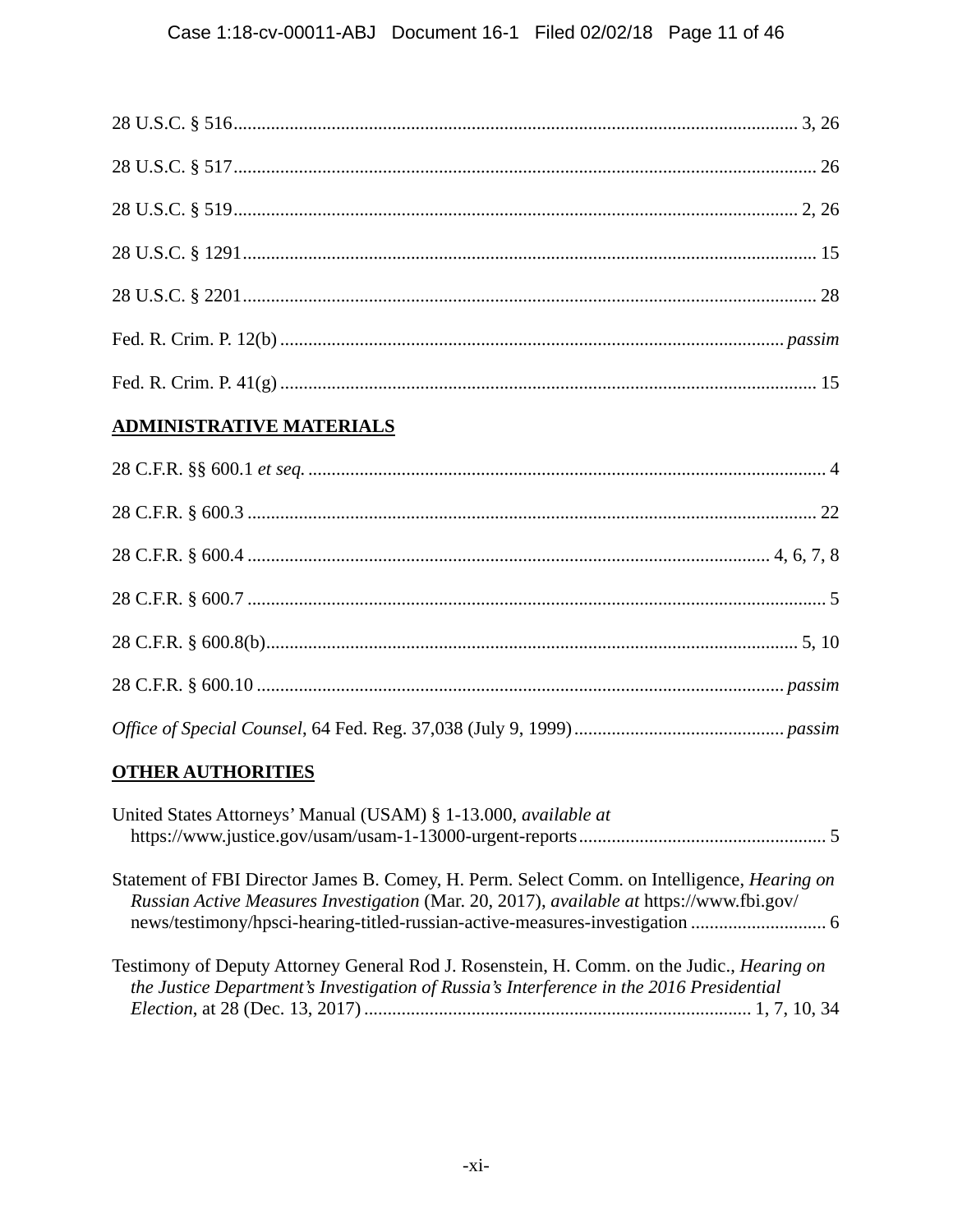### **INTRODUCTION**

Plaintiff Paul J. Manafort Jr. has filed this civil action seeking to collaterally attack his ongoing criminal prosecution by Special Counsel Robert S. Mueller III, which is currently pending in a separate criminal action in this District. *See United States v. Manafort*, No. 17-cr-201-ABJ (D.D.C.). Specifically, Manafort asks this Court to "declare invalid" and "set aside" the appointment of the Special Counsel; to set aside "all actions taken against" him by the Special Counsel; and to enjoin the Special Counsel from conducting investigations into certain topics. *See*  Compl. (ECF No. 1) ¶ 53, Prayer for Relief ¶¶ (a)-(d). To support this requested relief, Manafort alleges two claims. First, he alleges that the Acting Attorney General's order directing the Special Counsel to investigate certain matters exceeds the authority provided by the Department of Justice's Special Counsel regulations because the order authorizes the investigation and prosecution of matters that "arose or may arise directly from the investigation." *See* Compl. ¶¶ 32- 35, 52. Second, Manafort alleges that the investigation and indictment against him exceed the Special Counsel's authority under the Acting Attorney General's order. *See* Compl. ¶¶ 36-42, 63.

These claims lack merit. The appointment of the Special Counsel was squarely within the Acting Attorney General's authority and consistent with the Department's Special Counsel regulations. And the Special Counsel is properly operating within the scope of his authority, including with respect to Manafort's ongoing criminal prosecution. Indeed, less than two months ago, and after Manafort was indicted, the Acting Attorney General testified before Congress and made this point eminently clear: "I can assure you that the special counsel is conducting himself consistently with our understanding about the scope of his investigation." Testimony of Deputy Attorney General Rod J. Rosenstein, H. Comm. on the Judic., *Hearing on the Justice Department's Investigation of Russia's Interference in the 2016 Presidential Election*, at 28 (Dec. 13, 2017) (attached hereto) [hereafter *Rosenstein Testimony*]. The Special Counsel's investigation and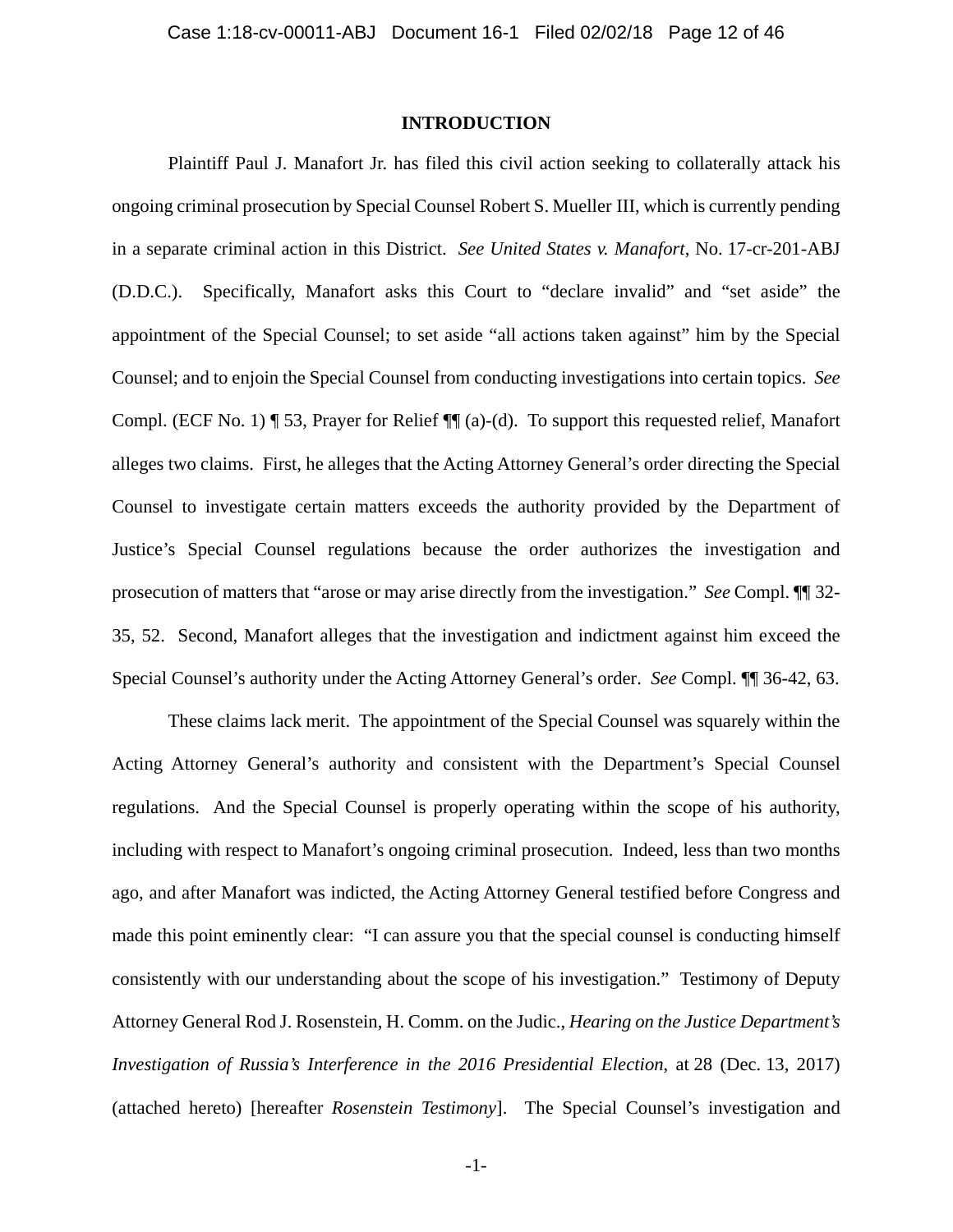prosecutions are entirely lawful.

This Court, however, need not, and should not, reach the merits of Manafort's claims in this collateral, civil action. Myriad threshold grounds preclude this Court from adjudicating those issues. First and most fundamentally, it is a "basic doctrine of equity jurisprudence" that "courts should not exercise their equitable discretion to enjoin criminal proceedings, as long as the defendant has an adequate legal remedy in the form of trial and direct appeal." *In re Al-Nashiri*, 835 F.3d 110, 118 (D.C. Cir. 2016). The Supreme Court announced that principle in barring a federal injunction against a state criminal prosecution, *see Younger v. Harris*, 401 U.S. 37 (1971), and the D.C. Circuit has applied the same principle to foreclose equitable relief that would interfere with an ongoing federal prosecution. *See Deaver v. Seymour*, 822 F.2d 66 (D.C. Cir. 1987). Those decisions are directly applicable here: If Manafort believes the Special Counsel lacks authority to prosecute him, he is free to raise that objection in his criminal action by filing a motion to dismiss the indictment pursuant to Rule 12 of the Federal Rules of Criminal Procedure. But allowing Manafort to proceed with this civil action would enable him to "circumvent federal criminal procedure" and potentially "undermine the final judgment rule" in criminal cases. *Deaver*, 822 F.2d at 71.

Each of the two Counts in the Complaint fails for several additional threshold reasons. As for Count I—seeking to challenge the Special Counsel's appointment pursuant to the Administrative Procedure Act (APA)—claims under the APA are precluded when an alternate, adequate remedy exists. Thus, Manafort's ability to file a motion to dismiss in his criminal action independently forecloses an APA claim as well. Additionally, the APA cannot be used to challenge internal Government decisions about how to assign responsibility for particular matters among employees within an agency. The Special Counsel's appointment is no different, and any challenge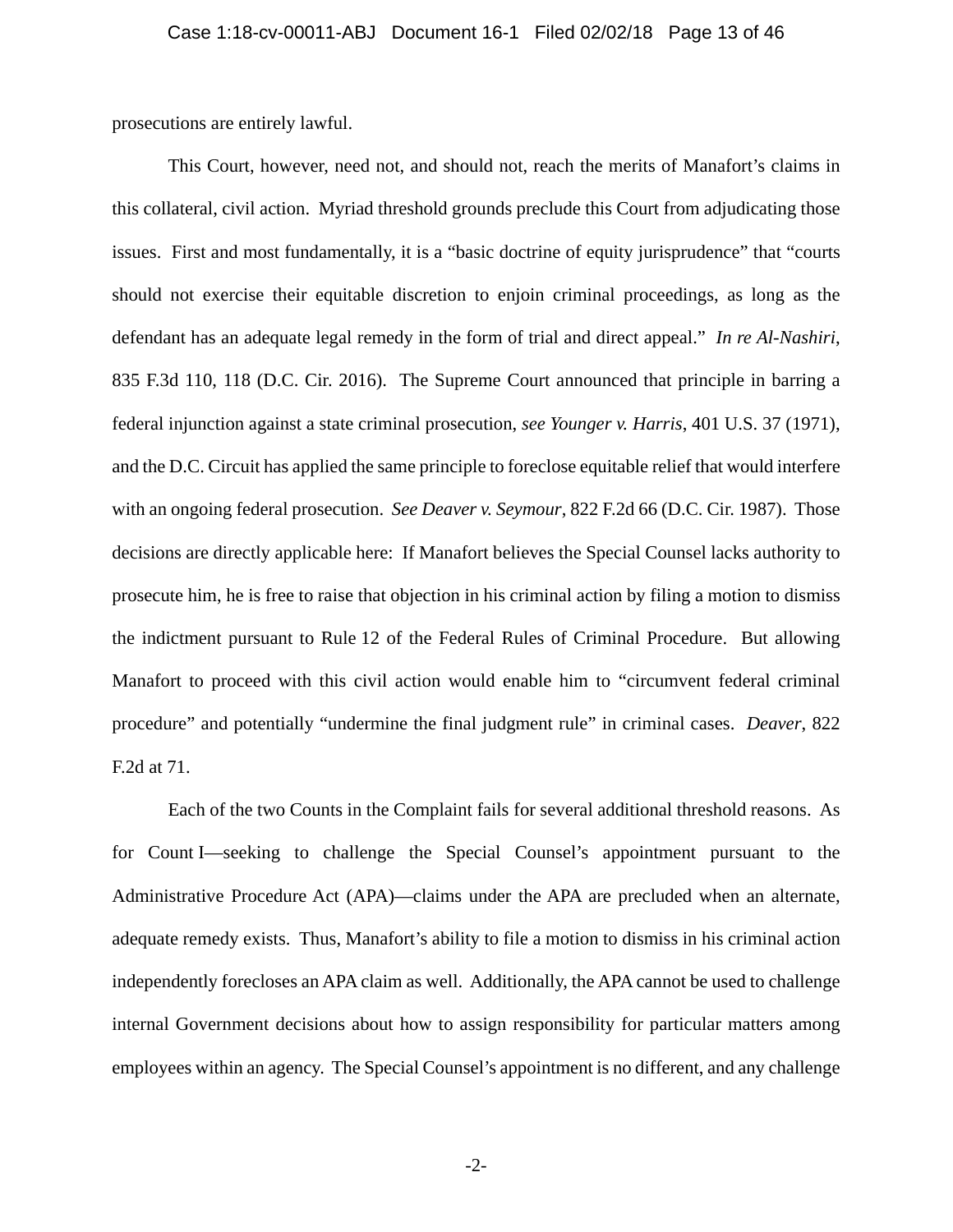### Case 1:18-cv-00011-ABJ Document 16-1 Filed 02/02/18 Page 14 of 46

to that decision under the APA fails because Manafort has no enforceable rights, he falls outside of the statutory zone of interest, and the order he challenges is not final agency action.

As for Count II—seeking to challenge the Special Counsel's compliance with the authority granted to him—Manafort does not invoke the APA and instead seeks to proceed under the Declaratory Judgment Act and a theory of *ultra vires* non-statutory review. But the Declaratory Judgment Act does not itself create substantive rights or provide an independent source of federal jurisdiction. And *ultra vires* review is also unavailable: The existence of an alternative forum for the claim likewise precludes *ultra vires* review, and Manafort cannot otherwise satisfy the stringent requirements for invoking the doctrine.

Accordingly, both of Manafort's claims fail because they are improper collateral attacks on an ongoing criminal proceeding, and also suffer from additional threshold defects. Manafort's Complaint should therefore be dismissed.

### **BACKGROUND**

### **I. Legal Framework**

 "The Attorney General and United States Attorneys retain broad discretion to enforce the Nation's criminal laws." *United States v. Armstrong*, 517 U.S. 456, 464 (1996). The "conduct of litigation" on behalf of the United States is generally "reserved to officers of the Department of Justice, under the direction of the Attorney General." 28 U.S.C. § 516. The Attorney General can "make such provisions as he considers appropriate" to authorize others within the Department of Justice to act, *id.* § 510, and also has authority to "specially appoint[]" any attorney to "conduct any kind of legal proceeding, civil or criminal, . . . which United States attorneys are authorized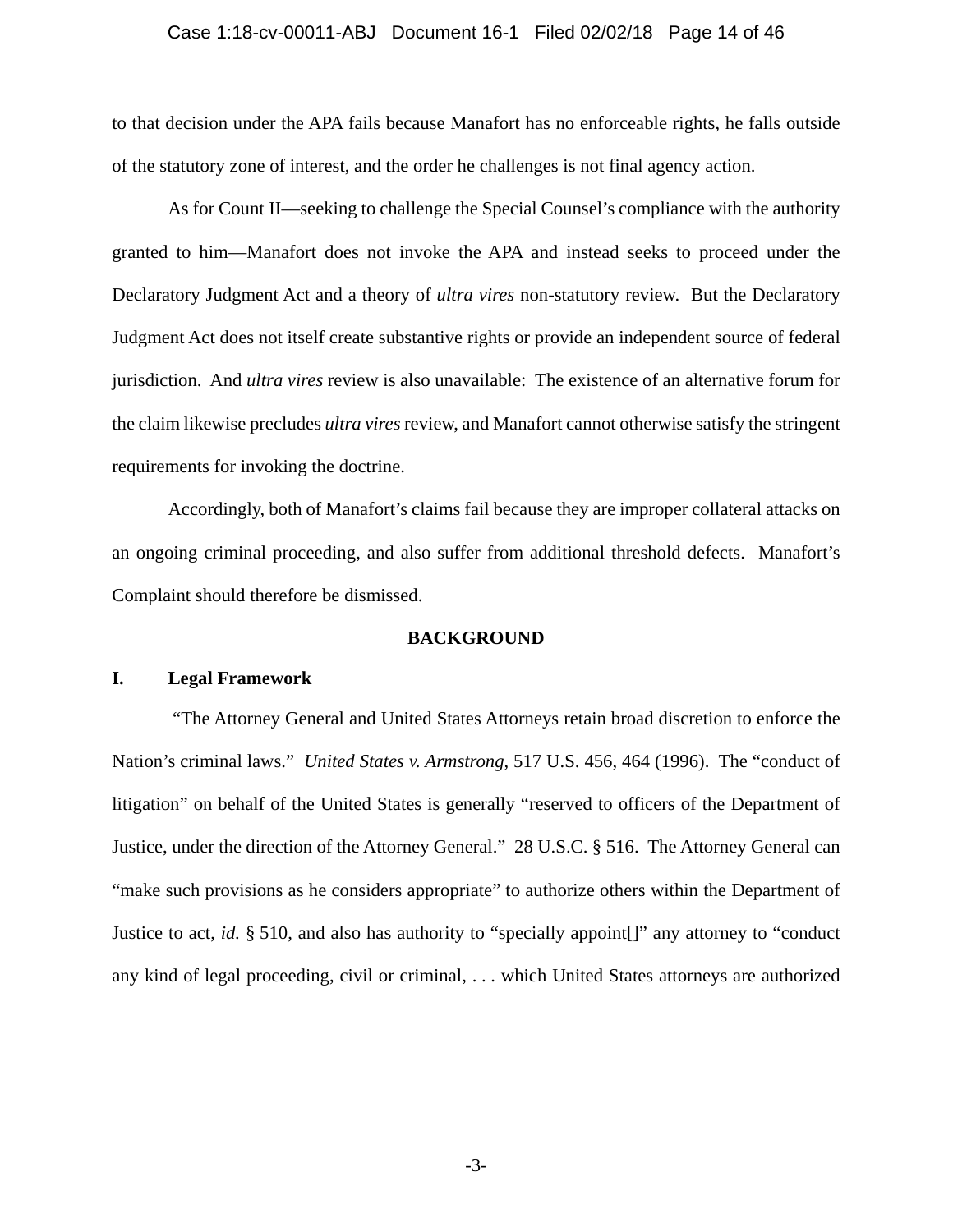by law to conduct[.]" *Id.*  $\S 515(a)$ .<sup>1</sup>

 $\overline{a}$ 

Pursuant to statutory authority vested in the Attorney General, Department of Justice regulations specify the procedure by which the Attorney General, for "certain sensitive investigations," may appoint a "Special Counsel." *See Office of Special Counsel*, 64 Fed. Reg. 37,038 (July 9, 1999) (codified at 28 C.F.R. §§ 600.1 *et seq.*). Special Counsels are to have more "day-to-day independence" than U.S. Attorneys and certain protection from removal but, like other Department officials, are to follow "established procedures of the Department" with "ultimate responsibility for the matter and how it is handled . . . rest[ing] with the Attorney General (or the Acting Attorney General if the Attorney General is personally recused in the matter)." *Id.*

When a Special Counsel is appointed under the regulations, his jurisdiction "shall be established by the Attorney General." 28 C.F.R. § 600.4(a). The regulations direct that "[t]he Special Counsel will be provided with a specific factual statement of the matter to be investigated." *Id.* If the Special Counsel determines additional jurisdiction is necessary, the regulations authorize the Special Counsel to seek that additional jurisdiction from the Attorney General. *See id.*  § 600.4(b); *see also Office of Special Counsel*, 64 Fed. Reg. at 37,039 (providing examples of situations where the Special Counsel might deem it appropriate to seek additional jurisdiction). The regulations do not require that the initial appointment order, the specific factual statement, or any grant of additional jurisdiction be spelled out in a public document.

The Attorney General maintains ultimate responsibility for the Special Counsel's

<sup>&</sup>lt;sup>1</sup> The Attorney General has previously exercised this statutory authority to specially appoint attorneys to conduct certain investigations on behalf of the Department of Justice. *See, e.g.*, *United States v. Nixon*, 418 U.S. 683, 694 n.8 (1974); *In re Sealed Case*, 829 F.2d 50, 52-53, 55 (D.C. Cir. 1987); *United States v. Libby*, 429 F. Supp. 2d 27, 28-29 (D.D.C. 2006). This statutory authority is separate and distinct from the now-expired Independent Counsel framework. *See Morrison v. Olson*, 487 U.S. 654 (1988); *United States v. Tucker*, 78 F.3d 1313 (8th Cir. 1996).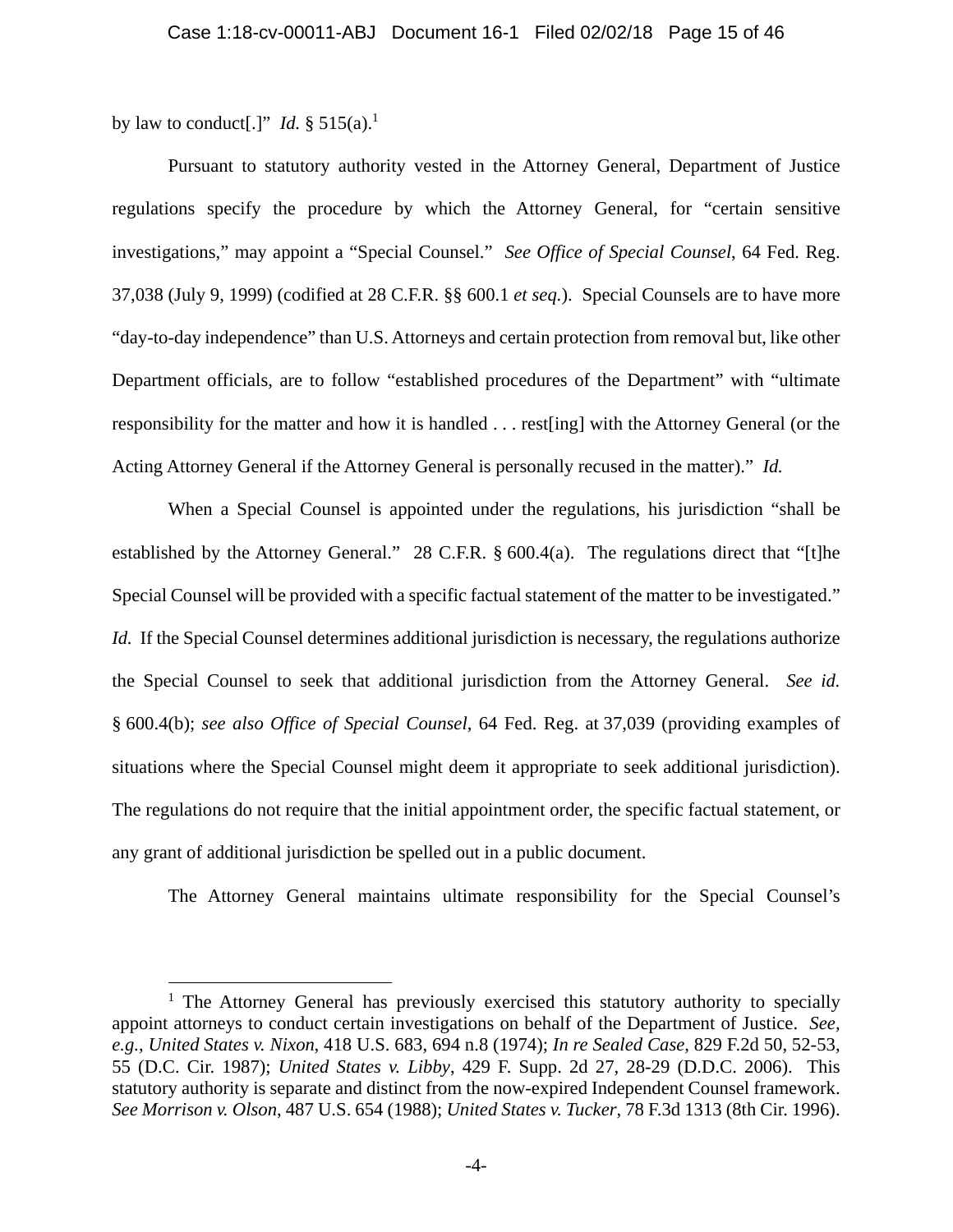#### Case 1:18-cv-00011-ABJ Document 16-1 Filed 02/02/18 Page 16 of 46

investigation in several different ways pursuant to the regulations. For example, "the Attorney General may request that the Special Counsel provide an explanation for any investigative or prosecutorial step, and may after review conclude that the action is so inappropriate or unwarranted under established Departmental practices that it should not be pursued." 28 C.F.R. § 600.7(b). Additionally, the Special Counsel is required to notify the Attorney General of significant events occurring during the course of the investigation "in conformity with the Departmental guidelines with respect to Urgent Reports." *Id.* § 600.8(b); *see also* United States Attorneys' Manual (USAM) § 1-13.000 (setting forth guidelines regarding Urgent Reports), *available at* https://www.justice.gov/usam/usam-1-13000-urgent-reports. Because Urgent Reports generally must be submitted in advance of a major development (*e.g.*, the filing of criminal charges), *see id.*, this notification requirement ensures a "resulting opportunity for consultation" between the Attorney General and the Special Counsel about the anticipated action. *Office of Special Counsel*, 64 Fed. Reg. at 37,040. Finally, the Attorney General can remove the Special Counsel for "misconduct, dereliction of duty, incapacity, conflict of interest, or for other good cause, including violation of Departmental policies." 28 C.F.R. § 600.7(d).

Because the Special Counsel regulations govern only the Department of Justice's internal procedures, the regulations make clear that they "are not intended to, do not, and may not be relied upon to create any rights, substantive or procedural, enforceable at law or equity, by any person or entity, in any matter, civil, criminal, or administrative." *Id.* § 600.10. For similar reasons, the regulations were effective immediately upon their promulgation. *See Office of Special Counsel*, 64 Fed. Reg. at 37,041 (stating that "[t]his rule relates to matters of agency management or personnel," and if governed by rulemaking procedures at all is "a rule of agency organization, procedure, or practice").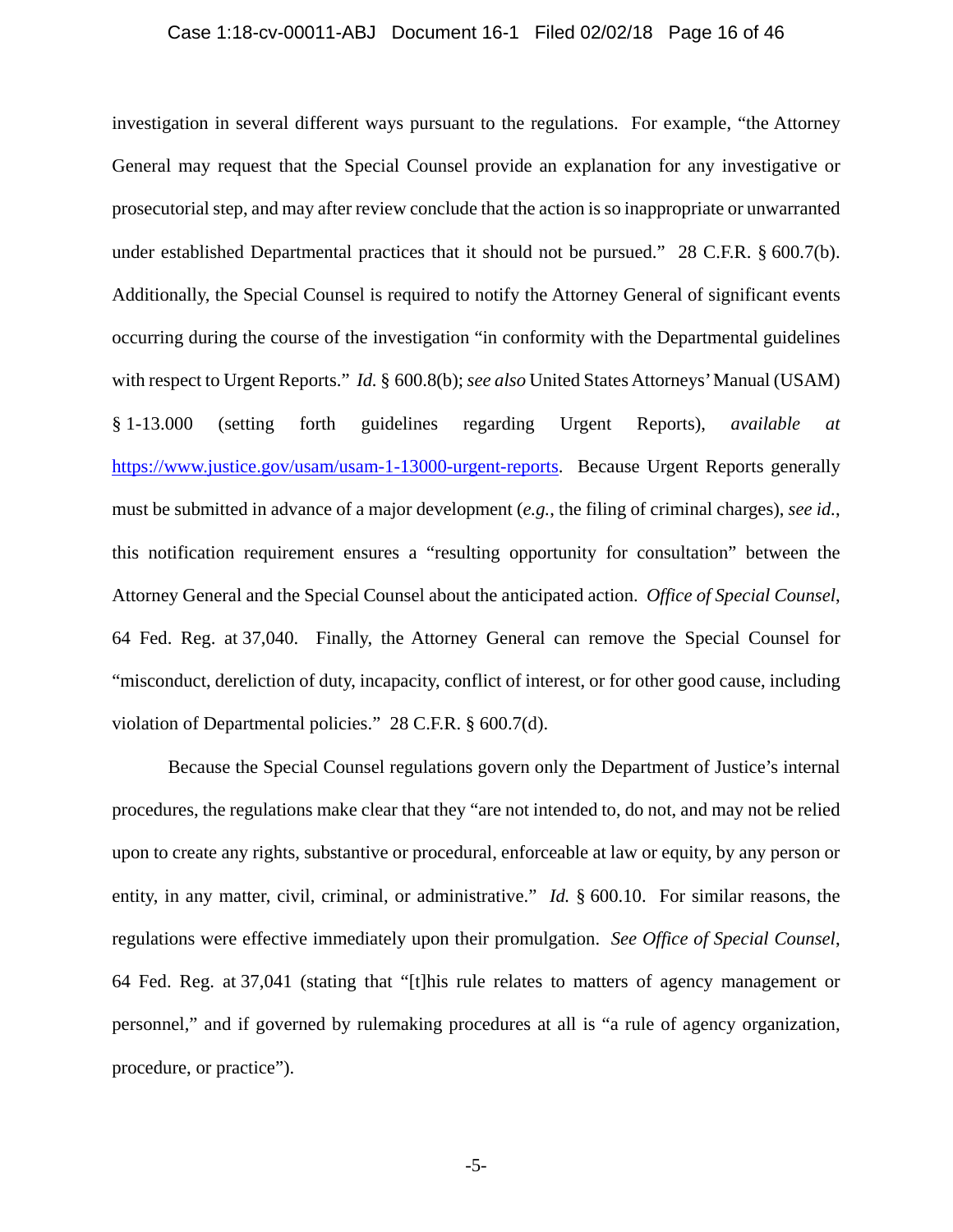### **II. Factual and Procedural History**

### **A. Special Counsel Mueller's Appointment and Ongoing Investigation**

On March 20, 2017, then-Director of the FBI James B. Comey testified before Congress and disclosed the existence of an ongoing counterintelligence investigation regarding, among other things, "the Russian government's efforts to interfere in the 2016 presidential election[.]" Statement of FBI Director James B. Comey, H. Perm. Select Comm. on Intelligence, *Hearing on Russian Active Measures Investigation* (Mar. 20, 2017), *available at* https://www.fbi.gov/ news/testimony/hpsci-hearing-titled-russian-active-measures-investigation. Because Attorney General Jefferson B. Sessions III recused himself, Deputy Attorney General Rosenstein acts as, and performs the functions of, the Attorney General with respect to the investigation (and all other events described in this filing).

On May 17, 2017, Acting Attorney General Rosenstein, pursuant to "the authority vested in [him] as Acting Attorney General, including 28 U.S.C. §§ 509, 510, and 515," appointed Robert S. Mueller III to serve as Special Counsel for the Department of Justice. *See* Order No. 3915- 2017, *Appointment of Special Counsel to Investigate Russian Interference with the 2016 Presidential Election and Related Matters* (May 17, 2017) (Compl. Exh. A, ECF No. 1-1) [hereafter "Appointment Order"]. The Acting Attorney General specified that the Special Counsel "is authorized to conduct the investigation confirmed by then-FBI Director James B. Comey in testimony before the House Permanent Select Committee on Intelligence on March 20, 2017," including:

- (i) any links and/or coordination between the Russian government and individuals associated with the campaign of President Donald Trump; and
- (ii) any matters that arose or may arise directly from the investigation; and
- (iii) any other matters within the scope of  $28$  C.F.R.  $\S$  600.4(a).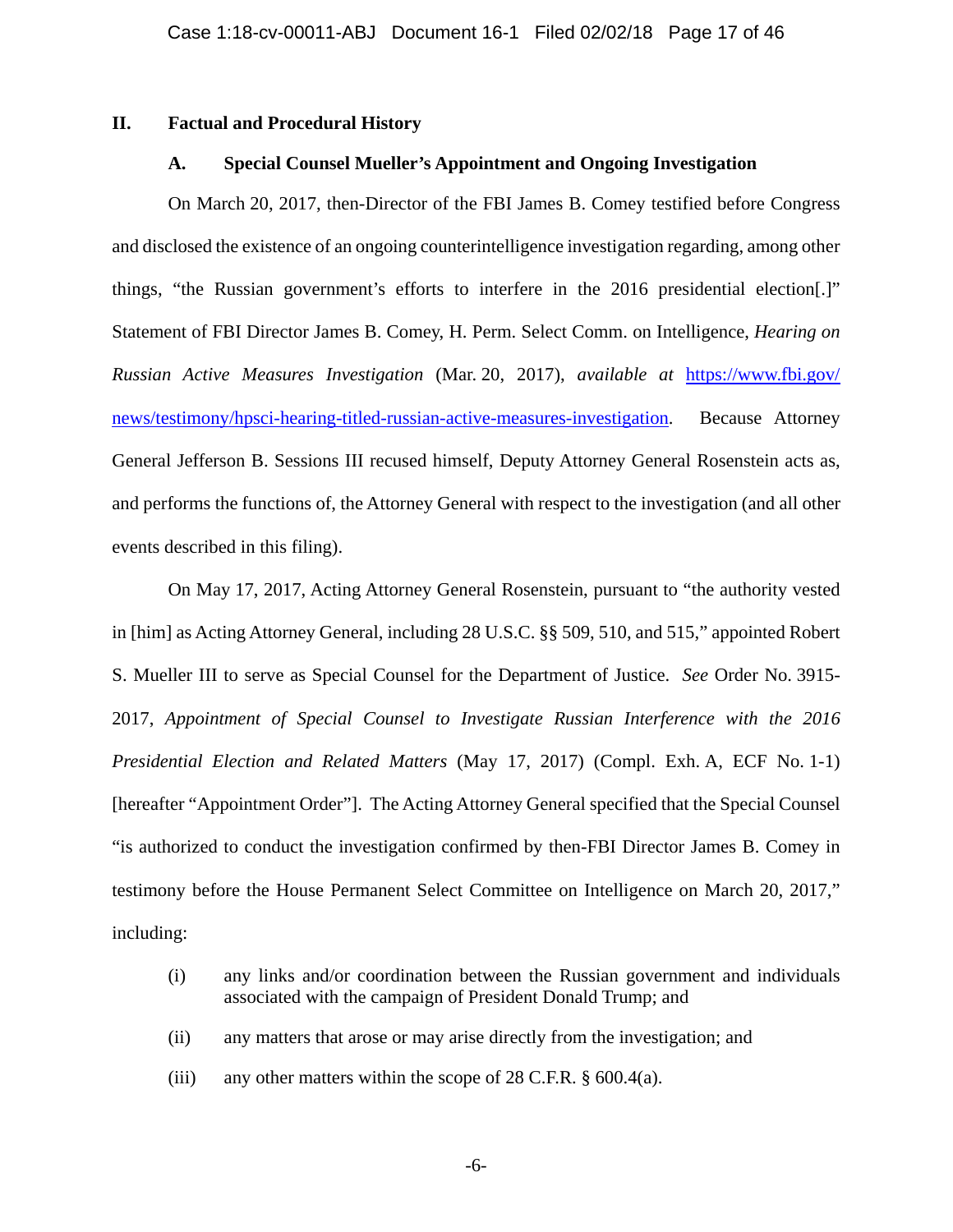### Case 1:18-cv-00011-ABJ Document 16-1 Filed 02/02/18 Page 18 of 46

*See id.* ¶ (b). The Acting Attorney General authorized the Special Counsel "to prosecute federal crimes arising from the investigation of these matters." *Id.* ¶ (c). And, finally, he made applicable specific provisions of the Special Counsel regulations: "Sections 600.4 through 600.10 of Title 28 of the Code of Federal Regulations are applicable to the Special Counsel." *Id.* ¶ (d).

Since the Special Counsel's appointment, the investigation into the above matters has been ongoing. And, consistent with the Special Counsel regulations, the Acting Attorney General has maintained his oversight role with respect to that investigation. Recently, the Acting Attorney General described that oversight role in testimony before Congress: "I know what [the Special Counsel is] doing. I'm properly exercising my oversight responsibilities, and so I can assure you that the special counsel is conducting himself consistently with our understanding about the scope of his investigation." *Rosenstein Testimony* at 28.

### **B. Criminal Proceedings Against Manafort**

As part of the above-described investigation, a grand jury in this District returned a criminal indictment against Plaintiff Paul J. Manafort, Jr. *See* Compl. ¶¶ 36, 41-42, 45-48; *United States v. Manafort*, No. 17-cr-201-ABJ (D.D.C.). Manafort was indicted on October 27, 2017, and was charged with twelve counts. *See* Compl. Exh. B, ECF No. 1-2.

At a status conference held in the criminal matter on December 11, 2017, the parties began discussing scheduling issues for certain pre-trial motions. *See* Tr. of Dec. 11, 2017 Status Conf. at 6-9. Subsequently, at a status conference on January 16, 2018, counsel for Manafort stated that he expected to file at least one dispositive pre-trial motion, including a motion alleging a defect in instituting the prosecution pursuant to Fed. R. Crim. P. 12(b)(3)(A). *See* Tr. of Jan. 16, 2018 Status Conf. at 21. The Court then entered the following briefing schedule for such a motion: defense motion(s) due by February 23, 2018; Government response due by March 16, 2018; any replies due by March 30, 2018; and a motions hearing set for April 17, 2018. *See United States v.*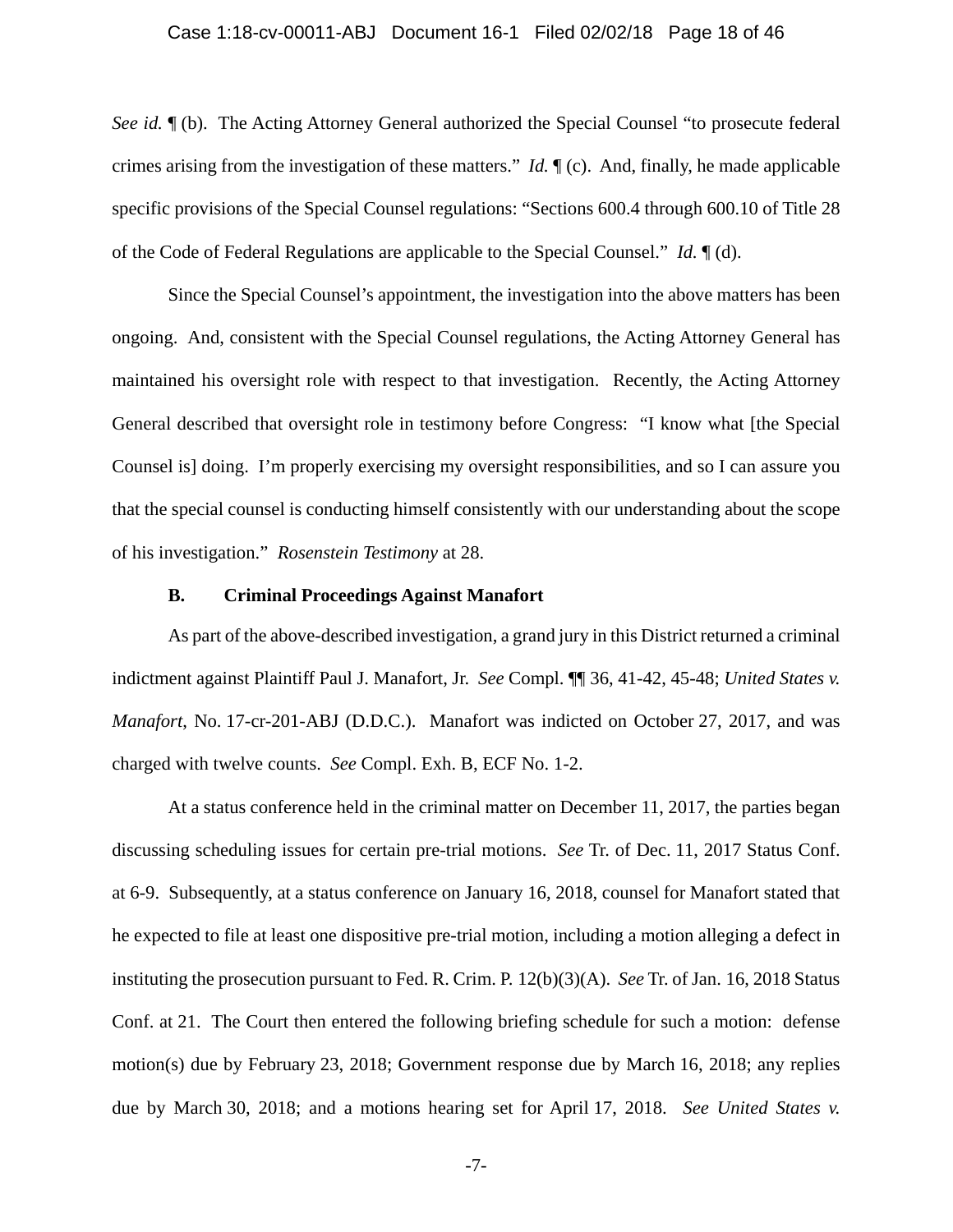*Manafort*, No. 17-cr-201 (D.D.C.), Minute Order of Jan. 16, 2018. The Court also set a schedule for other pre-trial motions, including motions to suppress evidence. *See id.*, Minute Order of Jan. 17, 2018.

### **C. Procedural History of This Civil Case**

On January 3, 2018, Manafort filed the present civil action against Defendants—the United States Department of Justice (DOJ), Acting Attorney General Rosenstein, and Special Counsel Mueller. *See generally* Compl. ¶¶ 13-15. The Complaint alleges two claims.

Count I, brought against DOJ and Acting Attorney General Rosenstein, seeks review pursuant to the APA. *See* Compl. ¶¶ 51, 54-59. It alleges that the Appointment Order is unlawful because paragraph (b)(ii) allows the Special Counsel to "address any new matters that come to his attention during the course of the investigation, without consulting or obtaining approval from the Attorney General or Acting Attorney General," assertedly contrary to the process established in 28 C.F.R. § 600.4(b) for the Special Counsel to request "additional jurisdiction" over new matters. *See* Compl. ¶ 52. Thus, "[b]ecause the Appointment Order itself exceeds the DOJ's authority," the Complaint alleges, "all actions taken pursuant to the authority it purports to grant the Special Counsel are likewise *ultra vires* and must be set aside." *Id.* ¶ 53.

Count II is brought against only the Special Counsel. *See id.* ¶ 61. Unlike Count I, Count II is not brought pursuant to the APA, and instead alleges that "[t]he actions of the Special Counsel are reviewable under the Declaratory Judgment Act and under the long-recognized authority of the federal courts to grant equitable relief to prevent injurious acts by public officers." *Id.* Count II alleges that even if the Acting Attorney General's original Appointment Order is lawful, the Special Counsel's investigation and indictment of Manafort exceed the scope of the Special Counsel's authority because "[t]he indictment raises stale allegations DOJ must have been aware of for nearly a decade; they are not matters that 'arose . . . from the investigation' into the 2016 election[.]" *Id.*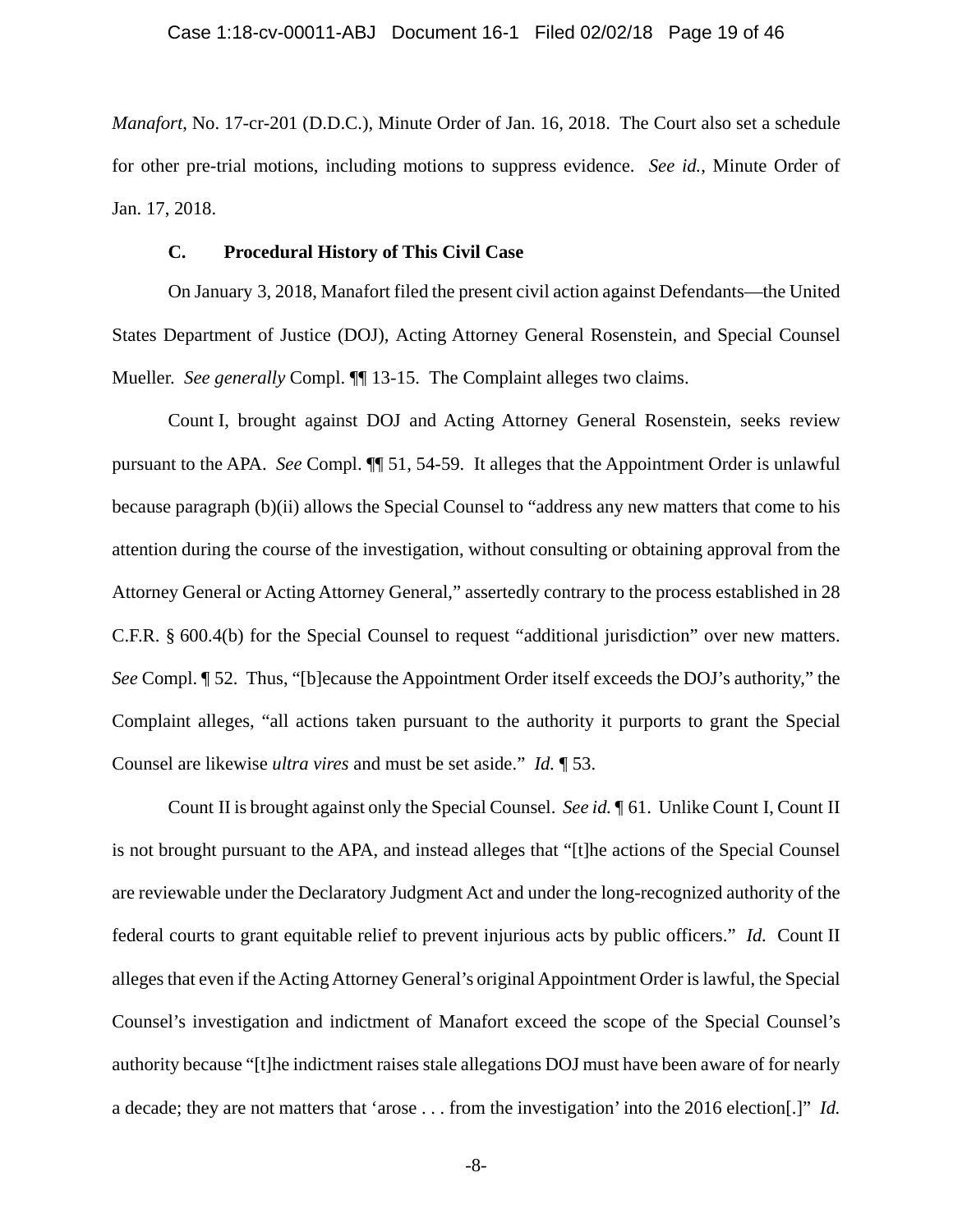### Case 1:18-cv-00011-ABJ Document 16-1 Filed 02/02/18 Page 20 of 46

¶ 63. Based on this allegation, Manafort asserts that the Special Counsel "acted beyond the scope of his authority," and the Special Counsel's "actions must be set aside." *Id.* Manafort also requests that the Special Counsel "be enjoined from further investigating any alleged conduct by Mr. Manafort that is unrelated to and predates his involvement with the Trump campaign, as well as any conduct that does not arise directly from the limited investigation authorized by the original jurisdiction clause of the Appointment Order." *Id.* ¶ 64.

Consistent with the above, the Complaint's Prayer for Relief specifically requests "an order and judgment setting aside the Appointment Order and declaring it invalid"; "an order and judgment declaring *ultra vires* and setting aside all actions taken against Mr. Manafort pursuant to the Appointment Order"; and a declaration and injunction setting forth the permissible scope of the Special Counsel's investigations. *See id.*, Prayer for Relief ¶¶ (a)-(d).

### **STANDARD OF REVIEW**

The Government hereby moves to dismiss Manafort's Complaint for failure to state a claim upon which relief can be granted, pursuant to Rule 12(b)(6) of the Federal Rules of Civil Procedure. To survive a motion to dismiss under Rule 12(b)(6), a plaintiff's "[f]actual allegations must be enough to raise a right to relief above the speculative level[.]" *Bell Atl. Corp. v. Twombly*, 550 U.S. 544, 555 (2007); *see also Ashcroft v. Iqbal*, 556 U.S. 662, 678 (2009) (to satisfy the Rule  $12(b)(6)$  standard, the plaintiff's complaint must allege "more than a sheer possibility that a defendant has acted unlawfully"). Although a court must accept all factual allegations as true, the court is "not bound to accept as true a legal conclusion couched as a factual allegation[.]" *Twombly*, 550 U.S. at 555. Additionally, a motion under Rule 12(b)(6) "tests the legal sufficiency of a plaintiff's complaint[.]" *Herron v. Fannie Mae*, 861 F.3d 160, 173 (D.C. Cir. 2017).

In evaluating the sufficiency of the complaint, the Court may consider "the facts alleged in the complaint, any documents either attached to or incorporated in the complaint and matters of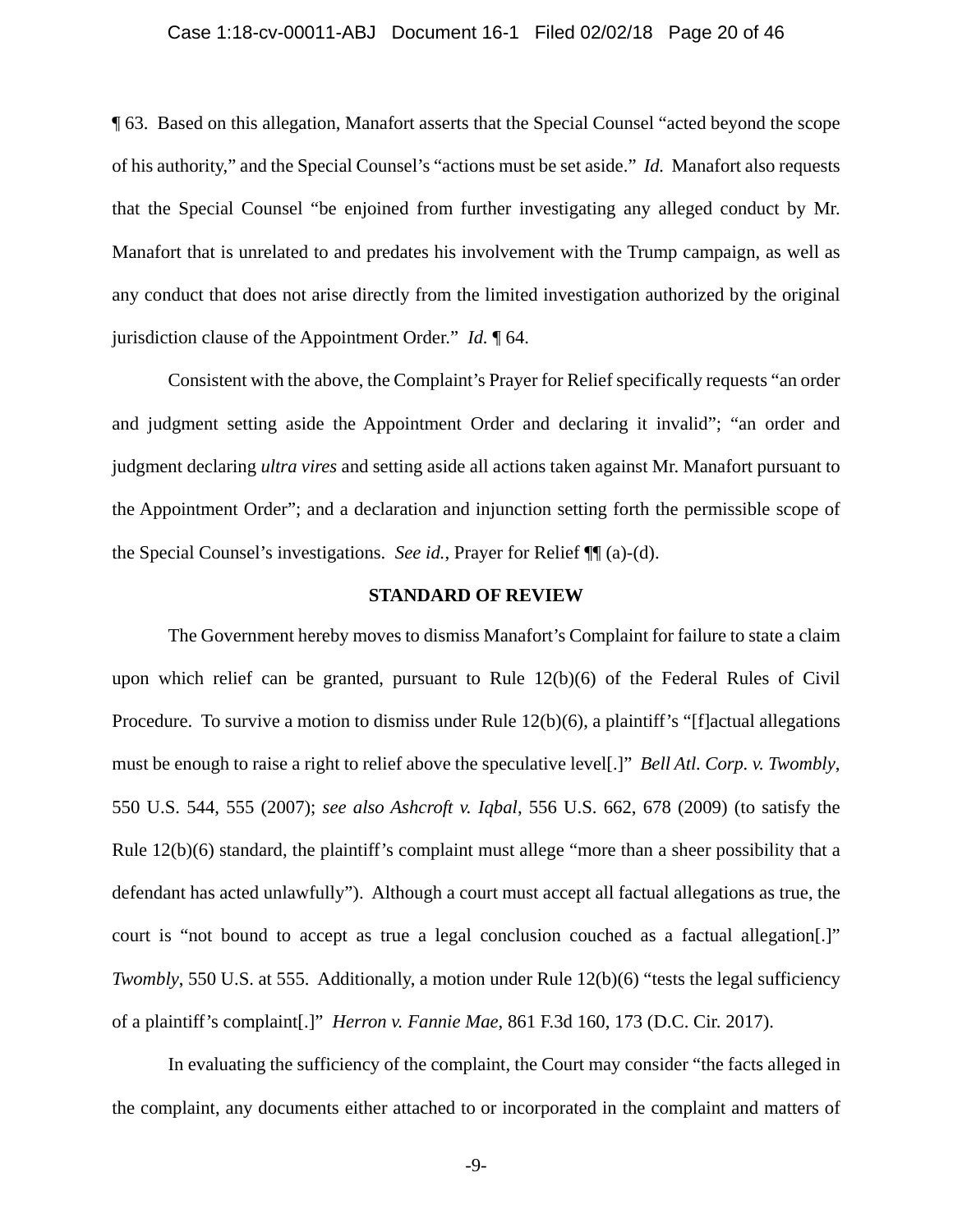which [the court] may take judicial notice." *EEOC v. St. Francis Xavier Parochial Sch.*, 117 F.3d 621, 624 (D.C. Cir. 1997). That includes the Court's ability to take judicial notice of "public record information." *Jankovic v. Int'l Crisis Grp.*, 494 F.3d 1080, 1088 (D.C. Cir. 2007); *see also Al-Aulaqi v. Panetta*, 35 F. Supp. 3d 56, 67-68 (D.D.C. 2014).<sup>2</sup>

### **ARGUMENT**

The fundamental premise of Manafort's lawsuit is that the Appointment Order gives the Special Counsel "*carte blanche* to investigate and pursue criminal charges in connection with *anything* he stumbles across while investigating[.]" Compl. 18. That premise is wrong. While the Special Counsel is given jurisdiction over matters that arose or may arise directly out of the investigation, *see* Appointment Order ¶ (b)(ii), that authority is subject to the overall regulatory framework, including the notification requirement and the "resulting opportunity for consultation" that such notification provides. *Office of Special Counsel*, 64 Fed. Reg. at 37,040; *see* 28 C.F.R. § 600.8(b). Based on a proper understanding of the framework, then, Manafort is wrong—and his Complaint does not plausibly allege—that the Special Counsel is given *carte blanche* to pursue criminal charges "without consulting or obtaining approval from the Attorney General or Acting Attorney General." Compl. ¶ 52.

Nor does Manafort's Complaint plausibly allege that the Special Counsel has exceeded the scope of his jurisdiction, *see id.* ¶ 63, particularly in light of the Appointment Order's terms. Indeed, the Acting Attorney General recently confirmed that the Special Counsel is operating fully within his jurisdiction. *See Rosenstein Testimony* at 28-33, 146. Thus, Manafort's claims lack merit, even under the deferential review of a Rule 12(b)(6) motion.

1

<sup>&</sup>lt;sup>2</sup> Given this procedural posture—in which the Complaint's factual allegations must be accepted as true—this memorandum should not be construed as admitting or denying the truth of any of the matters alleged in the Complaint.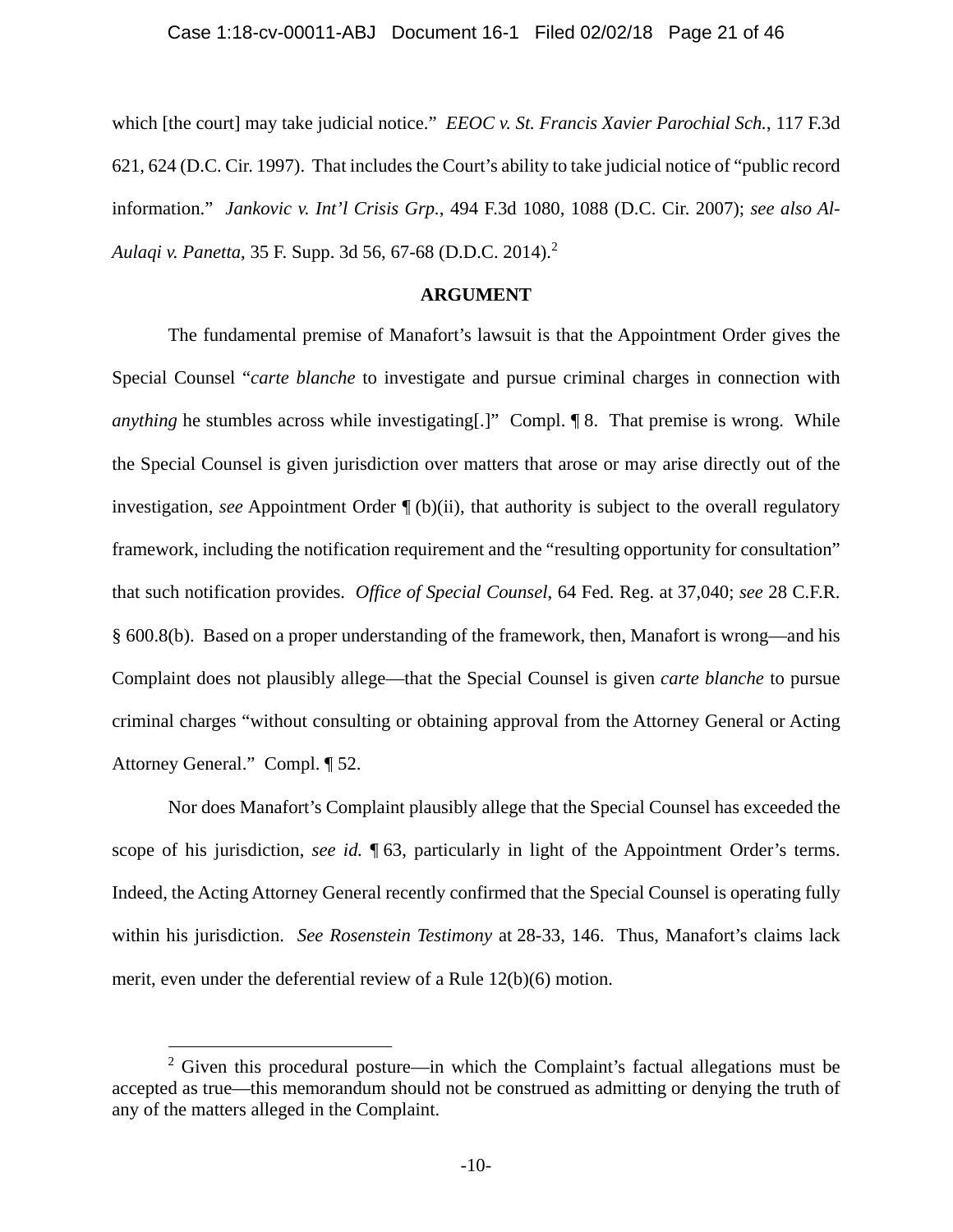The merits of Manafort's claims, however, are not properly before the Court. The appropriate forum for litigating those issues is in Manafort's underlying criminal action. In this civil case, Manafort is precluded from raising his challenges, and this lawsuit should be dismissed for any one or all of the threshold reasons discussed below.

### **I. Civil Lawsuits Cannot Be Used to Collaterally Attack Ongoing Criminal Prosecutions**

The clear object of Manafort's civil suit is to interfere with his ongoing criminal prosecution. Under well-established Supreme Court and D.C. Circuit authority, however, a civil lawsuit cannot be used to collaterally attack an ongoing criminal prosecution. Manafort's claims fall squarely within this prohibition and should therefore be dismissed.

### **A. Federal Courts Are Prohibited from Interfering with Ongoing Criminal Prosecutions**

It is a fundamental principle of equity that civil courts cannot enjoin criminal prosecutions. This doctrine is rooted in core principles of separation of powers, comity, and sound judicial administration.

**1.** The leading case in this area is *Younger v. Harris*, 401 U.S. 37 (1971), in which the plaintiff, already indicted in California state court, "filed a complaint in the Federal District Court, asking that court to enjoin . . . the District Attorney of Los Angeles County[] from prosecuting him[.]" *Id.* at 38-39. The Supreme Court rejected the claim, noting "the basic doctrine of equity jurisprudence that courts of equity should not act, and particularly should not act to restrain a criminal prosecution, when the moving party has an adequate remedy at law and will not suffer irreparable injury if denied equitable relief." *Id.* at 43-44. In a criminal case, that adequate remedy exists by virtue of the ability to present defenses in the underlying criminal action. *See id.* at 49. Moreover, relief is not warranted when the claim of irreparable harm is only "the cost, anxiety, and inconvenience of having to defend against a single criminal prosecution[.]" *Id.* at 46. Collectively,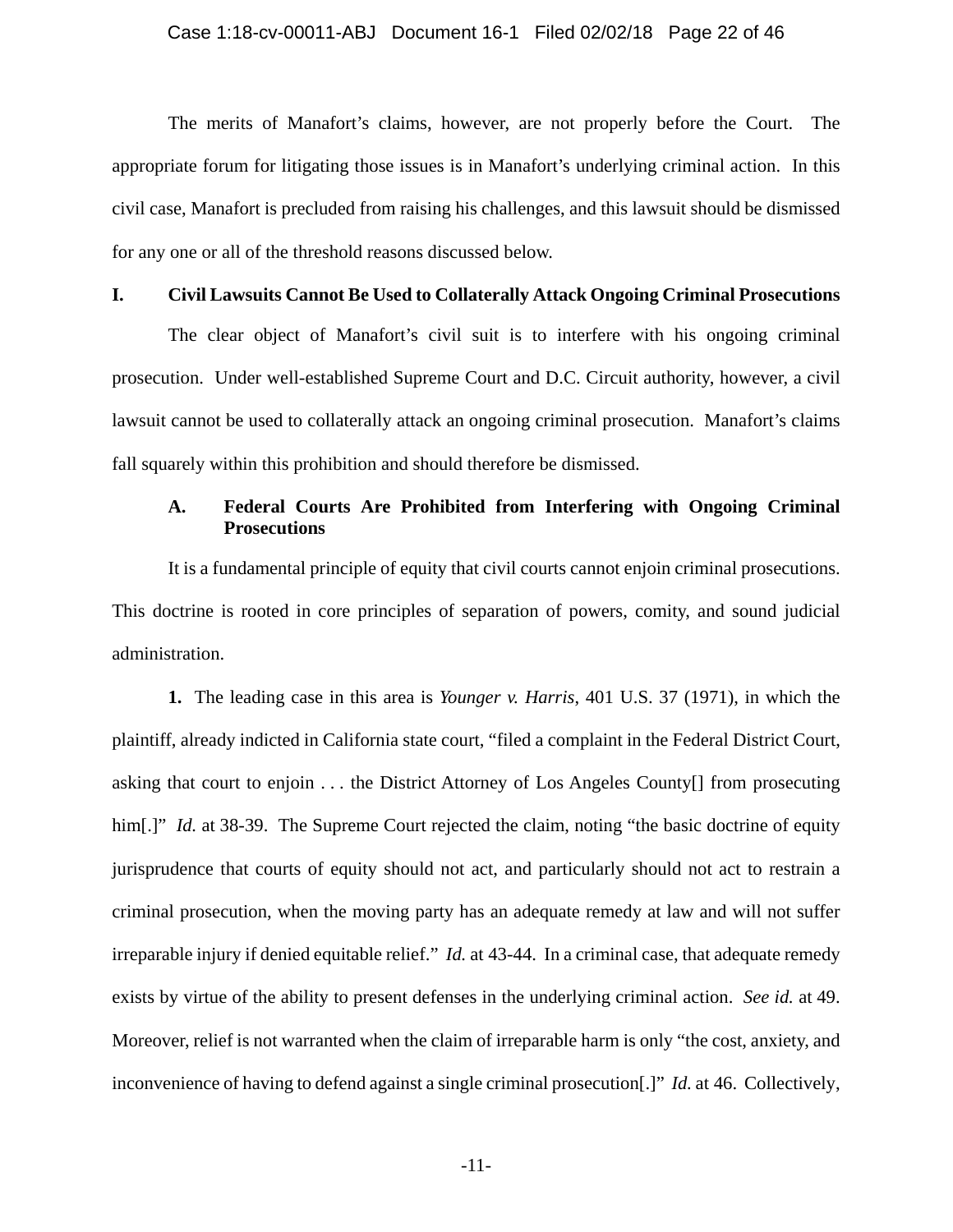### Case 1:18-cv-00011-ABJ Document 16-1 Filed 02/02/18 Page 23 of 46

these principles "prevent erosion of the role of the jury and avoid a duplication of legal proceedings and legal sanctions where a single suit would be adequate to protect the rights asserted." *Id.* at 44.

To be sure, the Supreme Court's decision in *Younger* was also influenced by federalism concerns—*i.e.*, avoiding undue federal interference in ongoing state proceedings. *See id.* at 44- 45. But those concerns were not the exclusive basis for the holding in *Younger*, as the D.C. Circuit has now confirmed by extending *Younger* to prohibit federal court intervention in ongoing *federal* criminal investigations and prosecutions.

In *Deaver v. Seymour*, 822 F.2d 66 (D.C. Cir. 1987), in anticipation of a forthcoming indictment, the plaintiff filed a federal civil action "seeking declaratory and injunctive relief" from the "continued exercise of prosecutorial authority." *Id.* at 66. The plaintiff alleged that the prosecutor—an independent counsel—was acting in excess of constitutional authority because the independent counsel's appointment was invalid, *see id.* at 67-68, and therefore the plaintiff was, in effect, "being forced to defend himself against criminal charges brought by a mere private citizen—a vigilante." *Id.* at 70.

The D.C. Circuit ordered that the case be dismissed. *Id.* at 68. The court noted that although *Younger* arose in the context of state proceedings, "in no case that we have been able to discover has a federal court enjoined a federal prosecutor's investigation or presentment of an indictment." *Id.* at 69. The D.C. Circuit reasoned that a federal prosecution "afford[s] defendants, after indictment, a federal forum in which to assert their defenses—including those based on the Constitution." *Id.* "Congress has established a comprehensive set of rules governing federal criminal prosecutions," the court explained, "the Federal Rules of Criminal Procedure." *Id.* at 71. "These rules provide adequate, although limited, opportunities for defendants to challenge shortcomings in prosecutorial authority." *Id.* The court noted that, in particular, "Rule 12(b)(1) of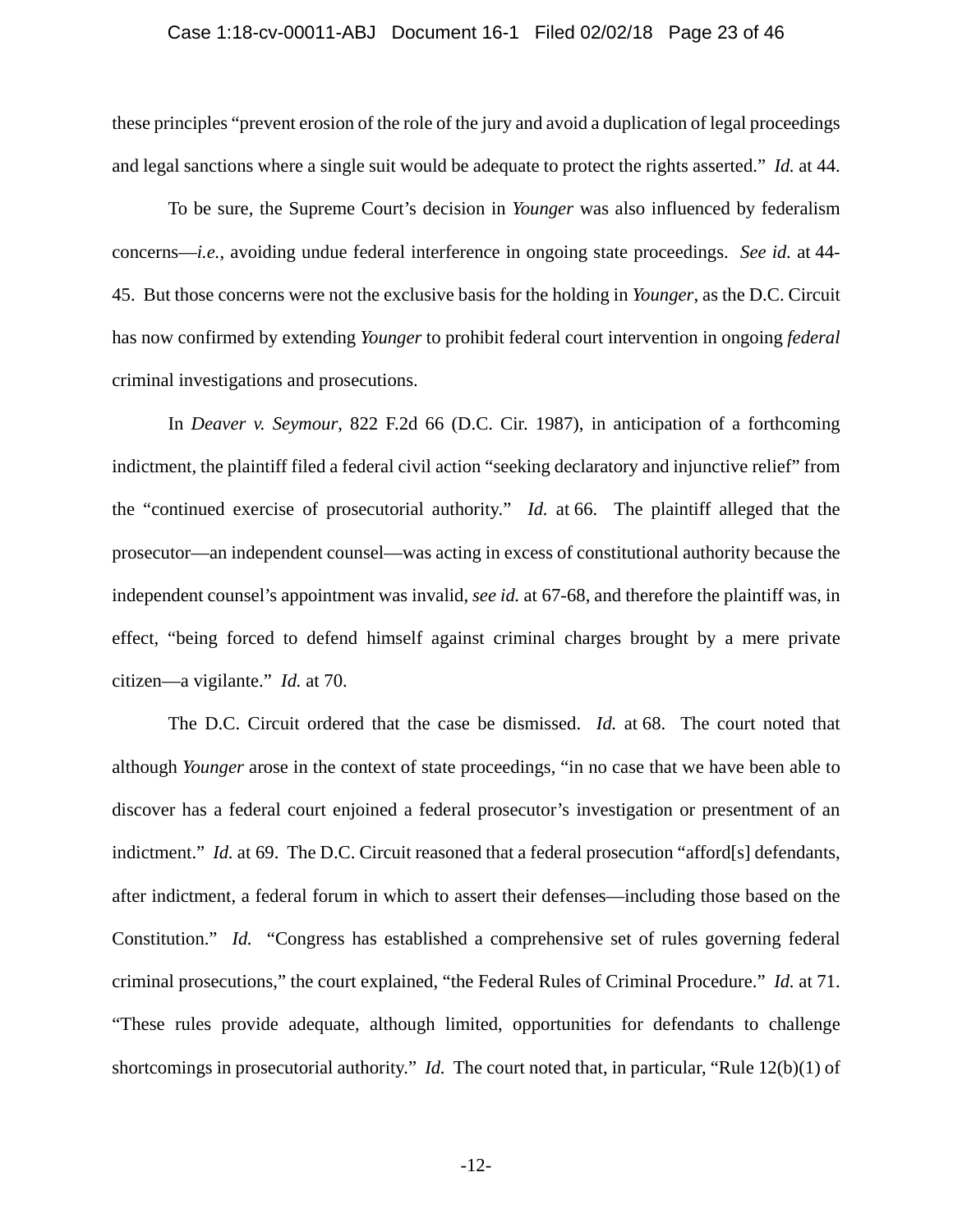#### Case 1:18-cv-00011-ABJ Document 16-1 Filed 02/02/18 Page 24 of 46

the Federal Rules of Criminal Procedure permits any defendant to raise by motion, after indictment but before trial, a defense based on 'defects in the institution of the prosecution,'" which therefore "suggests that appellant's constitutional challenge is not to be raised in a preindictment civil injunctive action." *Id.* at 70. To do so, the court added, would "undermine the final judgment rule" in criminal cases. *Id.* at 71. After the D.C. Circuit denied relief, the plaintiff sought a stay in the Supreme Court, and Chief Justice Rehnquist denied the request on similar grounds: "There will be time enough for applicant to present his constitutional claim to the appellate courts if and when he is convicted of the charges against him." *Deaver v. United States*, 483 U.S. 1301, 1303 (1987) (Rehnquist, C.J., in chambers).

Since *Deaver*, the D.C. Circuit has re-affirmed its holding—that *Younger* applies to federal investigations and prosecutions—in several cases. *See In re Al-Nashiri*, 835 F.3d at 126-27 (explaining that the rule applies beyond "court systems that are wholly separate from the federal judicial establishment," and noting that "legal remedies in Article III courts has historically *barred* criminal defendants from receiving pretrial equitable relief"), *cert. denied sub nom. al-Nashiri v. Trump*, 138 S. Ct. 354 (2017); *Miranda v. Gonzales*, 173 F. App'x 840, 841 (D.C. Cir. 2006) ("The district court correctly held that, if indicted, Miranda can protect his rights under the First Amendment and Speech or Debate Clause pursuant to Rule 12(b) of the Federal Rules of Criminal Procedure."); *In re Sealed Case*, 829 F.2d at 62 n.60 ("As we said in *Deaver v. Seymour* . . . courts do not, except in very limited circumstances not alleged here, entertain the claim of a person subject to a criminal investigation that the investigation is unlawful and must therefore be enjoined."); *see also North v. Walsh*, 656 F. Supp. 414, 420 (D.D.C. 1987). Indeed, what the *Deaver* court said in 1987 remains true today: The Government is unaware of any case in which a "federal court [has] enjoined a federal prosecutor's investigation or presentment of an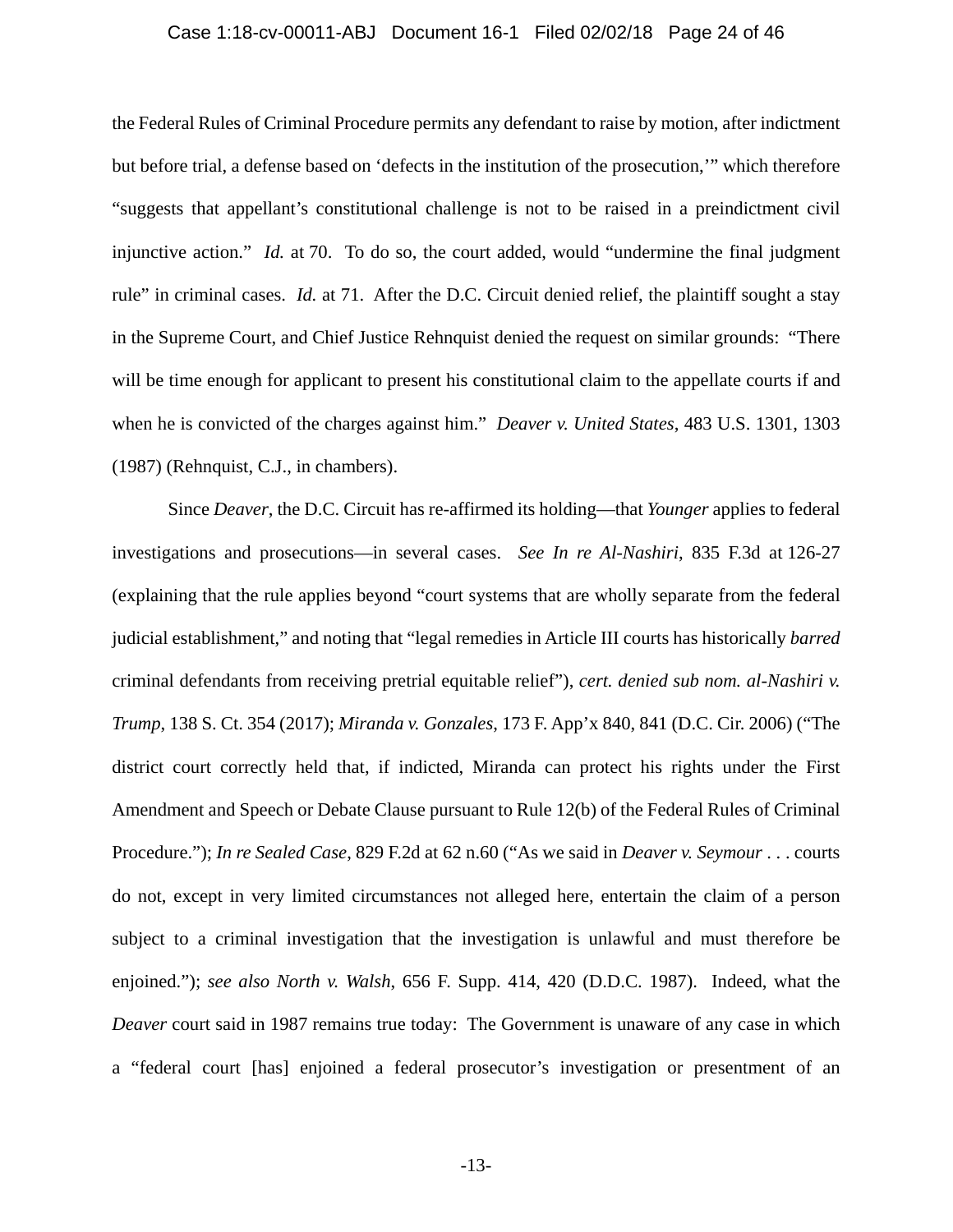indictment." 822 F.2d at 69. The precedent on this issue is unwavering. $3$ 

These decisions are equally applicable to situations where the civil and criminal actions are both pending before the same judge. As an equitable matter, that situation tends to confirm the adequacy of the criminal forum—*i.e.*, a court hearing a civil case is unlikely to conclude that it is "incapable of fairly and fully adjudicating the federal issues" pending on its own criminal docket. *In re Al-Nashiri*, 835 F.3d at 128 (quoting *Kugler v. Helfant*, 421 U.S. 117, 123-24 (1975)). More fundamentally, the civil and criminal actions remain two separate cases, governed by two separate rules of procedure. Thus, allowing the civil matter to proceed—regardless of the identity of the judge presiding over it—would still enable criminal defendants to "undermine the final judgment rule." *Deaver*, 822 F.2d at 71. The *Younger* and *Deaver* holdings therefore apply with equal force even when the same judge presides over both the civil and criminal actions.

**2.** As the above courts recognize, the rule against civil court interference in ongoing criminal prosecutions is rooted in fundamental principles. First and foremost is equity; it is a "basic doctrine of equity jurisprudence" that "courts should not exercise their equitable discretion to enjoin criminal proceedings, as long as the defendant has an adequate legal remedy in the form of trial and direct appeal." *In re Al-Nashiri*, 835 F.3d at 118. A federal criminal proceeding, and the "comprehensive set of rules governing federal criminal prosecutions—the Federal Rules of Criminal Procedure"—provide "adequate, although limited, opportunities for defendants to

 $\overline{a}$ 

<sup>3</sup> *See, e.g.*, *Kajtazi v. Johnson-Skinner*, 2017 WL 436038, at \*2 (S.D.N.Y. Jan. 30, 2017); *Schlegel v. Holder*, 2014 WL 12607718, at \*2 (D. Minn. May 21, 2014), *aff'd*, 593 F. App'x 599 (8th Cir. 2015); *Christoforu v. United States*, 842 F. Supp. 1453, 1456 (S.D. Fla. 1994), *aff'd*, 61 F.3d 31 (11th Cir. 1995); *Jernigan v. State of Miss.*, 812 F. Supp. 688, 692 (S.D. Miss. 1993); *Hartford Assocs. v. United States*, 792 F. Supp. 358, 363-65 (D.N.J. 1992); *see also Ali v. United States*, 2012 WL 4103867, at \*1 (W.D.N.Y. Sept. 14, 2012) (collecting additional cases); *Campbell v. Medalie*, 71 F.2d 671, 672 (2d Cir. 1934) ("A bill in equity to enjoin the prosecution of this indictment will not lie.").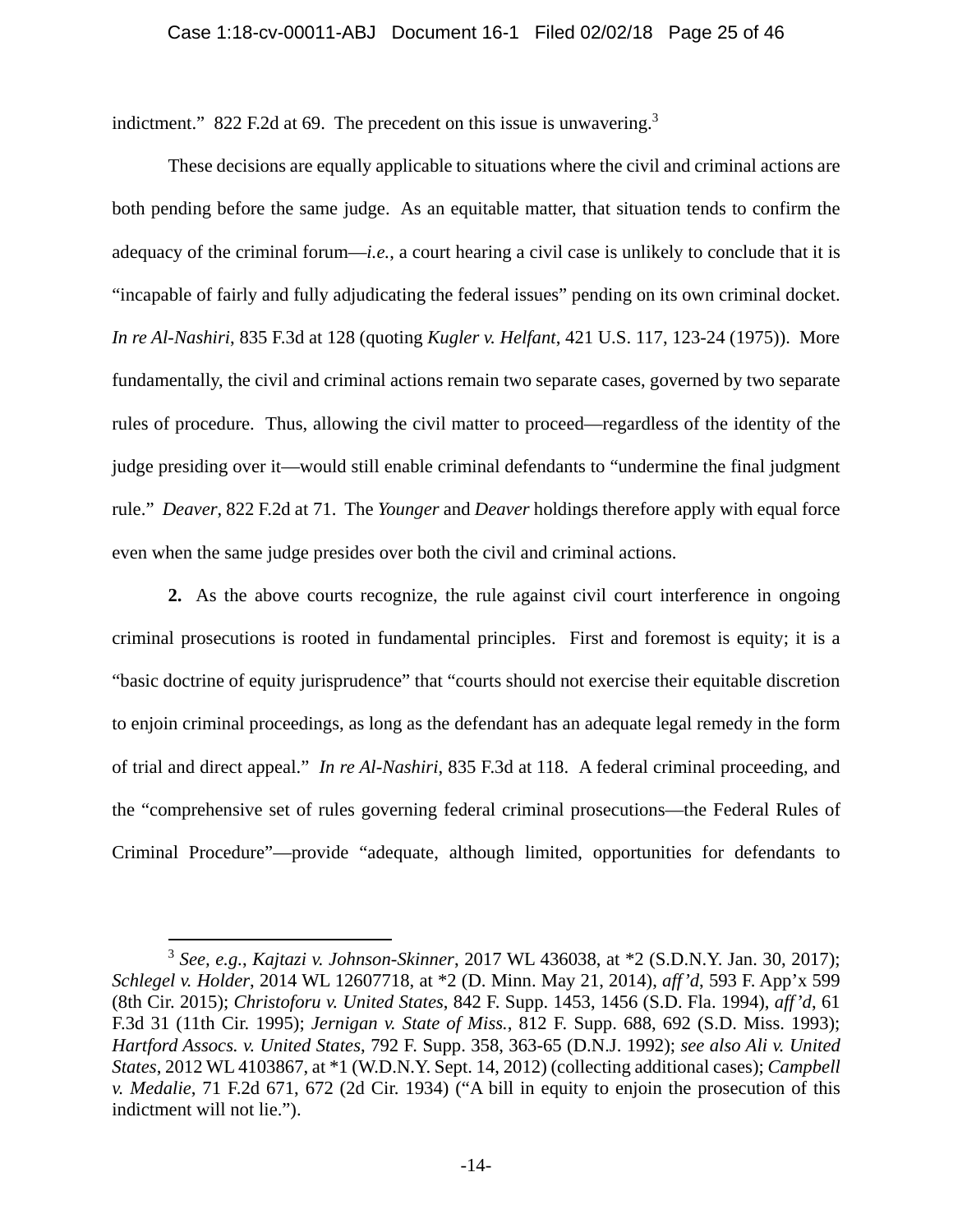### Case 1:18-cv-00011-ABJ Document 16-1 Filed 02/02/18 Page 26 of 46

challenge shortcomings in prosecutorial authority." *Deaver*, 822 F.2d at 71. This includes Criminal Rule 12. *See id.* at 70.

Second, allowing prospective criminal defendants to "bring[] ancillary equitable proceedings" would allow them to "circumvent federal criminal procedure." *Id.* at 71. Because denial of a motion to dismiss under Criminal Rule 12 "is ordinarily not considered a 'final decision' appealable under 28 U.S.C. § 1291," allowing civil challenges to proceed—with their "attendant rights of appeal"—would "undermine the final judgment rule." *Id.* at 70-71; *see also United States v. Hollywood Motor Car Co.*, 458 U.S. 263, 265 (1982) (per curiam) (noting that the policy of finality is "at its strongest in the field of criminal law"). Indeed, the policy of finality is so strong that even when a party files an independent civil action seeking the suppression of evidence—*i.e.*, not going to the ultimate merits of a criminal case—the Supreme Court has held that the matter is not immediately appealable when there is an ongoing criminal proceeding. *See DiBella v. United States*, 369 U.S. 121 (1962); *see also In re Sealed Case*, 716 F.3d 603, 605-07 (D.C. Cir. 2013) (extending *DiBella* to motion for return of property during a grand jury investigation).4 Regardless of what phase of the criminal proceeding is being challenged, therefore, allowing collateral civil challenges would upset the carefully crafted scheme set forth in the Federal Rules of Criminal Procedure, to the detriment of "the effective and fair administration of the criminal law." *DiBella*, 369 U.S. at 126.

Third, "principles of comity and separation of powers counsel courts against intervening

 $\overline{a}$ 

<sup>&</sup>lt;sup>4</sup> These civil actions seeking the return of property are expressly authorized by Federal Rule of Criminal Procedure 41(g). The principle announced in *DiBella* ensures that courts, in deciding such motions, do not interfere with ongoing criminal matters. *See 3021 6th Ave. N., Billings, MT v. United States*, 237 F.3d 1039, 1041 (9th Cir. 2001) (the *DiBella* principle avoids "uncertainty and delay to an ongoing parallel criminal proceeding," but allows courts "to prevent the deprivation of seized property . . . when those deprived *have no other avenues for relief*," *i.e.*, are unconnected to an ongoing criminal matter (emphasis added)).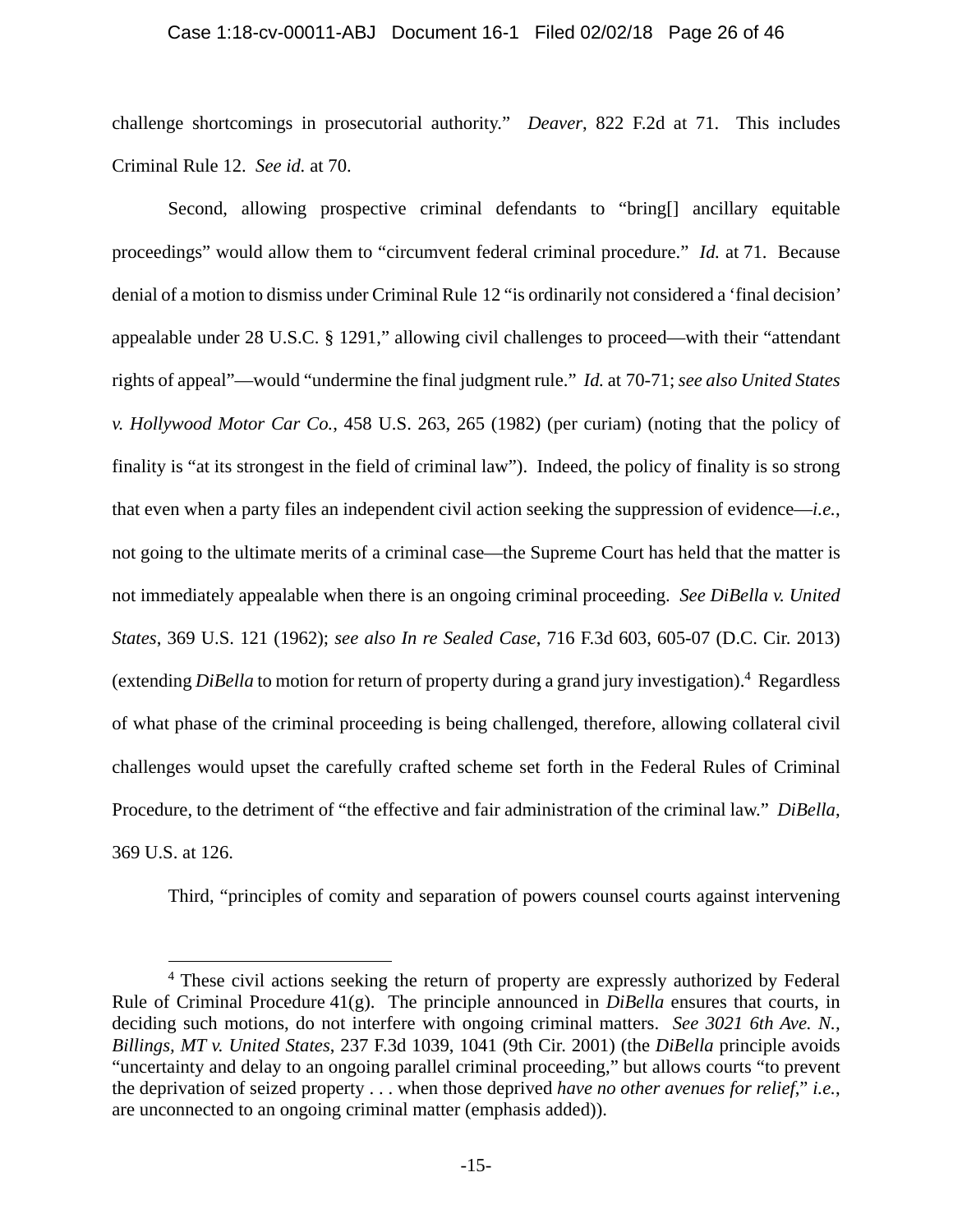#### Case 1:18-cv-00011-ABJ Document 16-1 Filed 02/02/18 Page 27 of 46

in a criminal investigation conducted by another branch of government." *North*, 656 F. Supp. at 421. Because "[t]he powers of criminal investigation are committed to the Executive branch," *Reporters Comm. for Freedom of Press v. AT&T Co.*, 593 F.2d 1030, 1065 (D.C. Cir. 1978), and "[i]n the ordinary case" the decision to prosecute "generally rests entirely in [the Executive's] discretion," *Armstrong*, 517 U.S. at 464, allowing civil suits to proceed—with the effect of interfering with ongoing criminal matters—would violate inter-branch comity by "interfer[ing] with the prerogatives of coordinate branches of government." *In re Al-Nashiri*, 835 F.3d at 127; *see also AT&T*, 593 F.2d at 1065; *Hartford Assocs.*, 792 F. Supp. at 365.

Finally, collateral civil suits risk intruding on the Judiciary's intra-branch comity. *Cf. Wash. Metro. Area Transit Auth. v. Ragonese*, 617 F.2d 828, 830 (D.C. Cir. 1980) ("Considerations of comity and orderly administration of justice dictate that two courts of equal authority should not hear the same case simultaneously."). Because nothing compels criminal defendants to file their civil challenges before the same judge (or even in the same District) as their criminal case, allowing civil lawsuits to challenge criminal matters could potentially place two federal district courts in conflict with one another—*e.g.*, if one concludes that the prosecution may proceed, but the other disagrees. Criminal defendants should not get two bites at the apple in two different cases.

### **B. The Rule Against Interference in an Ongoing Criminal Matter Compels Dismissal of the Present Civil Action**

The principles discussed above squarely foreclose this civil lawsuit: Manafort has an adequate forum in which to raise his arguments—the underlying criminal action. Maintaining this lawsuit, therefore, is contrary to the holdings of *Younger* and *Deaver*.

### **1. Manafort's Underlying Criminal Action Provides an Adequate Forum for His Arguments**

Rule 12 of the Federal Rules of Criminal Procedure provides federal criminal defendants "a federal forum in which to assert their defenses," *Deaver*, 822 F.2d at 69-70, which therefore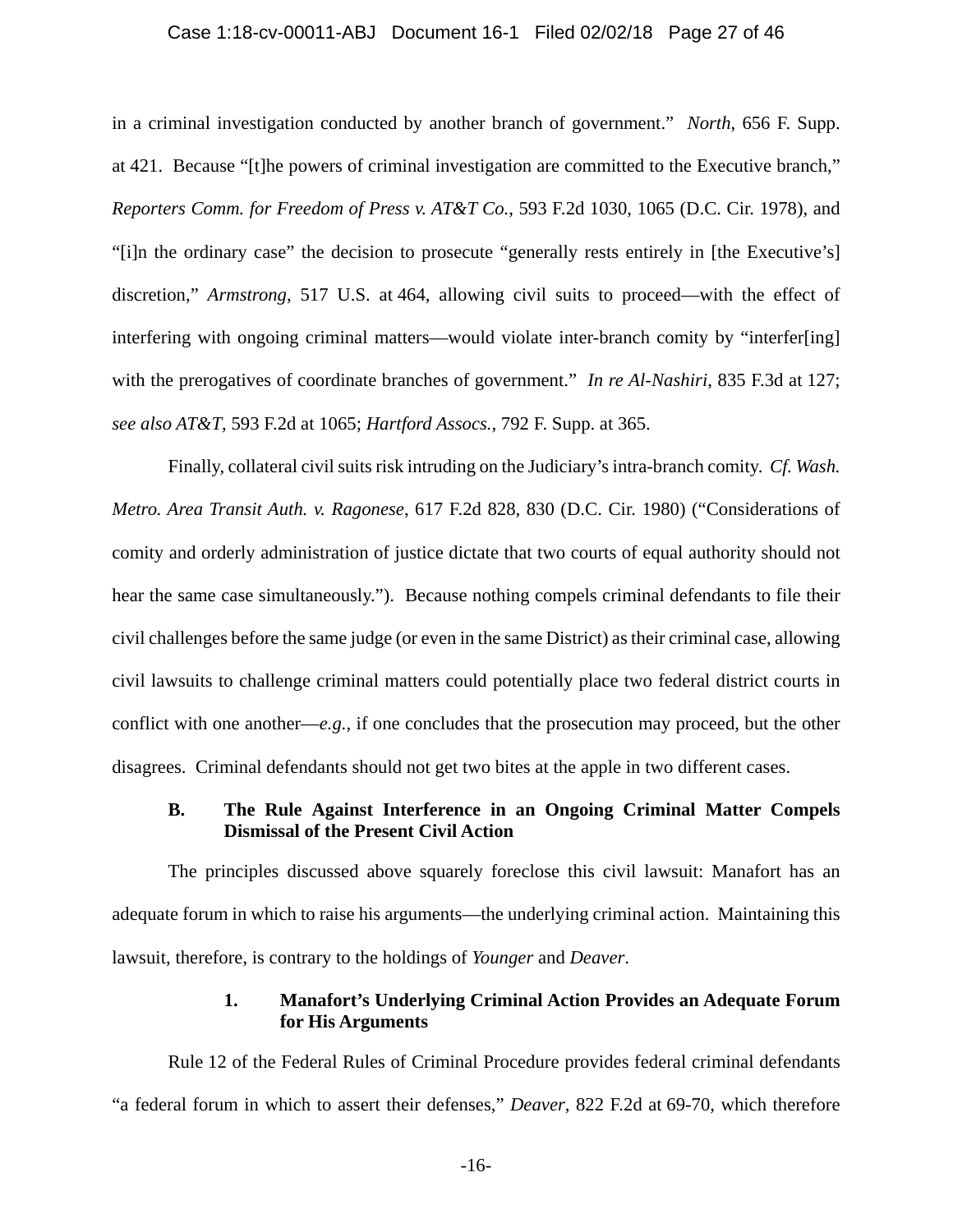#### Case 1:18-cv-00011-ABJ Document 16-1 Filed 02/02/18 Page 28 of 46

constitutes "an adequate remedy at law" sufficient to preclude requests for equitable relief from civil courts. *Younger*, 401 U.S. at 43.

Here, there is no question that Manafort has an adequate forum in which to present his defenses. Count I of the Complaint alleges that the Special Counsel was invalidly appointed, and Count II alleges that the Special Counsel's indictment of Manafort exceeds the scope of his authority. *See* Compl. ¶¶ 52, 63. Manafort may seek to advance either of those theories as "a defect in instituting the prosecution" in a motion under Rule 12. *See* Fed. R. Crim. P. 12(b)(3)(A).

The Government's position, of course, is that Manafort's theories lack merit and do not constitute defects warranting dismissal of the indictment. Regardless of whether Manafort's arguments have any merit, however, the relevant point is that Rule 12 provides Manafort a mechanism for raising his same arguments in the underlying criminal action. Indeed, a challenge to the prosecutor's authority was exactly the type of error that the *Deaver* court held should be channeled through Rule 12. *See* 822 F.2d at 71 ("These rules provide adequate, although limited, opportunities for defendants to challenge *shortcomings in prosecutorial authority*." (emphasis added)); *see also North*, 656 F. Supp. at 421-22 (rejecting the argument that civil court intervention in a criminal matter is allowed when the challenge "strikes at the very authority of the investigative body to investigate, rather than at specific actions undertaken by it").

Manafort's Complaint does not even attempt to explain why the underlying criminal action is an inadequate forum for raising his arguments. Nor could Manafort do so, given his expressed intent to file motions to dismiss the indictment in that forum, and the Court's order affording Manafort the time to prepare such motions. *See United States v. Manafort*, No. 17-cr-201 (D.D.C.), Minute Order of Jan. 16, 2018 ("Defense Motions pursuant to Federal Rule of Criminal Procedure 12(b)(3)(A) or (B) shall be filed by 2/23/2018."). If Manafort wishes to challenge the Special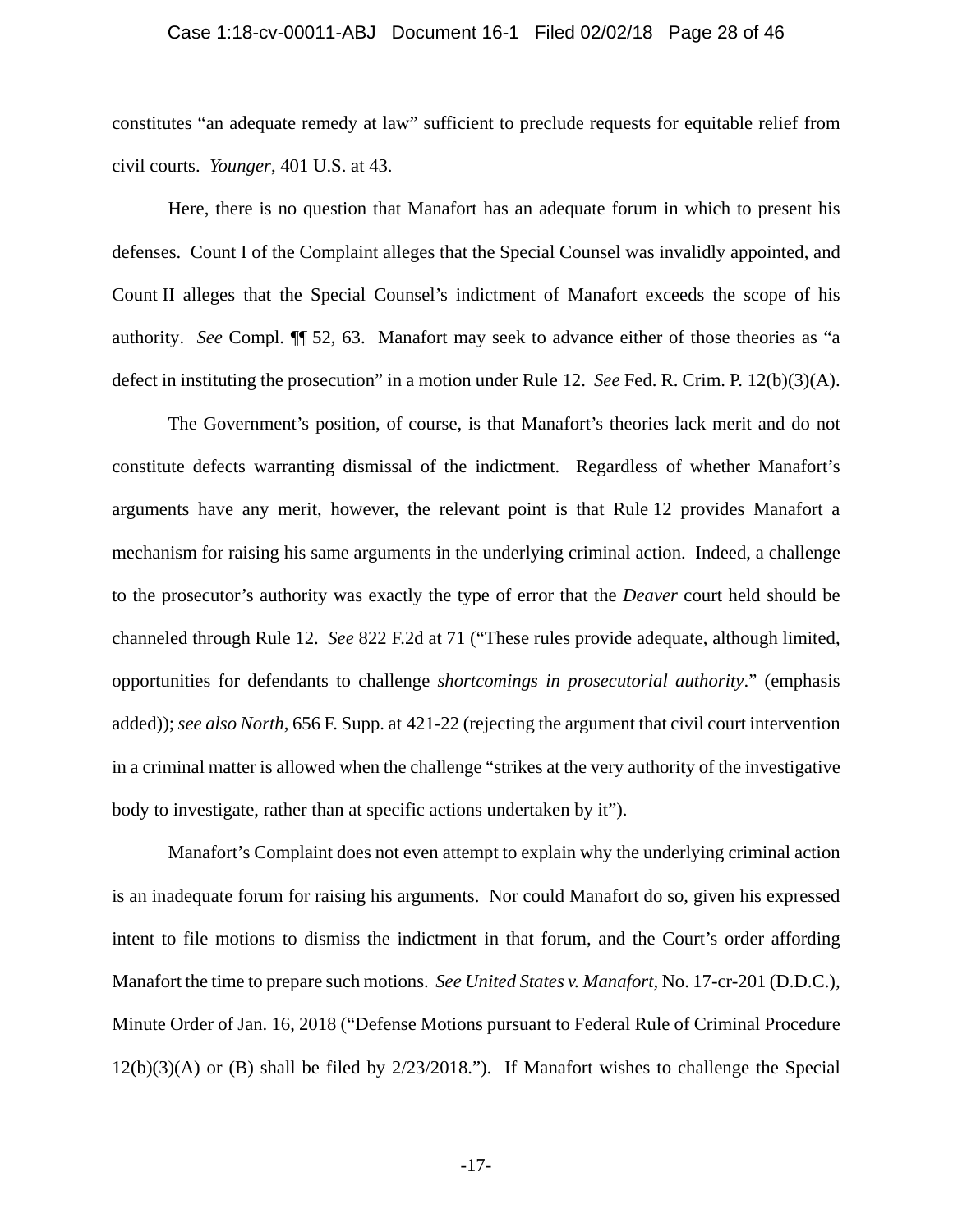Counsel's authority to prosecute him, the appropriate place to do so is in the criminal proceeding.<sup>5</sup>

### **2. This Lawsuit Plainly Seeks to Interfere with Manafort's Ongoing Criminal Prosecution**

Perhaps in an effort to avoid the "basic doctrine of equity" discussed above, *Younger*, 401 U.S. at 43, Manafort's counsel previously suggested that this civil lawsuit "does not ask for dismissal of the indictment." *United States v. Manafort*, 17-cr-201 (D.D.C.), Tr. of Jan. 16, 2018 Status Conf. at 37-38. That assertion is both implausible and irrelevant.

The relief sought in the Complaint includes a request for "an order and judgment setting aside the Appointment Order and declaring it invalid," as well as "an order and judgment declaring *ultra vires* and setting aside *all actions taken against Mr. Manafort* pursuant to the Appointment Order[.]" Compl., Prayer for Relief ¶¶ (a)-(b) (emphasis added). To be sure, the Complaint does not spell out what it would mean to "set aside" all actions that the Special Counsel has taken against Manafort. But any plausible meaning would surely include "setting aside" the indictment. Indeed, if the Complaint is *not* requesting that the indictment be set aside, it is difficult to understand how the Complaint could even redress the injuries that Manafort has pled. *See id.* ¶ 65. At best, the Complaint's chosen phrasing—"set aside" rather than "dismiss"—is just an example of "artful pleading," which generally is not enough to avoid preclusion of a claim. *Brown v. Gen. Servs. Admin.*, 425 U.S. 820, 833 (1976); *see also McKinney v. White*, 291 F.3d 851, 855-56 (D.C. Cir. 2002); *Anderson v. United States*, 764 F.2d 849, 853 (Fed. Cir. 1985).

In any event, it is ultimately irrelevant whether the Complaint requests dismissal of the

 $\overline{a}$ 

<sup>&</sup>lt;sup>5</sup> Manafort's Complaint does allege that he has "suffered economic injury, reputational harm, and invasion of his privacy" as a result of the prosecution. Compl. 149. These injuries, however, are insufficient to justify the extraordinary remedy of equitable relief against an ongoing prosecution. *See, e.g.*, *Deaver*, 822 F.2d at 69 ("[T]he 'cost, anxiety, and inconvenience of having to defend against a single criminal prosecution' are not recognized as irreparable injuries justifying an equitable remedy." (quoting *Younger*, 401 U.S. at 46)); *see also Younger*, 401 U.S. at 46-47.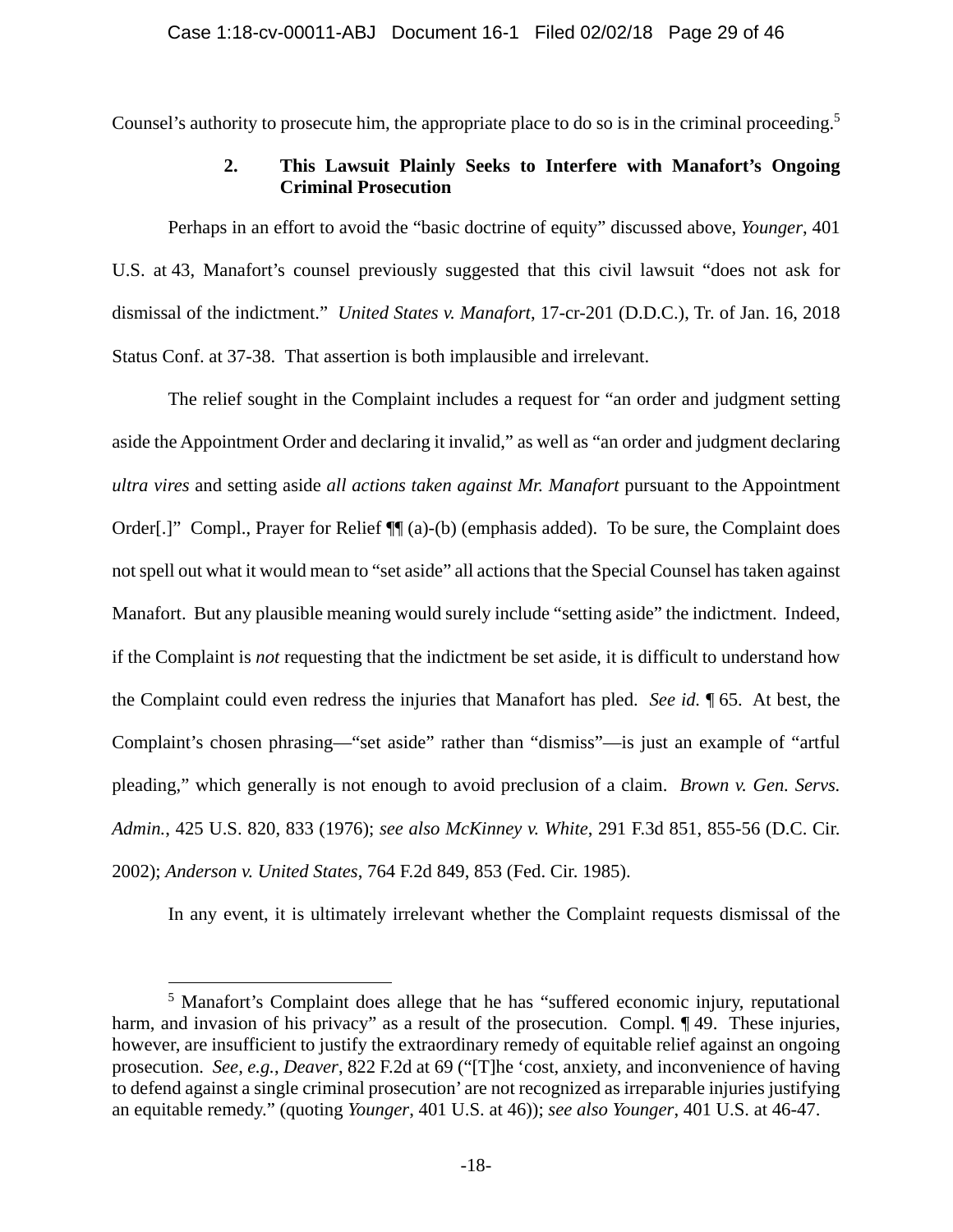### Case 1:18-cv-00011-ABJ Document 16-1 Filed 02/02/18 Page 30 of 46

indictment; the fundamental principles discussed above are not limited to civil lawsuits requesting such dismissal. Indeed, in *Younger* itself, the requested remedy was not dismissal but rather "asking [the federal] court to enjoin . . . the District Attorney of Los Angeles County" from prosecuting the plaintiff. 401 U.S. at 39. Demonstrating the point even more starkly, in *In re Sealed Case* there was not yet even an indictment, but the D.C. Circuit nevertheless relied on the same principles to reject the idea of "entertain[ing] the claim of a person subject to a criminal investigation that the investigation is unlawful and must therefore be enjoined." 829 F.2d at 62 n.60 (citing *Deaver*, 822 F.2d at 67-68; *North*, 656 F. Supp. at 420). Thus, the exact form of relief sought by the civil complaint is not important; the critical question is whether the relief would interfere with an ongoing investigation or prosecution.

Here, the relief sought would obviously interfere with the Department of Justice's prosecution, which is being conducted by the Special Counsel. In effect, Manafort seeks a judgment that the Special Counsel lacks authority to prosecute him, and seeks to unwind actions taken against him as part of that prosecution. *See* Compl., Prayer for Relief ¶¶ (a)-(b). Moreover, Manafort also seeks a declaration and injunction against further investigations by the Special Counsel. *Id.*, Prayer for Relief  $\P$  (c)-(d). On its face, then, the Complaint seeks relief that would substantially interfere with ongoing criminal proceedings—at least to the same degree (if not more) as existed in *Deaver*, *In re Sealed Case*, and *North*. Manafort's civil claims are thus squarely precluded as an improper attempt to collaterally attack an ongoing criminal proceeding.

### **II. Count I Should Be Dismissed Because it Fails to Satisfy Threshold Requirements for APA Review**

Count I fails for reasons in addition to the fundamental defect discussed above. Count I is brought under the APA and seeks to challenge the Appointment Order. *See* Compl. ¶ 51. An APA claim is unavailable, however, when an alternate, adequate remedy exists, and here such a remedy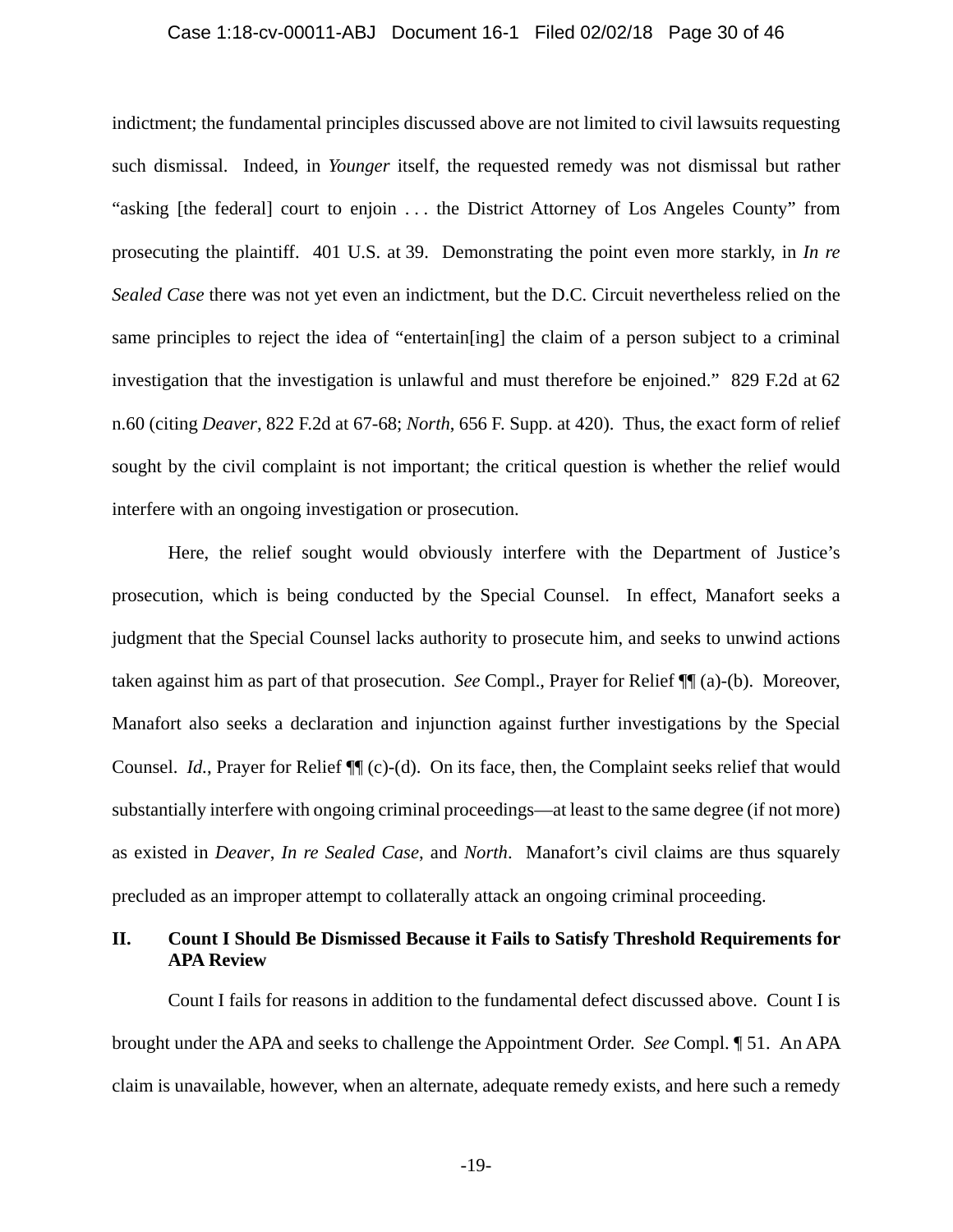is clearly available in Manafort's underlying criminal case. Moreover, Manafort cannot use the APA to challenge DOJ's internal assignment of responsibility for a particular matter; thus, Count I also fails under a variety of different threshold APA doctrines.

### **A. An APA Claim is Unavailable Because Manafort Has an Alternate, Adequate Remedy in His Underlying Criminal Action**

The APA provides for judicial review only when "there is no other adequate remedy in a court[.]" 5 U.S.C. § 704; *see generally Citizens for Responsibility & Ethics in Wash. (CREW) v. Dep't of Justice*, 846 F.3d 1235, 1244 (D.C. Cir. 2017) ("Section 704 reflects Congress' judgment that the general grant of review in the APA ought not duplicate existing procedures for review of agency action or provide additional judicial remedies in situations where Congress has provided special and adequate review procedures."). Here, Manafort has an alternate, adequate remedy for any alleged defects in his prosecution or indictment: the ability to file a motion to dismiss in his criminal case. *See* Part I.B.1, *supra*. The instant civil action is therefore precisely the kind of duplicative review prohibited by § 704 of the APA, which provides an independent basis to dismiss Count I.

Even if Manafort argues that the relief sought under his APA claim is different from the relief available in his criminal action, that would not bring Count I outside the § 704 bar. For an alternative remedy to be considered adequate, it "need not provide relief identical to relief under the APA, so long as it offers relief of the 'same genre.'" *Garcia v. Vilsack*, 563 F.3d 519, 522 (D.C. Cir. 2009); *see also Women's Equity Action League v. Cavazos*, 906 F.2d 742, 751 (D.C. Cir. 1990) (even if an alternate remedy is "less effective in providing" the desired relief, it is sufficiently adequate to bar an APA claim).

Here, Criminal Rule 12 clearly provides Manafort the opportunity to seek relief "of the same genre" as what he seeks pursuant to his APA claim. *Compare* Fed. R. Crim. P. 12(b)(3)(A)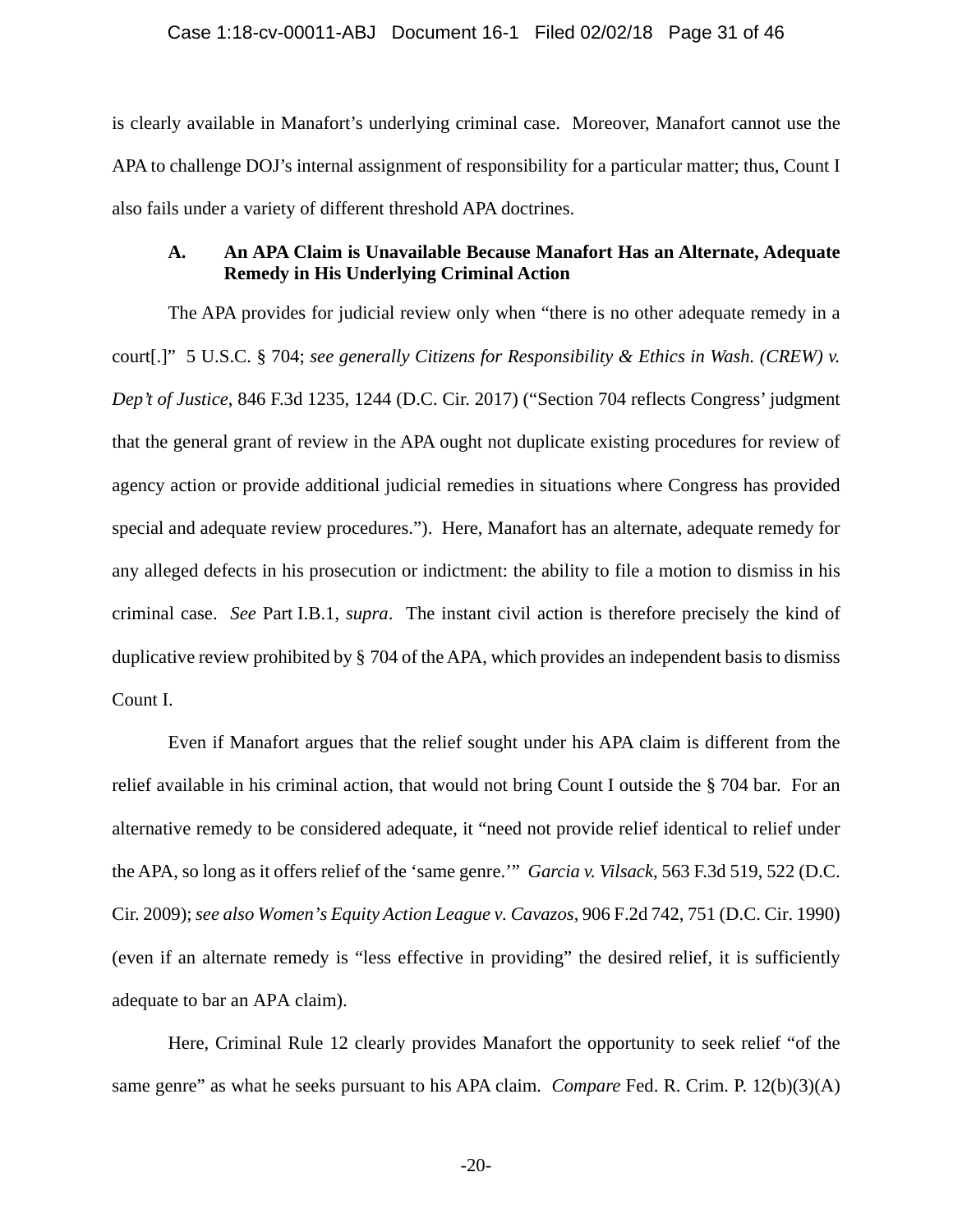### Case 1:18-cv-00011-ABJ Document 16-1 Filed 02/02/18 Page 32 of 46

(allowing motion to dismiss the indictment for "a defect in instituting the prosecution"), *with* Compl. ¶¶ 52-53 (arguing that the Appointment Order "must be set aside" and that "all actions taken pursuant to the authority it purports to grant the Special Counsel . . . must be set aside"). And to the extent that Manafort challenges the warrant-authorized search of his home, *see* Compl. ¶¶ 42, 49, he can file a motion to suppress evidence in the criminal case. *See* Fed. R. Crim. P. 12(b)(3)(C). Even if the relief available in a motion brought under Criminal Rule 12 is not identical to all of the relief sought here, it is nevertheless sufficiently adequate to preclude APA review. *See Garcia*, 563 F.3d at 525 (even where a broader lawsuit "would be more effective" than "situation-specific" litigation, the latter still "affords an adequate, even if imperfect, remedy"). Thus, even assuming "some mismatch between the relief sought and the relief available," *CREW*, 846 F.3d at 1246, the Federal Rules of Criminal Procedure provide the "same genre" of relief, which bars Manafort from bringing a duplicative claim under the APA.<sup>6</sup>

### **B. Manafort Cannot Use the APA to Challenge Internal DOJ Procedures for Prosecutorial Assignments**

Agencies make countless decisions relating to their internal management and operations, including decisions about whom to hire and decisions assigning specific responsibilities or cases to specific individuals. These kinds of internal agency decisions are not subject to judicial challenge by private parties, a result that finds expression in a variety of doctrines, including: private parties have no enforceable rights in agencies' procedural or organizational rules; private

 $\overline{a}$ 

<sup>&</sup>lt;sup>6</sup> Indeed, the nature of the Federal Rules of Criminal Procedure as "a comprehensive set of rules governing federal criminal prosecutions," *Deaver*, 822 F.2d at 71, suggests that judicial review of Manafort's claim may be entirely precluded under 5 U.S.C. § 701(a)(1). *Cf. NLRB v. United Food & Commercial Workers Union*, 484 U.S. 112, 131 (1987) (holding that APA review is precluded because the National Labor Relations Act is "a comprehensive statute concerning the disposition and review of the merits of unfair labor practice charges"). The Court need not resolve the issue here, however, because the Federal Rules, at a minimum, bar review under § 704 because they constitute an alternate, adequate remedy.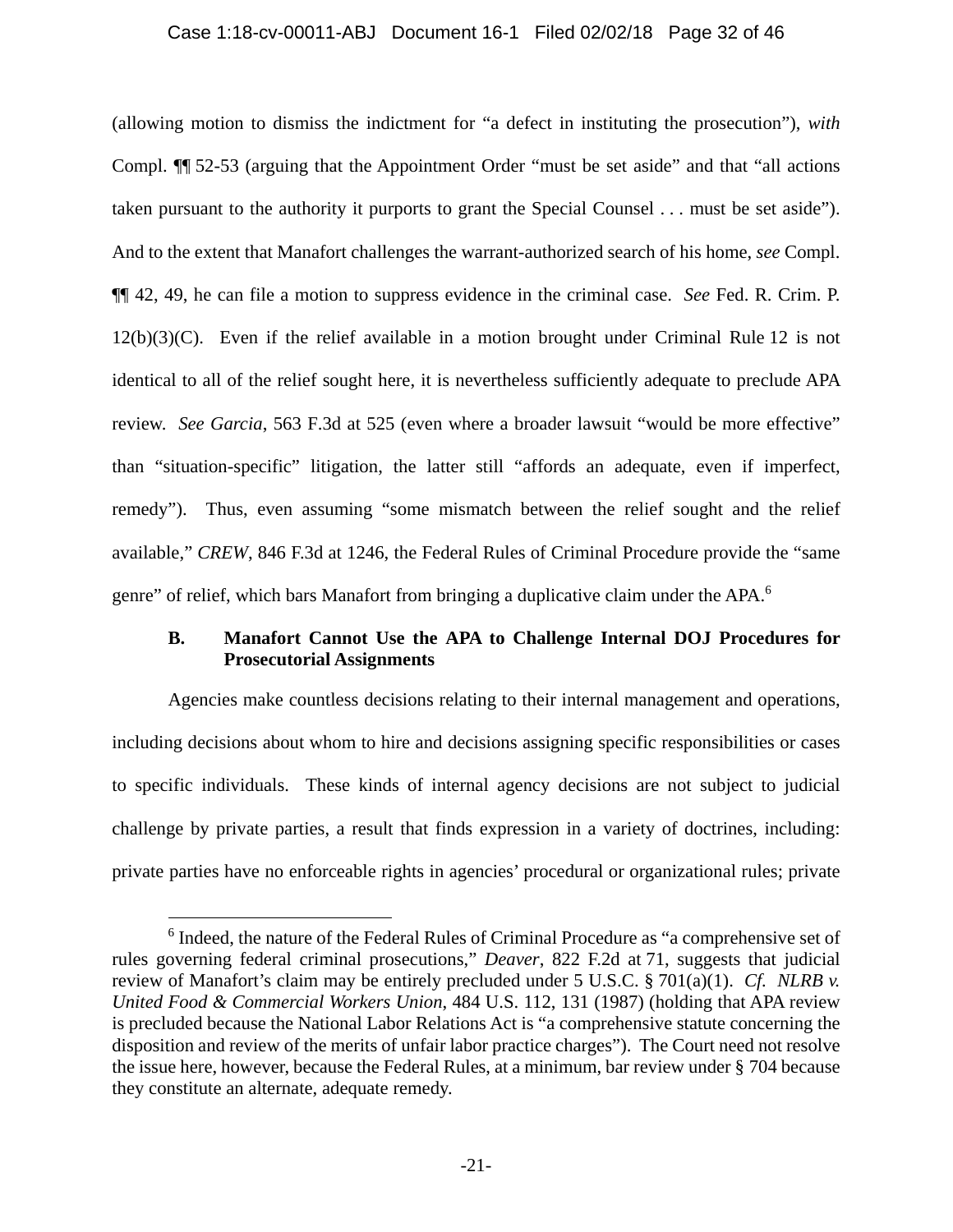### Case 1:18-cv-00011-ABJ Document 16-1 Filed 02/02/18 Page 33 of 46

parties are outside the relevant zone of interests of the underlying statutes; and internal agency decisions are not final agency action. Collectively, these doctrines underscore that internal agency processes for allocating personnel are not subject to challenge.

Yet here, Count I of Manafort's Complaint seeks to do exactly that. Count I challenges the Acting Attorney General's appointment of the Special Counsel, which was, in effect, a decision by the Acting Attorney General to hire Mr. Mueller as a DOJ employee and assign him responsibility for the day-to-day operations of a particular investigation. *See* Appointment Order; *see also* 28 C.F.R. § 600.3. The DOJ regulations on which Manafort's claim is based, however, are purely procedural, addressing a matter of internal agency management, and they thus provide Manafort no rights to enforce. In like fashion, the statutes on which the regulations are based also evince no intent to benefit private parties. And the Appointment Order is an internal DOJ directive, assigning responsibility for a particular matter to a particular Department employee, and thus is not itself a "final agency action" subject to challenge under the APA. Each of these reasons demonstrates that the APA does not permit a private party like Manafort to challenge the Department's decision about how to assign responsibility for a particular matter.

#### **1. The Special Counsel Regulations Provide No Enforceable Rights**

As discussed above, Count I seeks to challenge the Appointment Order's compliance with the Special Counsel regulations. *See* Compl. ¶ 52. Private parties, however, are unable to enforce internal agency rules that are intended solely to benefit the agency. *See Lopez v. FAA*, 318 F.3d 242, 247 (D.C. Cir. 2003), *as amended* (Feb. 11, 2003); *United Space All., LLC v. Solis*, 824 F. Supp. 2d 68, 83 (D.D.C. 2011); *see also Schweiker v. Hansen*, 450 U.S. 785, 789-90 & n.5 (1981) (per curiam); *United States v. Caceres*, 440 U.S. 741, 753-54 & n.18 (1979).

Here, even assuming that the Special Counsel regulations are the sole source of authority for the Acting Attorney General's appointment of the Special Counsel, the regulations are non-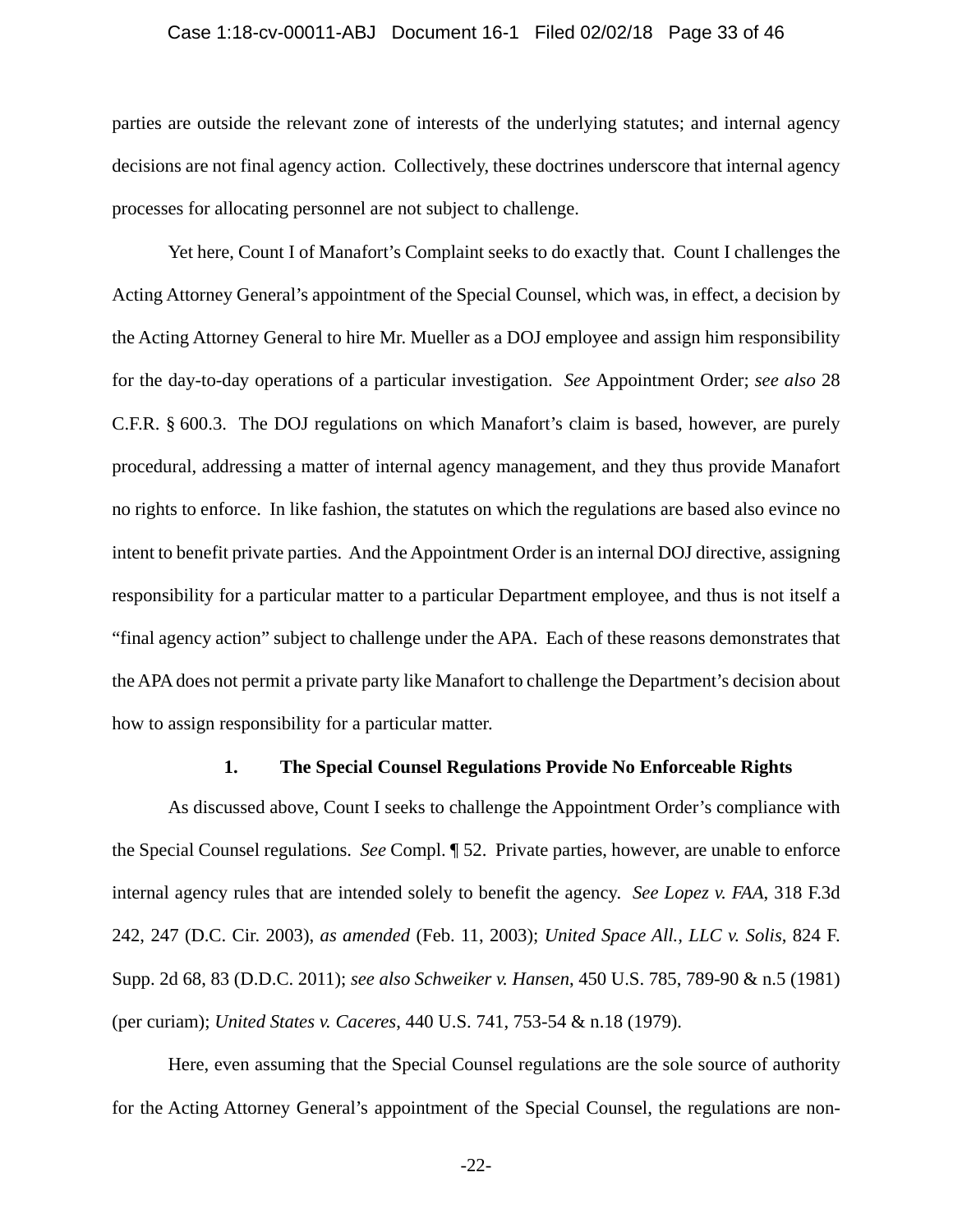### Case 1:18-cv-00011-ABJ Document 16-1 Filed 02/02/18 Page 34 of 46

enforceable because they are purely internal: They relate only to "matters of agency management or personnel," and represent at most "a rule of agency organization, procedure, or practice." *Office of Special Counsel*, 64 Fed. Reg. at 37,041. Indeed, the regulations expressly state that they "are not intended to, do not, and may not be relied upon to create any rights, substantive or procedural, enforceable at law or equity, by any person or entity, in any matter, civil, criminal, or administrative." 28 C.F.R. § 600.10. Thus, the regulations are not enforceable by a private party like Manafort.

In similar circumstances, the D.C. Circuit and other courts in this District have held that internal DOJ guidelines—*e.g.*, the United States Attorneys' Manual—do not confer any rights on private parties and are therefore not enforceable. *See, e.g.*, *United States v. Blackley*, 167 F.3d 543, 548-49 (D.C. Cir. 1999) (holding that "violations of Manual policies by DOJ attorneys or other federal prosecutors afford a defendant no enforceable rights," including because "[t]he Manual itself says that it 'is not intended to confer any rights, privileges or benefits'"); *Rodriguez v. Shulman*, 843 F. Supp. 2d 96, 100-01 (D.D.C. 2012) (holding that the Manual "provides no basis upon which Plaintiffs could bring a motion to disqualify" a federal prosecutor who failed to follow DOJ's recusal policy); *cf. Kugel v. United States*, 947 F.2d 1504, 1507 (D.C. Cir. 1991) (holding that DOJ criminal investigation guidelines did not create a duty sufficient for a private individual's tort claim because they "have no legal force"). Other courts of appeals have consistently reached the same conclusion with respect to DOJ policies.<sup>7</sup>

 $\overline{a}$ 

<sup>7</sup> *See, e.g.*, *United States v. Wilson*, 413 F.3d 382, 389 (3d Cir. 2005) (collecting cases holding that "Department of Justice guidelines and policies do not create enforceable rights for criminal defendants," and denying relief for potential violation of DOJ *Petite* policy); *United States v. Fernandez*, 231 F.3d 1240, 1246 (9th Cir. 2000) (United States Attorneys' Manual); *United States v. Lee*, 274 F.3d 485, 492-93 (8th Cir. 2001) (DOJ death penalty protocol); *Nichols*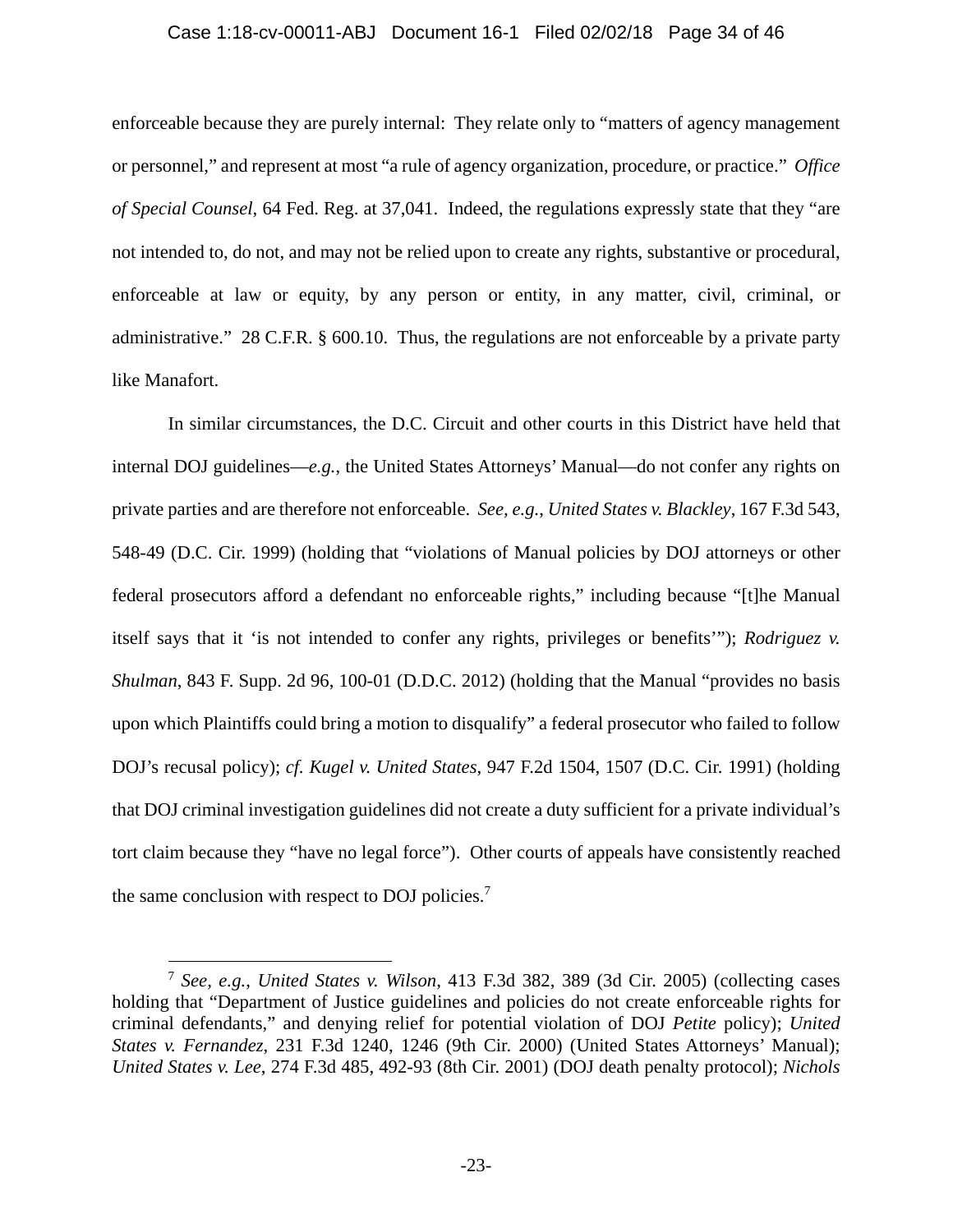Just as alleged violations of those policies do not provide a basis for private parties to seek relief, the same is true of the Special Counsel regulations, which provide a framework for DOJ's internal decisions over assigning responsibility for certain matters among Department employees. The regulations, moreover, contain an express statement that they create no rights—a "disclaimer" that "[f]ederal courts have held . . . to be effective." *Lee*, 274 F.3d at 493; *see, e.g.*, *Air Transp. Ass'n of Am. v. FAA*, 169 F.3d 1, 8-9 (D.C. Cir. 1999) (relying on similar language); *Blackley*, 167 F.3d at 548-49 (same); *Defs. of Wildlife v. Jackson*, 791 F. Supp. 2d 96, 120-21 (D.D.C. 2011) (same). Such "disclaimers" have been particularly effective with respect to DOJ prosecutorial policies, given that enforcement of the Nation's criminal laws is "a 'special province' of the Executive." *Armstrong*, 517 U.S. at 464 (quoting *Heckler v. Chaney*, 470 U.S. 821, 832 (1985)). This overwhelming authority recognizing that internal DOJ policies confer no rights on private parties thus compels dismissal.

### **2. Manafort Cannot Bring an APA Claim Because He Is Outside the Zone of Interests of the Relevant Statutes**

Under the APA a plaintiff must also show that he has been "adversely affected or aggrieved by agency action within the meaning of a relevant statute[.]" 5 U.S.C § 702. Thus, a plaintiff's claim "must be arguably within the zone of interests to be protected or regulated by the statute that he says was violated." *Match-E-Be-Nash-She-Wish Band of Pottawatomi Indians v. Patchak*, 567 U.S. 209, 224 (2012); *see also Lexmark Int'l Inc. v. Static Control Components, Inc.*, 134 S. Ct.

 $\overline{a}$ 

*v. Reno*, 124 F.3d 1376, 1378 (10th Cir. 1997) (same); *United States v. Piervinanzi*, 23 F.3d 670, 682 (2d Cir. 1994) (DOJ policy memorandum requiring consultation prior to bringing certain charges); *United States v. Craveiro*, 907 F.2d 260, 264 (1st Cir. 1990) (DOJ policy requiring pretrial notice of intent to seek sentence enhancement); *see also Schweiker*, 450 U.S. at 789-90 & n.5 (Social Security Administration Claims Manual).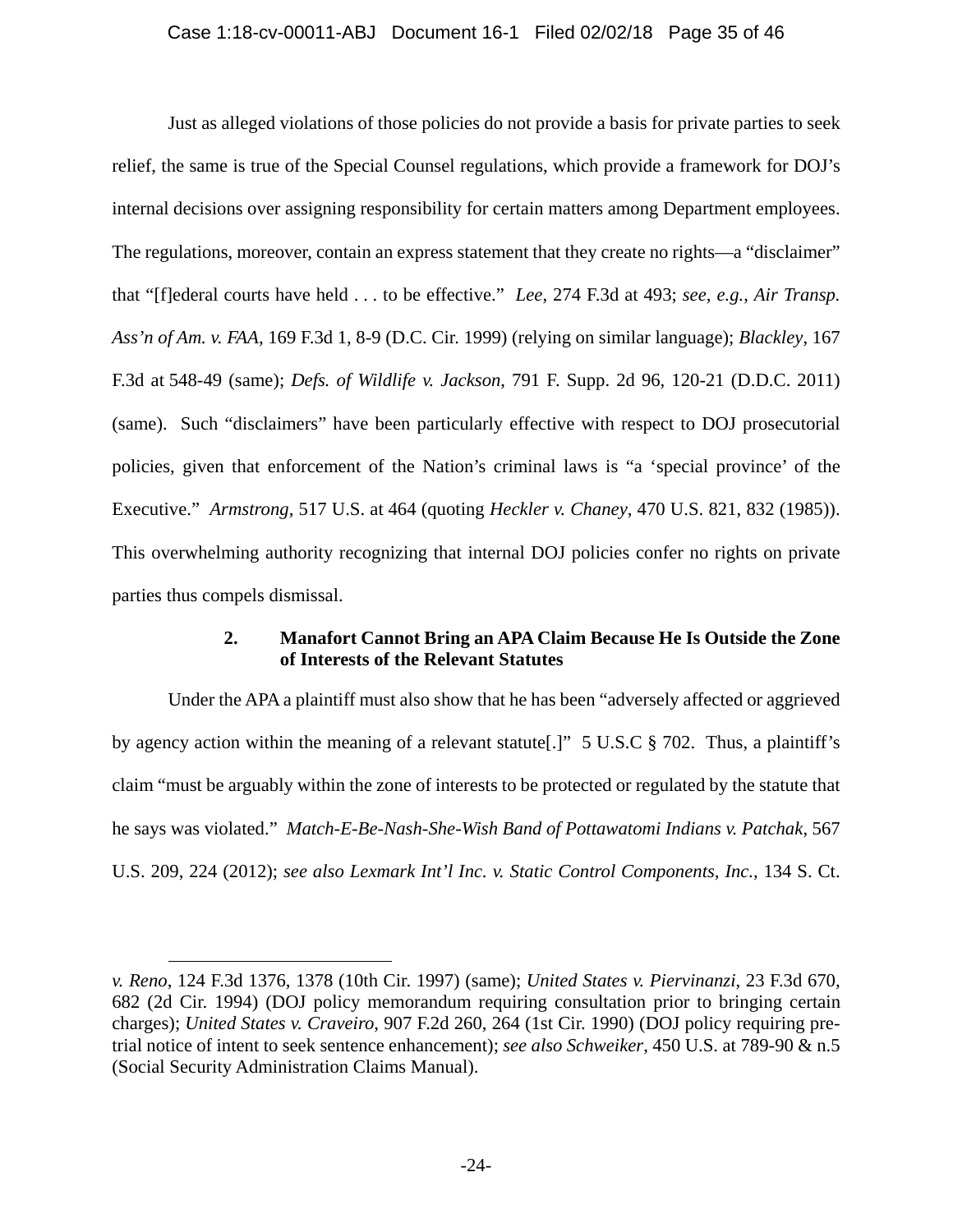### 1377, 1388-89 (2014).8

 $\overline{a}$ 

Here, Manafort alleges that he "is within the zone of interests protected by the special counsel regulations and the relevant statutory provisions governing DOJ." Compl. ¶ 59. Manafort cannot rely on the Special Counsel regulations, however, to satisfy the zone of interests test. *See Am. Fed'n of Gov't Emps., AFL-CIO v. Rumsfeld*, 321 F.3d 139, 143-45 (D.C. Cir. 2003) (explaining that "instructions, directives, and regulations" are insufficient for the zone-of-interests inquiry, because they "are not statutes"); *see also Town of Stratford v. FAA*, 285 F.3d 84, 89 (D.C. Cir. 2002); *Nat'l Fed'n of Fed. Emps. v. Cheney*, 883 F.2d 1038, 1043 (D.C. Cir. 1989). And certainly Manafort is not within the zone of interests of a regulation that expressly creates no private rights. *See* 28 C.F.R. § 600.10.

As for "the relevant statutory provisions governing DOJ," Compl. ¶ 59, Manafort makes no effort to explain how his interests fall within any particular statute's zone of interest (or even to identify the particular statutes at issue). This is hardly surprising; the Special Counsel regulations were issued pursuant to 5 U.S.C. § 301 and 28 U.S.C. §§ 509-510, *see* 64 Fed. Reg. at 37,042, and those statutes are clearly not intended to confer rights to any private parties. With respect to § 509, it generally vests in the Attorney General "[a]ll functions . . . of the Department of Justice," and § 510 then permits the Attorney General to delegate his authority as he deems appropriate. These statutes are merely grants of authority to the Attorney General, allowing him to conduct the functions of the Department efficiently. They are not limitations on his authority, and certainly not limitations evincing an intent to benefit private citizens or criminal defendants. *See United States* 

<sup>&</sup>lt;sup>8</sup> The Supreme Court's decision in *Lexmark* clarified that the zone-of-interests test is a prerequisite to finding a valid cause of action rather than an aspect of what was previously called prudential standing. 134 S. Ct. at 1387-89  $\&$  n.4. But that clarification worked no substantive change in the zone-of-interests required. *See id.* at 1388-89.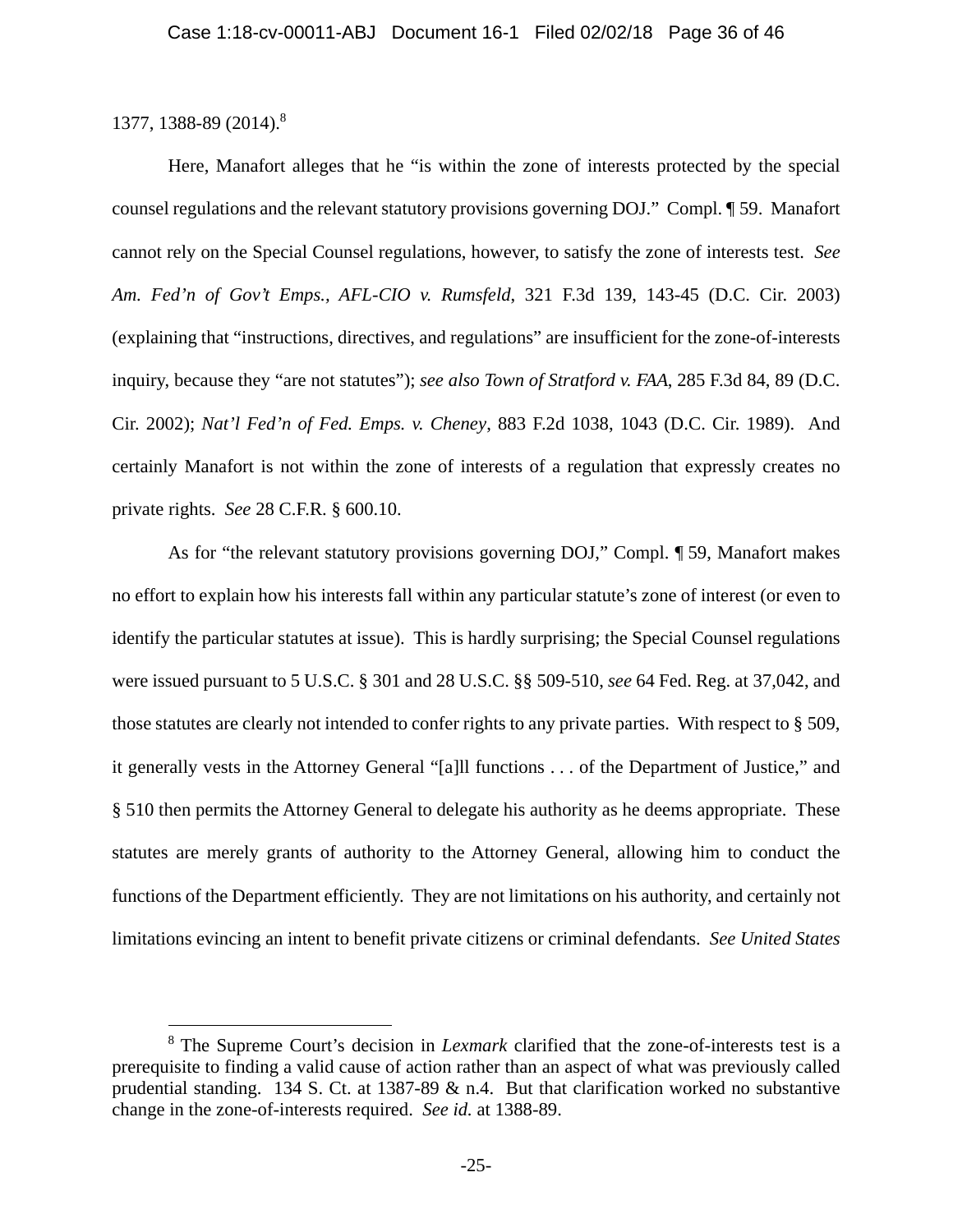### Case 1:18-cv-00011-ABJ Document 16-1 Filed 02/02/18 Page 37 of 46

*v. Libby*, 429 F. Supp. 2d 27, 33 (D.D.C. 2006) ("[T]he Court concludes that the plain language of Section 510 permits the Attorney General to delegate, as he determines appropriate, any of his functions."); *see also United States v. U.S. Dist. Ct. for N. Mariana Islands*, 694 F.3d 1051, 1059 (9th Cir. 2012), *as amended* (Oct. 16, 2012) ("The delegation to the Attorney General of authority to conduct litigation concerns the allocation of responsibility, within the government, for representing the United States as a party." (citing 28 U.S.C §§ 510, 516-17, 519)).

The same is true of § 515, which was relied upon by the Acting Attorney General in the Appointment Order; that statute simply authorizes the appointment of special attorneys to assist the Attorney General in carrying out his functions. *See United States v. Wrigley*, 520 F.2d 362, 368 (8th Cir. 1975) ("The statute [§ 515] is not a limitation but a grant of authority that makes the powers of the Attorney General coextensive with his duties."). Finally, Manafort does not appear to allege that he comes within the zone of interests of 5 U.S.C. § 301. Nor could he, given that this "housekeeping statute" is "simply a grant of authority to the agency to regulate its own affairs." *Chrysler Corp. v. Brown*, 441 U.S. 281, 309 (1979). Because Manafort's claim does not come within the zone of interests of any of the relevant statutes, he fails to state a claim under the APA.

#### **3. Manafort Is Not Challenging Any Final Agency Action**

Count I also fails because it does not challenge any "final agency action." 5 U.S.C. § 704. A final agency action must "mark the consummation of the agency's decisionmaking process," and "must be one by which rights or obligations have been determined, or from which legal consequences will flow." *Bennett v. Spear*, 520 U.S. 154, 178 (1997). The Appointment Order does not meet these requirements; it was no more "final agency action" than any of the other numerous decisions DOJ routinely makes about whom should be hired, or which employee should be assigned to handle a particular matter. *Cf. United States v. Fitzhugh*, 78 F.3d 1326, 1330 (8th Cir. 1996) ("Of course, deciding what agent should represent the United States in a criminal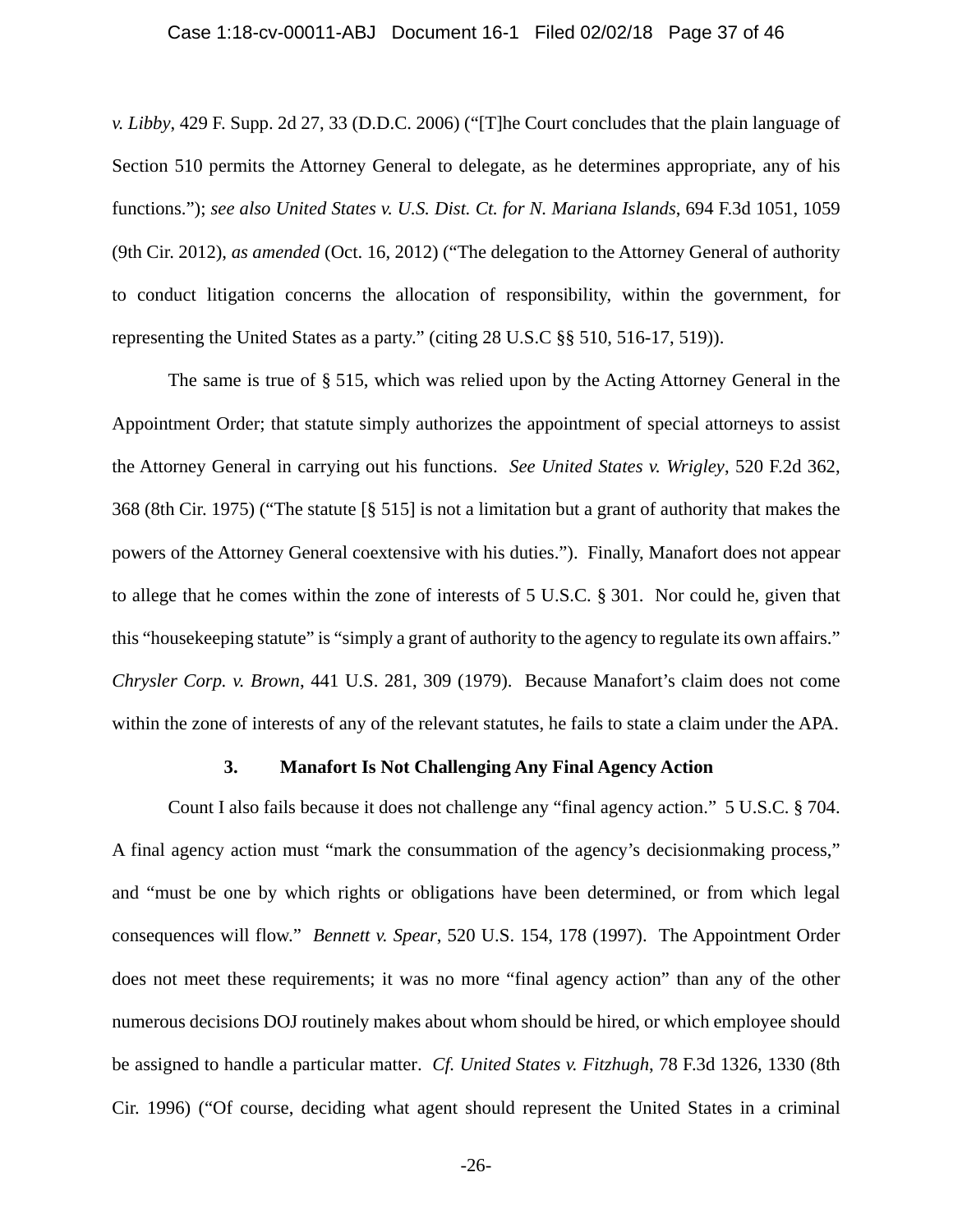prosecution is primarily a question for the Executive Branch.").

Manafort alleges that the Appointment Order is a final agency action "because it is a final order through which Mr. Rosenstein consummated his selection and appointment of Mr. Mueller as Special Counsel and in which he fully set out the Special Counsel's jurisdiction." Compl. ¶ 56. But the Appointment Order was, by its own terms, an interim step in an ongoing investigation, and it therefore did not represent the consummation of the agency's decisionmaking with respect to the investigation. And the Acting Attorney General's decision to appoint a Special Counsel is only "a threshold determination that further inquiry is warranted"—not a "definitive" resolution of the type associated with final agency action. *FTC v. Standard Oil Co. of Cal.*, 449 U.S. 232, 241 (1980); *see also Bannum, Inc. v. Sawyer*, 251 F. Supp. 2d 7, 11 (D.D.C. 2003) ("Thus, an agency's initiation of an investigation in and of itself does not constitute final agency action." (modifications omitted)).

The Appointment Order also did not itself determine any legal consequences outside of the Department of Justice—it merely organized the manner in which an ongoing investigation would proceed and determined which Department employee would be responsible for conducting the day-to-day operations of that investigation. Although Manafort alleges that the Order "fully set[s] out the Special Counsel's jurisdiction," Compl. ¶ 56, there is nothing special about "jurisdictional" issues that allows them to be challenged before the agency has taken action that determines rights and obligations for others. *See Reliable Automatic Sprinkler Co. v. Consumer Prod. Safety Comm'n*, 324 F.3d 726, 731-32 (D.C. Cir. 2003) (rejecting judicial review of the "Commission's regulatory jurisdiction" where it had no "direct and immediate" effect on the plaintiffs, who "[i]f the Government brings an enforcement proceeding [could] defend themselves on the ground that the agency lacks jurisdiction"); *see also Standard Oil*, 449 U.S. at 242 (obligations imposed by the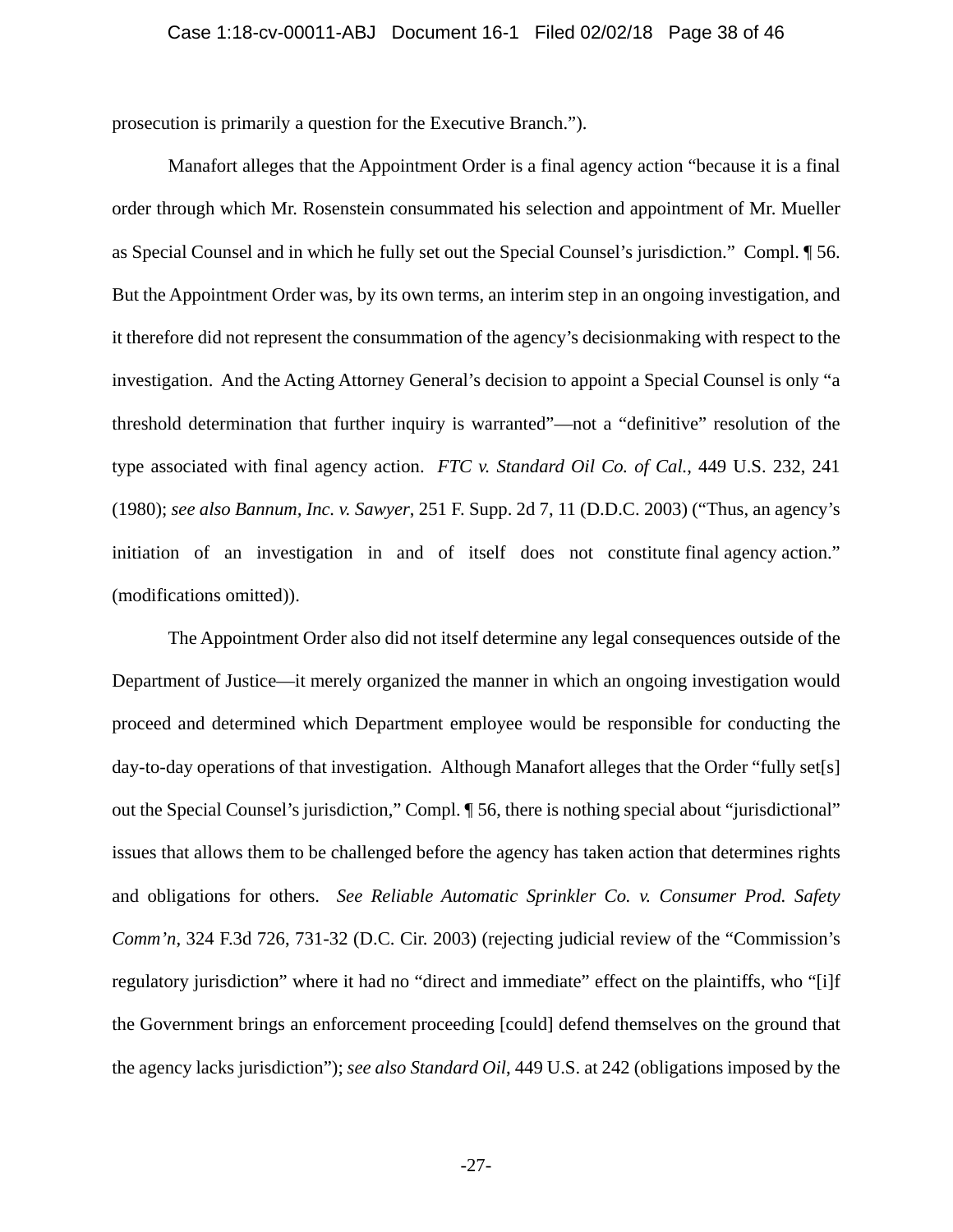### Case 1:18-cv-00011-ABJ Document 16-1 Filed 02/02/18 Page 39 of 46

initiation of enforcement proceedings not sufficient to establish "final agency action," despite being "substantial," because "it is different in kind and legal effect from the burdens . . . considered to be final agency action"); *Nat'l Ass'n of Home Builders v. Norton*, 415 F.3d 8, 15 (D.C. Cir. 2005) ("[I]f the practical effect of the agency action is not a certain change in the legal obligations of a party, the action is non-final for the purpose of judicial review."); *Aluminum Co. of Am. v. United States*, 790 F.2d 938, 942 (D.C. Cir. 1986); *Bannum*, 251 F. Supp. 2d at 12. Thus, Manafort cannot escape the principle that investigations and the initiation of enforcement proceedings do not constitute final agency actions simply by characterizing his claim as challenging the Special Counsel's jurisdiction.

For the above reasons, Count I would fail even under traditional doctrines of APA review. Even if Count I could overcome the *Younger*/*Deaver* abstention argument, therefore, it should nonetheless be dismissed for failure to state a claim under the APA.

### **III. Count II Should Be Dismissed Because the Declaratory Judgment Act Does Not Itself Provide a Basis for Judicial Review, and** *Ultra Vires* **Review is Unavailable**

In contrast to Count I, Count II does not invoke the APA, but instead seeks review under the Declaratory Judgment Act and pursuant to non-statutory review of allegedly *ultra vires* acts. *See* Compl. ¶ 61. Neither theory provides Manafort with a cause of action, however, and therefore Count II is also subject to dismissal.

### **A. The Declaratory Judgment Act Does Not Provide for Judicial Review**

The Declaratory Judgment Act, 28 U.S.C. § 2201, does not by itself provide a basis for judicial review, but instead merely expands the remedies available in an otherwise proper civil action. As the Supreme Court has said, the Declaratory Judgment Act "presupposes the existence of a judicially remediable right," *Schilling v. Rogers*, 363 U.S. 666, 677 (1960). *See Ali v. Rumsfeld*, 649 F.3d 762, 778 (D.C. Cir. 2011) ("It is a well-established rule that the Declaratory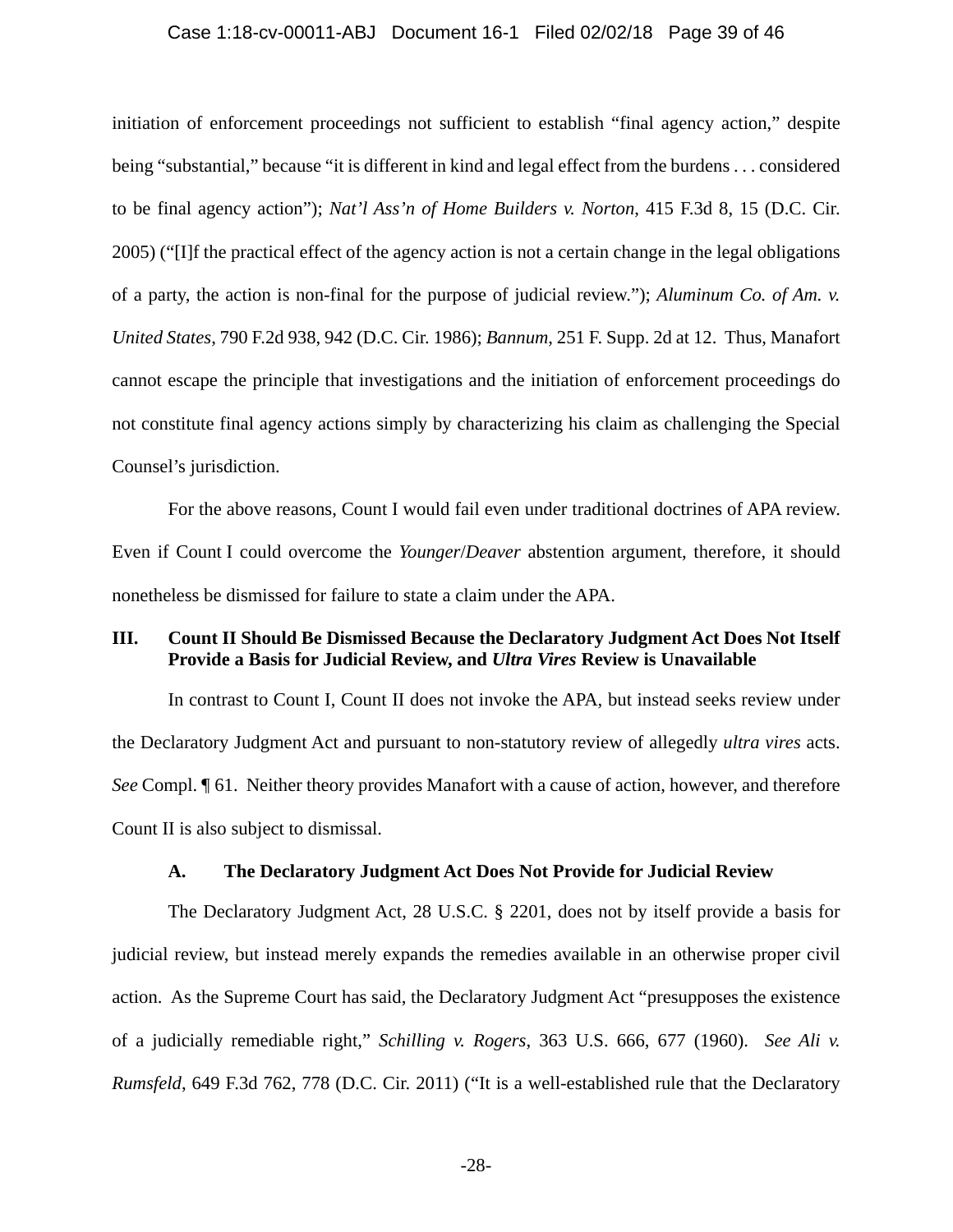### Case 1:18-cv-00011-ABJ Document 16-1 Filed 02/02/18 Page 40 of 46

Judgment Act is not an independent source of federal jurisdiction. Rather, the availability of declaratory relief presupposes the existence of a judicially remediable right."); *accord Metz v. BAE Sys. Tech. Solutions & Servs. Inc.*, 774 F.3d 18, 25 n.8 (D.C. Cir. 2014); *Doe v. U.S. Parole Comm'n*, 602 F. App'x 530, 532 n.3 (D.C. Cir. 2015); *Comm. on Oversight & Gov't Reform v. Holder*, 979 F. Supp. 2d 1, 23 (D.D.C. 2013) (the Declaratory Judgment Act does not "create substantive rights that would not exist otherwise, and . . . does not confer federal jurisdiction by itself"). Courts in this District have consistently reaffirmed this feature of the Declaratory Judgment Act.<sup>9</sup> Thus, it does not provide a basis for judicial review of Count II.

### **B. An Ultra Vires Cause of Action is Also Unavailable**

Manafort also attempts to obtain review by invoking the doctrine of non-statutory review over *ultra vires* acts, which has previously been described as "a doctrine of last resort," *Schroer v. Billington*, 525 F. Supp. 2d 58, 65 (D.D.C. 2007), and "a Hail Mary pass[.]" *Nyunt v. Chairman, Broad. Bd. of Governors*, 589 F.3d 445, 449 (D.C. Cir. 2009). "There certainly is no question that nonstatutory review is intended to be of extremely limited scope[.]" *Trudeau v. FTC*, 456 F.3d 178, 190 (D.C. Cir. 2006). Given the significant limitations on when *ultra vires* review is available, Manafort cannot obtain such review here: he has an adequate forum available to pursue his challenge; he does not allege agency action in excess of *statutory* authority; nor does he allege an extreme, obvious error of the type necessary to permit *ultra vires* review.

**1.** Both the Supreme Court and D.C. Circuit have made clear that an *ultra vires* claim is

 $\overline{a}$ 

<sup>9</sup> *See, e.g.*, *Glenn v. Thomas Fortune Fay*, 222 F. Supp. 3d 31, 35 (D.D.C. 2016); *Mohamed v. Select Portfolio Servicing, Inc.*, 215 F. Supp. 3d 85, 97 (D.D.C. 2016); *Detroit Int'l Bridge Co. v. Gov't of Canada*, 133 F. Supp. 3d 70, 88 (D.D.C. 2015), amended on denial of reconsideration, 189 F. Supp. 3d 85 (D.D.C. 2016); *Seized Prop. Recovery, Corp. v. U.S. Customs & Border Prot.*, 502 F. Supp. 2d 50, 64 (D.D.C. 2007); *United States v. Instruments, S.A.*, 807 F. Supp. 811, 814 (D.D.C. 1992); *Superlease Rent-A-Car, Inc. v. Budget Rent-A-Car of Md.*, 1989 WL 39393, at \*3 (D.D.C. Apr. 13, 1989).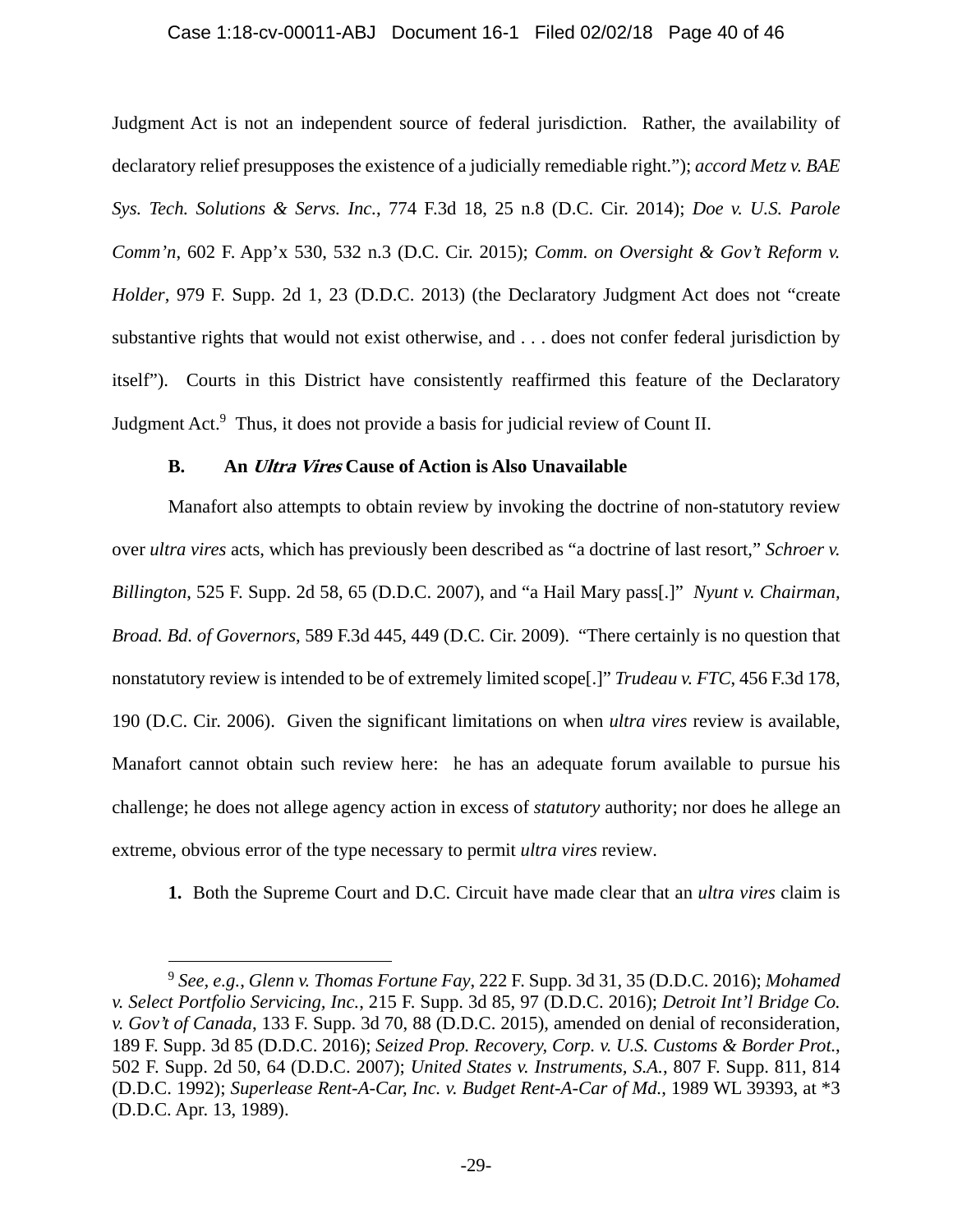#### Case 1:18-cv-00011-ABJ Document 16-1 Filed 02/02/18 Page 41 of 46

unavailable where an alternative forum exists in which a plaintiff may pursue the challenge. *See Bd. of Governors of Fed. Reserve Sys. v. MCorp Fin., Inc.*, 502 U.S. 32, 43 (1991) (non-statutory review is available only when a party would be "wholly deprive[d] . . . of a meaningful and adequate means of vindicating its statutory rights"); *Lepre v. Dep't of Labor*, 275 F.3d 59, 72 (D.C. Cir. 2001) (a "critical" requirement for *ultra vires* review is "the lack of *any* alternative means of judicial review for the plaintiffs"); *see also Nyunt*, 589 F.3d at 449. As previously explained, *see*  Part I, *supra*, Manafort's criminal action provides an adequate forum in which he can pursue the same arguments he raises in Count II—*viz.*, that his prosecution exceeds the scope of the Special Counsel's authority. *See* Compl. ¶¶ 63-64. Accordingly, Count II fails because any challenge to the Special Counsel's allegedly *ultra vires* actions can be raised in the alternative forum of his criminal case.

**2.** Manafort's Count II "challenges the conduct of Mr. Mueller as beyond his jurisdiction under the Appointment Order." Compl. ¶ 61. This theory is not a cognizable *ultra vires* claim for two additional reasons: Manafort is not challenging agency action in excess of *statutory* authority (instead alleging only a violation of an intra-Executive Branch delegation of authority); and, in any event, the Appointment Order does not provide Manafort any rights to enforce.

A viable non-statutory, *ultra vires* claim must meet two tests: First, the plaintiff must allege agency action in excess of a statutory or constitutional command (and, as discussed below, one that is clear and mandatory); and second, the plaintiff must have alleged a violation of individual rights. *See Griffith v. FLRA*, 842 F.2d 487, 493 (D.C. Cir. 1988); *Leedom v. Kyne*, 358 U.S. 184, 190 (1958) (allowing non-statutory review because "[t]his Court cannot lightly infer that Congress does not intend judicial protection of rights it confers against agency action taken in excess of delegated powers"); *Larson v. Domestic & Foreign Commerce Corp.*, 337 U.S. 682, 689-90, 693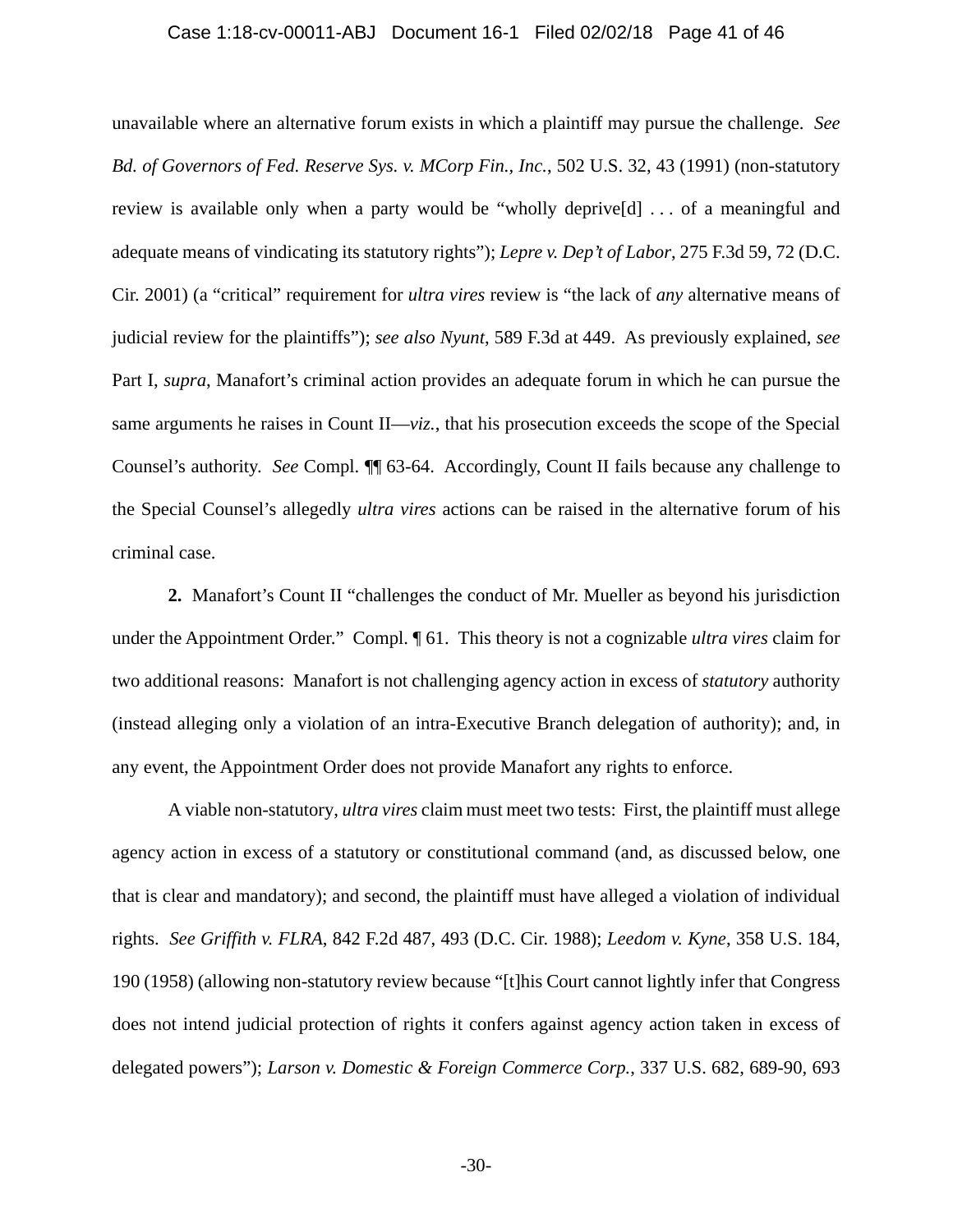#### Case 1:18-cv-00011-ABJ Document 16-1 Filed 02/02/18 Page 42 of 46

(1949); *see also Dugan v. Rank*, 372 U.S. 609, 620-22 (1963); *Physicians Nat'l House Staff Ass'n v. Fanning*, 642 F.2d 492, 496 (D.C. Cir. 1980) (en banc) ("That the Board may have made an error of fact or law is insufficient; the Board must have acted without statutory authority.").

Here, Manafort's Count II is not alleging a violation of *statutory* authority, but rather a violation of the scope of authority delegated by an internal DOJ directive—*i.e.*, the Appointment Order. *See* Compl. ¶ 61. Manafort therefore cannot state a valid *ultra vires* claim. *See Pa. Mun. Authorities Ass'n v. Johnson*, No. 04-5073, 2005 WL 2491482, at \*1 (D.C. Cir. June 3, 2005) (holding that *ultra vires* review is unavailable where a party "argue[s] only that the [agency officials] are acting in excess of authority delegated to them" but "do[es] not identify any statutory provision that the agency violated"); *see also Exxon Chemicals Am. v. Chao*, 298 F.3d 464, 468 (5th Cir. 2002) (*ultra vires* review is unavailable when "the *agency* has not exceeded the scope of its congressionally delegated authority," and instead the plaintiff "only alleges that a party within the agency exceeded its own authority within the administrative adjudicative process").

Moreover, even if an *ultra vires* claim could arise from an agency's violation of its own internal delegations, the claim still must be founded on the violation of an individual right. *See Kyne*, 358 U.S. at 190; *Larson*, 337 U.S. at 693. But here, the Appointment Order provides Manafort no rights to enforce at all. *Cf.* Part II.B, *supra*. The Appointment Order governs the relationship between the Acting Attorney General and the Special Counsel. Nothing in the Appointment Order indicates an intent to benefit private parties; to the contrary, it incorporates the same regulation expressly stating that no rights are created. *See* Appointment Order § (d) (stating that 28 C.F.R. § 600.10 is applicable to the Special Counsel). Thus, Manafort's attempt to bring an *ultra vires* claim fails at the outset: Count II seeks only to enforce an internal Executive Branch delegation of authority, and that internal delegation provides Manafort no rights to enforce.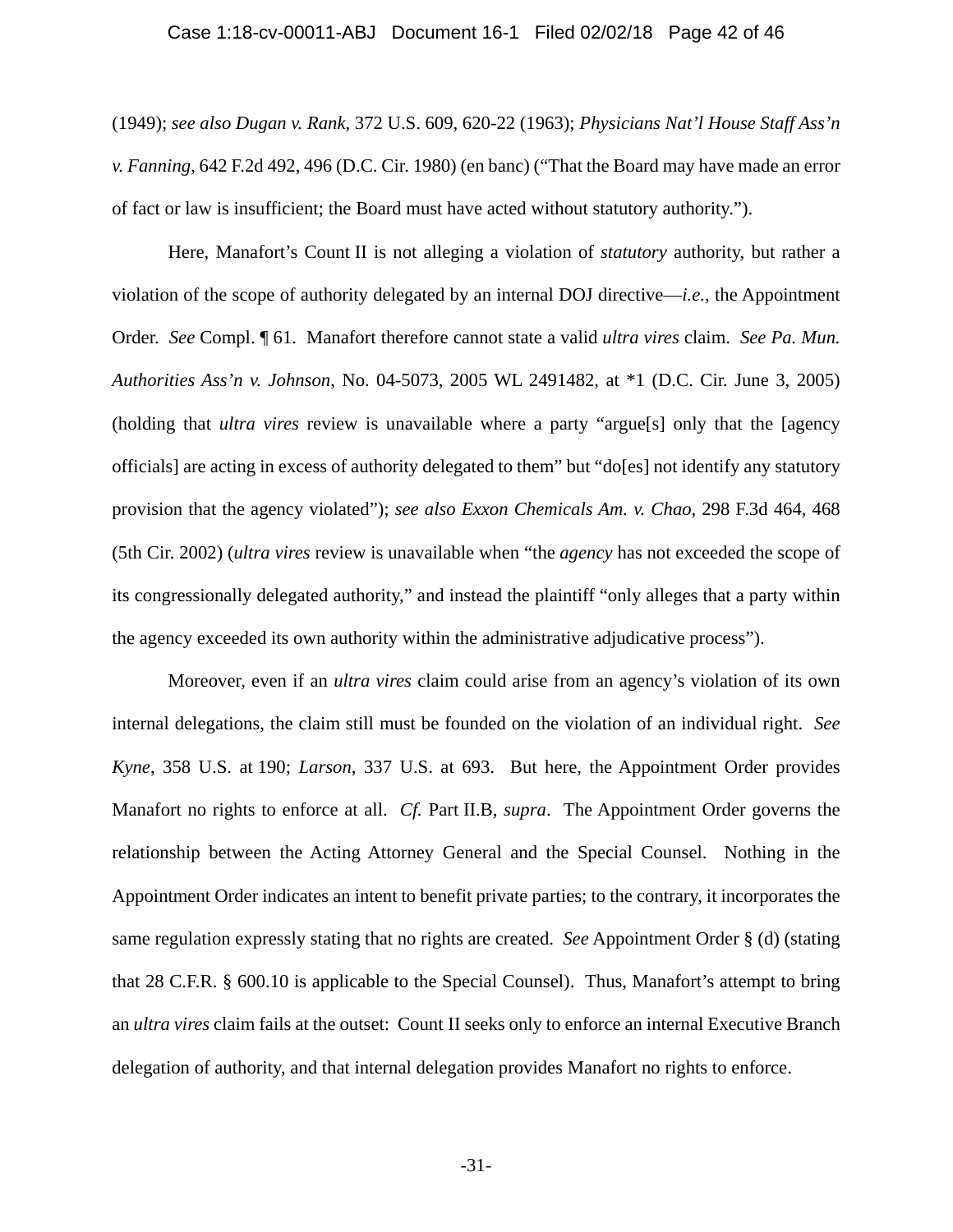### Case 1:18-cv-00011-ABJ Document 16-1 Filed 02/02/18 Page 43 of 46

**3.** Manafort's Count II also fails because it does not allege the kind of clear, obvious, and extreme error that can be adjudicated through *ultra vires* review. This form of review is "of extremely limited scope." *Griffith*, 842 F.2d at 493; *see also Nat'l Air Traffic Controllers Ass'n AFL-CIO v. Fed. Serv. Impasses Panel*, 437 F.3d 1256, 1263 (D.C. Cir. 2006). Even where a plaintiff alleges that an agency has transgressed its statutory authority (which Manafort has not alleged here), the plaintiff must rely on "a specific prohibition" that is "clear and mandatory." *Leedom*, 358 U.S. at 188; *see Nat'l Air Traffic Controllers Ass'n*, 437 F.3d at 1262. And the plaintiff "must show a patent violation of agency authority," *i.e.*, one that is "obvious" or "apparent." *Fla. Health Scis. Ctr., Inc. v. Sec'y of Health & Human Servs*., 830 F.3d 515, 522 (D.C. Cir. 2016); *see also, e.g.*, *Ass'n of Civilian Technicians, Inc. v. FLRA*, 283 F.3d 339, 344 (D.C. Cir. 2002) (there must be a "clear violation of an unambiguous statutory provision"); *Dart v. United States*, 848 F.2d 217, 222 (D.C. Cir. 1988) (question is "whether the agency action 'on its face' violated a statute"); *Physicians Nat'l House Staff Ass'n*, 642 F.2d at 496 (action must "violate[] some specific command" or "clear statutory mandate").

The bounds of *ultra vires* review must be applied with particular care to claims (like Manafort's) alleging that the charges filed by a criminal prosecutor exceed the prosecutor's authority. Criminal prosecutions are "a core executive constitutional function," *Armstrong*, 517 U.S. at 465, and it is not always clear how a specific charge relates to a specific investigation, particularly when the full scope of that investigation may not be publicly known. *Cf. Wayte v. United States*, 470 U.S. 598, 607 (1985) (noting that a "case's relationship to the Government's overall enforcement plan" is "not readily susceptible to the kind of analysis the courts are competent to undertake"). At a minimum, then, an *ultra vires* claim based on a prosecutor's charging decision should be permitted only upon the clearest showing that the prosecutor has acted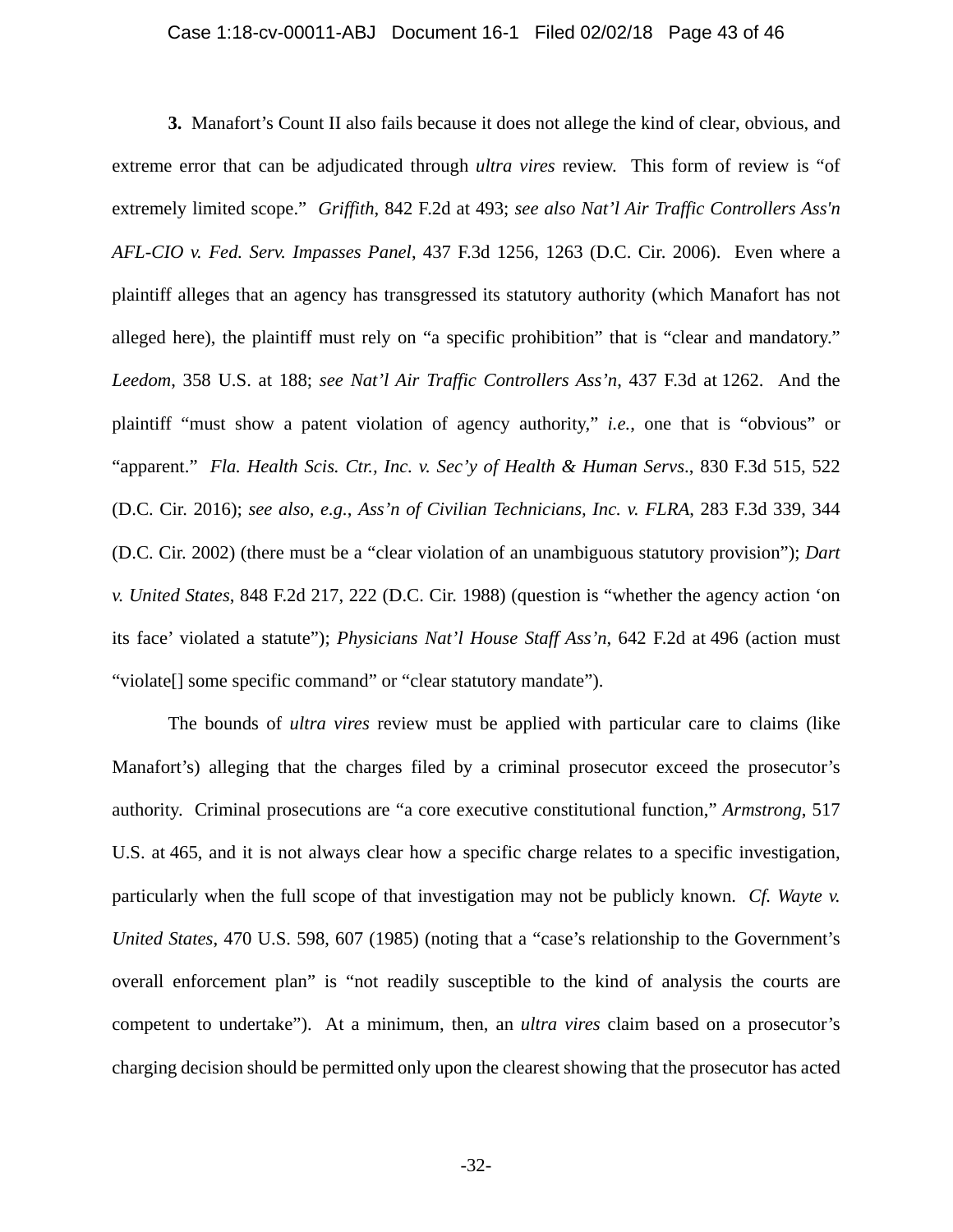#### Case 1:18-cv-00011-ABJ Document 16-1 Filed 02/02/18 Page 44 of 46

contrary to an express, unequivocal limitation on the prosecutor's authority. *See Armstrong*, 517 U.S. at 464 ("[T]he presumption of regularity supports . . . prosecutorial decisions and, in the absence of clear evidence to the contrary, courts presume that [prosecutors] have properly discharged their official duties.").

Manafort's Count II does not meet the high bar for *ultra vires* claims. Manafort's claim is founded on the Acting Attorney General's Appointment Order, *see* Compl. ¶ 61, but that order does not contain the sort of "specific," "clear," and "mandatory" prohibition that can give rise to *ultra vires* review, nor does Manafort allege "obvious" or "apparent" excess. Manafort's theory is that the Special Counsel is prohibited from investigating conduct that DOJ was assertedly aware of because such conduct could not be a "matter[] that arose or may arise directly from the investigation" assigned to the Special Counsel. Appointment Order ¶ (b)(ii); *see* Compl. ¶¶ 61- 63. But the Acting Attorney General directed the Special Counsel to take over "the investigation confirmed by then-FBI Director James B. Comey" on March 20, 2017, *see* Appointment Order ¶ (b), and the Appointment Order did not specify the details of that non-public investigation or what matters arose from it.

Moreover, the provision Manafort relies on ("matters that arose or may arise directly from the investigation") does not establish the kind of specific and unequivocal prohibition necessary for an *ultra vires* claim. Manafort is, in effect, reading an implicit limit into the Appointment Order—that the Special Counsel may only investigate crimes uncovered for the very first time during his investigation. The very notion of an implicit limitation shows why Manafort's claim fails. And whatever DOJ was previously aware of, prior knowledge of Manafort's crimes would not "obviously" establish that the investigation and prosecution of Manafort did not "arise directly from the investigation" assigned to the Special Counsel. *Fla. Health Scis. Ctr.*, 830 F.3d at 522;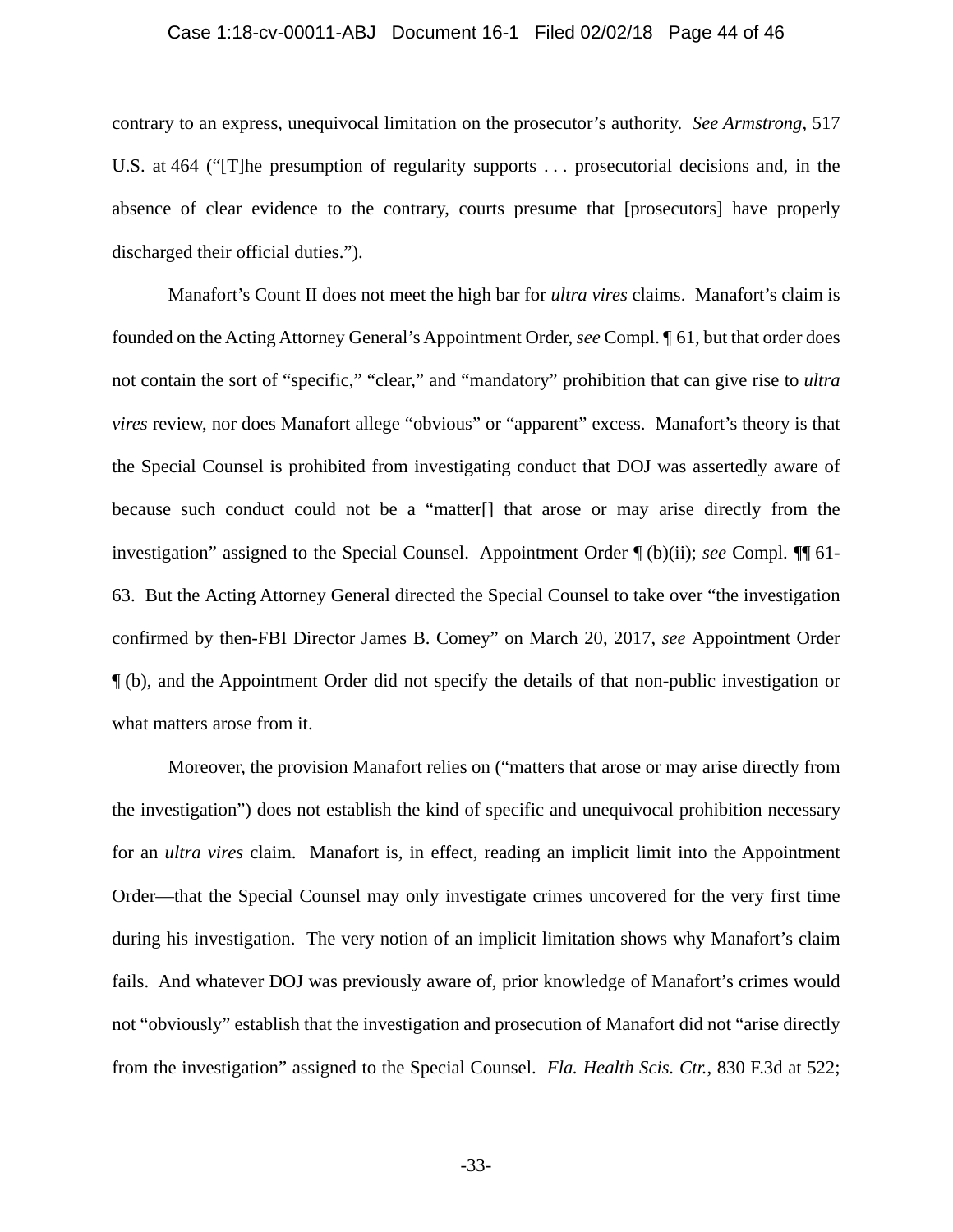### Case 1:18-cv-00011-ABJ Document 16-1 Filed 02/02/18 Page 45 of 46

Appointment Order ¶ (b)(ii). Indeed, by asking the Court to wade into those questions, Manafort is not only well outside of the narrow confines of the *ultra vires* doctrine, but he is also improperly asking the Court to second-guess prosecutorial judgments.

Finally, the Acting Attorney General has now confirmed, under oath, that Manafort's prosecution is properly within the Special Counsel's authority. *See Rosenstein Testimony* at 28-29 ("I can assure you that the special counsel is conducting himself consistently with our understanding about the scope of his investigation" and to "the extent there was any ambiguity," the Special Counsel has been authorized to include "those matters within his investigation."); *see also id.* at 146. This only underscores that the Special Counsel's investigation of Manafort does not remotely meet the standard for an *ultra vires* claim to proceed—particularly when that claim seeks to set aside prosecutorial decisions at the heart of Executive discretion. *Cf. In re Sealed Case*, 131 F.3d 208, 214 (D.C. Cir. 1997) ("The decision to invoke the power of the federal government and the criminal jurisdiction of federal courts rests peculiarly within the province of the Executive"). Count II is therefore not a cognizable claim.

#### **CONCLUSION**

For the foregoing reasons, the Court should dismiss the Complaint for failure to state a claim upon which relief can be granted.

Dated: February 2, 2018 Respectfully submitted,

 JOHN R. TYLER Assistant Director

*/s/ Daniel Schwei*  DANIEL SCHWEI (N.Y. Bar) Senior Trial Counsel ANJALI MOTGI (TX Bar No. 24092864) Trial Attorney United States Department of Justice 20 Massachusetts Avenue, NW